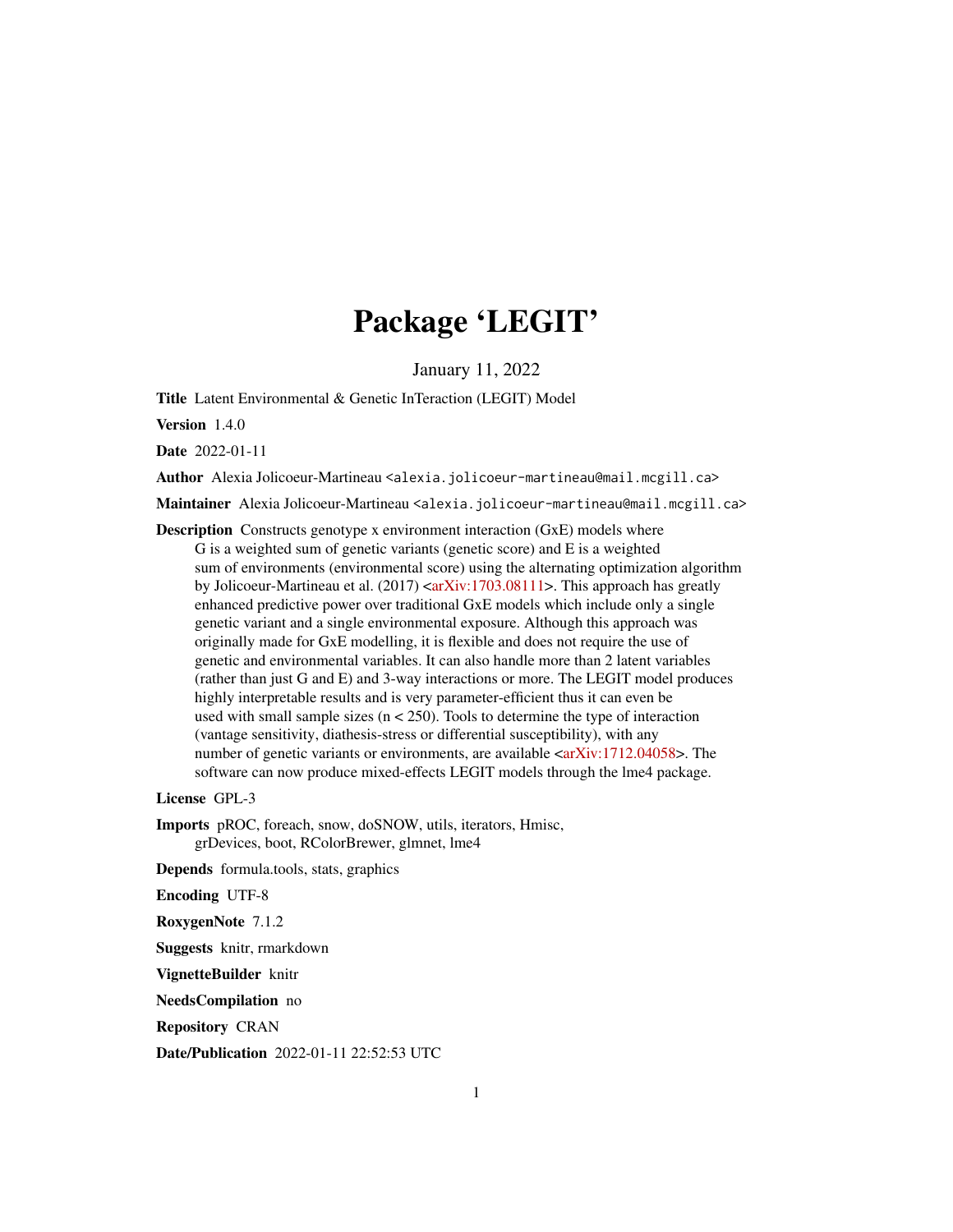# <span id="page-1-0"></span>R topics documented:

| $\overline{2}$                                                                                           |
|----------------------------------------------------------------------------------------------------------|
| $\overline{3}$                                                                                           |
| $\overline{4}$                                                                                           |
| 8                                                                                                        |
| 11                                                                                                       |
| 12                                                                                                       |
| 14                                                                                                       |
| 15                                                                                                       |
| 16                                                                                                       |
| 17                                                                                                       |
| 20                                                                                                       |
| 22                                                                                                       |
| 26                                                                                                       |
| 28                                                                                                       |
| 30<br>$IMLEGIT\_net \ldots \ldots \ldots \ldots \ldots \ldots \ldots \ldots \ldots \ldots \ldots \ldots$ |
| 32                                                                                                       |
| 34                                                                                                       |
| 36                                                                                                       |
| 39                                                                                                       |
| $longitudinal_folds$<br>40                                                                               |
| 41                                                                                                       |
| 44                                                                                                       |
| 46                                                                                                       |
| 48                                                                                                       |
| 49                                                                                                       |
| 49                                                                                                       |
| 52                                                                                                       |
| 53                                                                                                       |
| 54                                                                                                       |
| 55                                                                                                       |
| 58                                                                                                       |
| 62                                                                                                       |
| 63                                                                                                       |
| 64                                                                                                       |
|                                                                                                          |

#### **Index** [65](#page-64-0)

best\_model *Best model*

### Description

Best model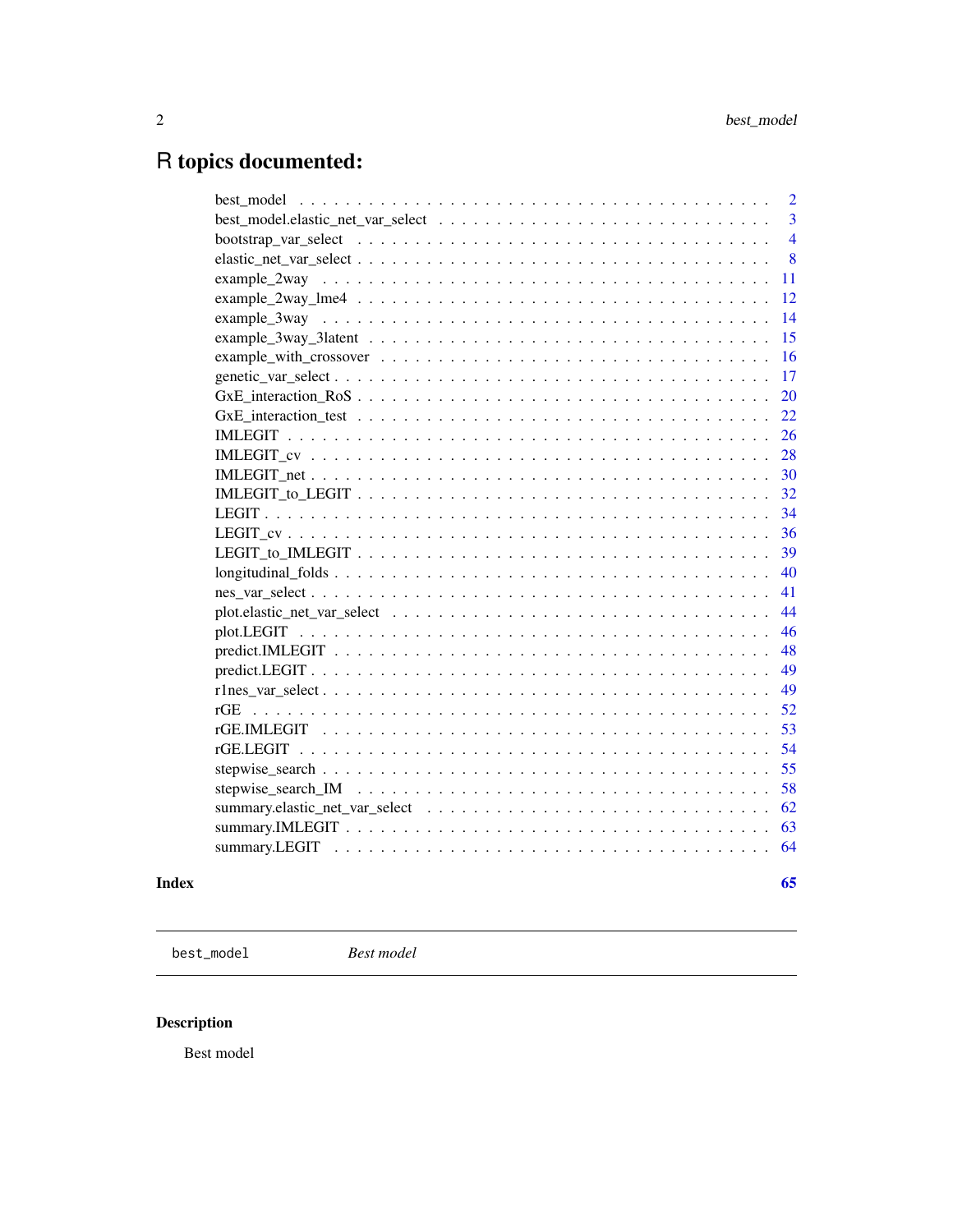#### <span id="page-2-0"></span>Usage

best\_model(object, ...)

#### Arguments

| object  | An object                                          |
|---------|----------------------------------------------------|
| $\cdot$ | Further arguments passed to or from other methods. |

#### Value

Best model

best\_model.elastic\_net\_var\_select *Best model from elastic net variable selection*

#### Description

Best model from elastic net variable selection (based on selected criteria)

#### Usage

```
## S3 method for class 'elastic_net_var_select'
best_model(object, criterion, ...)
```
#### Arguments

| object    | An object of class "elastic_net_var_select", usually, a result of a call to elas-<br>tic net var select.                                                                                                                                                                                                                                                                                                                                                                                                                                                                                                                                                                                                                                                                                                             |
|-----------|----------------------------------------------------------------------------------------------------------------------------------------------------------------------------------------------------------------------------------------------------------------------------------------------------------------------------------------------------------------------------------------------------------------------------------------------------------------------------------------------------------------------------------------------------------------------------------------------------------------------------------------------------------------------------------------------------------------------------------------------------------------------------------------------------------------------|
| criterion | Criteria used to determine which model is the best. If search_criterion="AIC",<br>uses the AIC, if search_criterion="AICc", uses the AICc, if search_criterion="BIC",<br>uses the BIC, if search_criterion="cv_R2", uses the cross-validation R-squared,<br>if<br>search_criterion="cv_AUC", uses the cross-validated AUC, if search_criterion="cv_Huber",<br>uses the Huber cross-validation error, if search_criterion="cv_L1", uses the<br>L1-norm cross-validation error (Default $=$ "AIC"). The Huber and L1-norm<br>cross-validation errors are alternatives to the usual cross-validation $L2$ -norm er-<br>ror (which the $R^2$ is based on) that are more resistant to outliers. For all cri-<br>terion, lower is better, with the exception of search_criterion="cv_R2" and<br>search_criterion="cv_AUC". |
| $\ddotsc$ | Further arguments passed to or from other methods.                                                                                                                                                                                                                                                                                                                                                                                                                                                                                                                                                                                                                                                                                                                                                                   |

#### Value

Returns the best IMLEGIT model resulting from the glmnet path with associated information.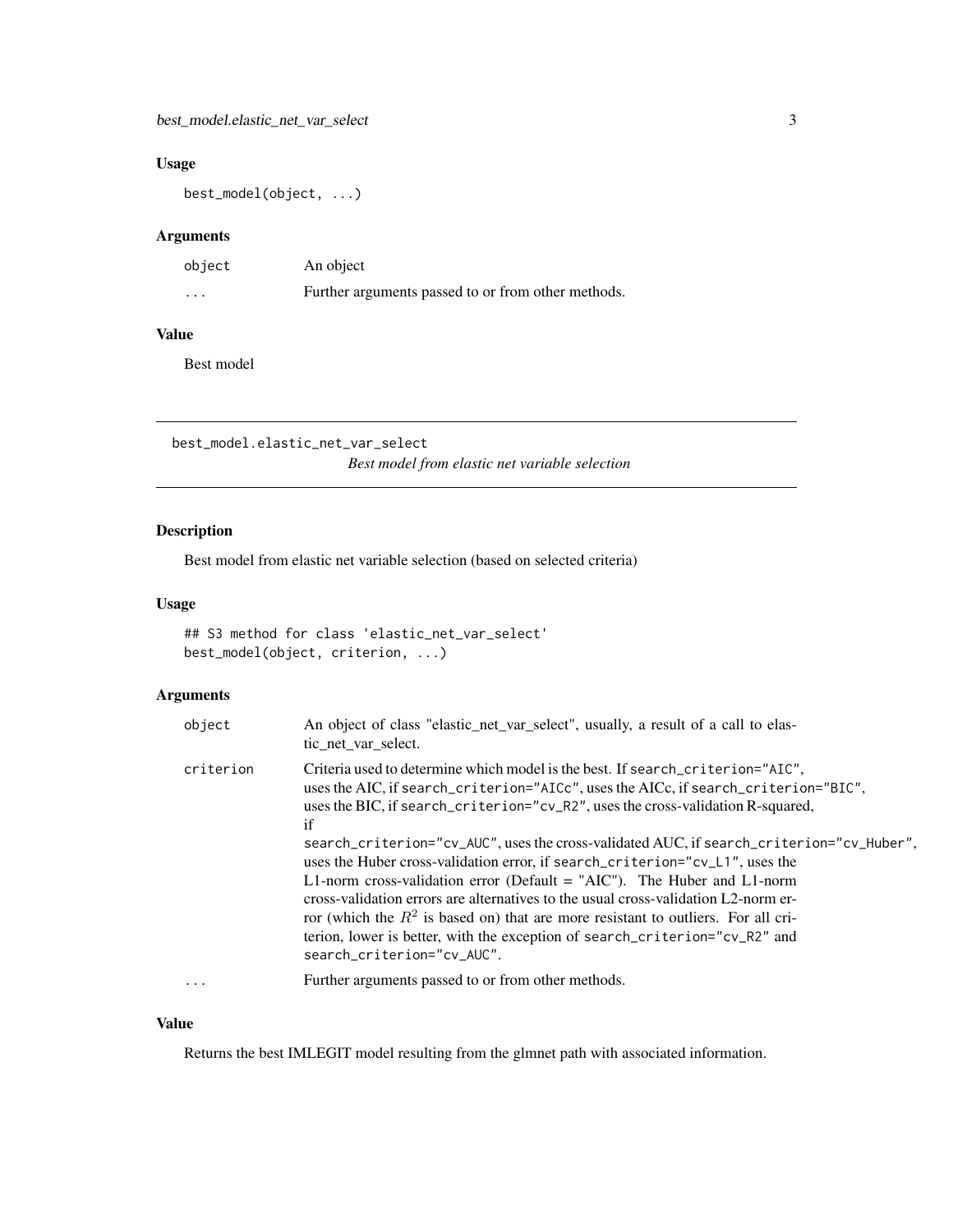#### <span id="page-3-0"></span>References

Alexia Jolicoeur-Martineau, Ashley Wazana, Eszter Szekely, Meir Steiner, Alison S. Fleming, James L. Kennedy, Michael J. Meaney, Celia M.T. Greenwood and the MAVAN team. *Alternating optimization for GxE modelling with weighted genetic and environmental scores: examples from the MAVAN study* (2017). arXiv:1703.08111.

#### Examples

```
## Not run:
N = 1000train = example_3way(N, sigma=1, logit=FALSE, seed=7)
g1_bad = rbinom(N,1,.30)g2_bad = rbinom(N,1,.30)g3_bad = rbinom(N,1,.30)g4<sub>-</sub>bad = rbinom(N,1,.30)g5_bad = rbinom(N,1,.30)train$G = cbind(train$G, g1_bad, g2_bad, g3_bad, g4_bad, g5_bad)
lv = list(G=train$G, E=train$E)
fit = elastic_net_var_select(train$data, lv, y ~ G*E)
summary(fit)
best_model(fit, criterion="BIC")
# Instead of taking the best, if you want the model with "Model index"=17 from summary, do
plot(fit)
# With Cross-validation
fit = elastic_net_var_select(train$data, lv, y ~ G*E, cross_validation=TRUE, cv_iter=1, cv_folds=5)
best_model(fit, criterion="cv_R2")
# Elastic net only applied on G
fit = elastic_net_var_select(train$data, lv, y \sim G*E, c(1))
# Elastic net only applied on E
fit = elastic_net_var_select(train$data, lv, y \sim G*E, c(2))
# Most E variables not removed, use lambda_mult > 1 to remove more
fit = elastic_net_var_select(train$data, lv, y \sim G*E, c(2), lambda_mult=5)
# Lasso (only L1 regularization)
fit = elastic_net_var_select(train$data, lv, y \sim G*E, alpha=1)
# Want more lambdas (useful if # of variables is large)
fit = elastic_net_var_select(train$data, lv, y \sim G*E, n_lambda = 200)
## End(Not run)
```
bootstrap\_var\_select *Bootstrap variable selection (for IMLEGIT)*

#### Description

[Very slow, not recommended] Creates bootstrap samples, runs a stepwise search on all of them and then reports the percentage of times that each variable was selected. This is very computationally demanding. With small sample sizes, variable selection can be unstable and bootstrap can be used to give us an idea of the degree of certitude that a variable should be included or not.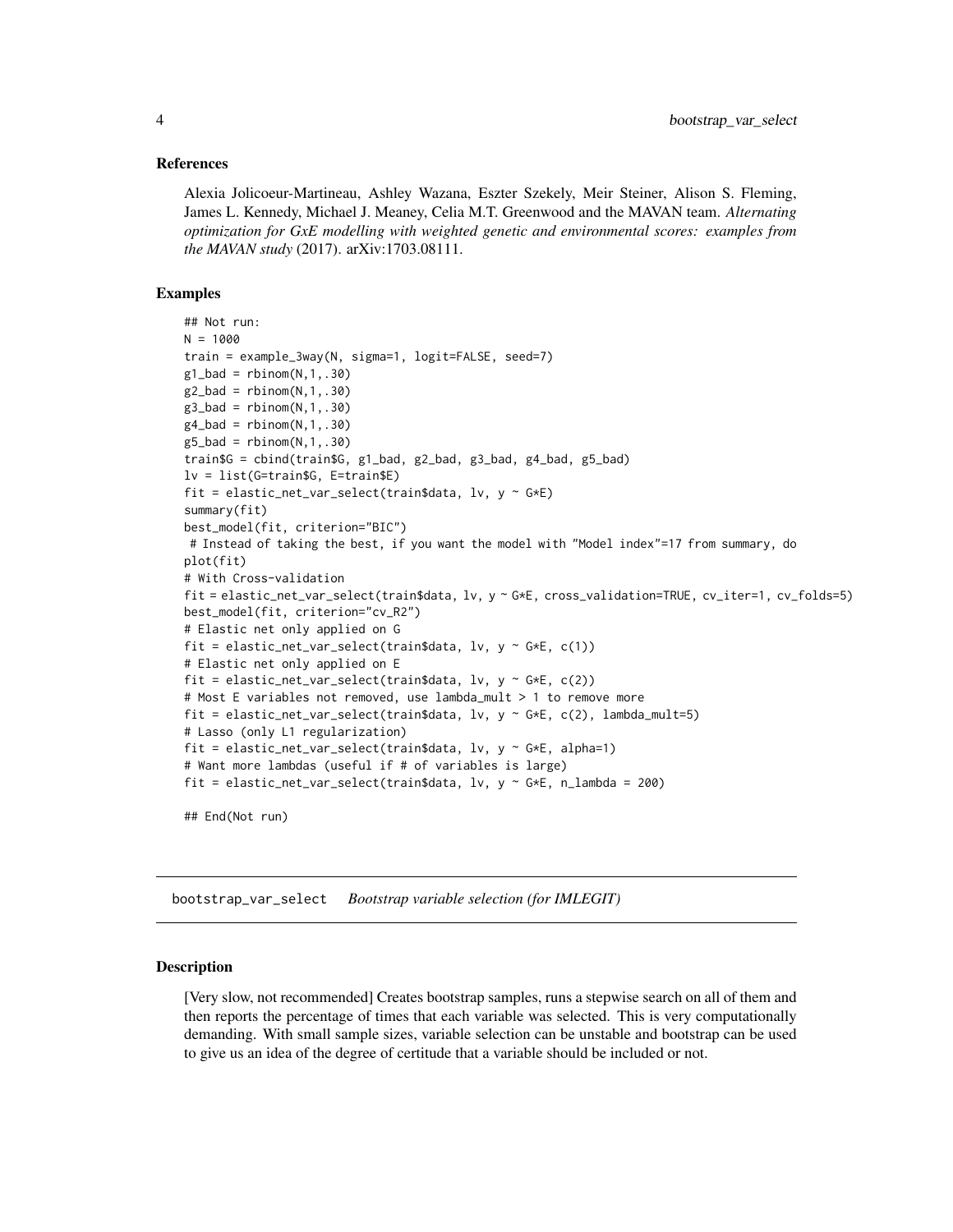bootstrap\_var\_select 5

#### Usage

```
bootstrap_var_select(
  data,
  formula,
 boot_iter = 1000,
 boot_size = NULL,
 boot_group = NULL,
  latent_var_original = NULL,
  latent_var_extra = NULL,
  search_type = "bidirectional-forward",
  search = 0,
  search_criterion = "AIC",
  forward_exclude_p_bigger = 0.2,
  backward_exclude_p_smaller = 0.01,
  exclude_worse_AIC = TRUE,
 max\_steps = 100,
  start_latent_var = NULL,
  eps = 0.01,
 maxiter = 100,
  family = gaussian,
 ylim = NULL,
  seed = NULL,
 progress = TRUE,
 n<sup>-</sup>cluster = 1,
 best\_subsets = 5,
  test_only = FALSE
\mathcal{L}
```
## Arguments

| data                | data. frame of the dataset to be used.                                                                                                                                                                                                                                                                                         |
|---------------------|--------------------------------------------------------------------------------------------------------------------------------------------------------------------------------------------------------------------------------------------------------------------------------------------------------------------------------|
| formula             | Model formula. The names of latent_var can be used in the formula to repre-<br>sent the latent variables. If names (latent_var) is NULL, then L1, L2,  can<br>be used in the formula to represent the latent variables. Do not manually code<br>interactions, write them in the formula instead (ex: $G*E1*E2$ or $G:E1:E2$ ). |
| boot_iter           | number of bootstrap samples (Default = $1000$ ).                                                                                                                                                                                                                                                                               |
| boot size           | Optional size of the bootstrapped samples (Default = number of observations).                                                                                                                                                                                                                                                  |
| boot_group          | Optional vector which represents the group associated with each observation.<br>Sampling will be done by group instead of by observations (very important if<br>you have longitudinal data). The sample sizes of the bootstrap samples might<br>differ by up to "boot_size - maximum group size" observations.                 |
| latent_var_original |                                                                                                                                                                                                                                                                                                                                |
|                     | list of data. frame. The elements of the list are the datasets used to construct                                                                                                                                                                                                                                               |

list of data.frame. The elements of the list are the datasets used to construct each latent variable. For interpretability and proper convergence, not using the same variable in more than one latent variable is highly recommended. It is recommended to set names to the list elements to prevent confusion because otherwise, the latent variables will be named L1, L2, ...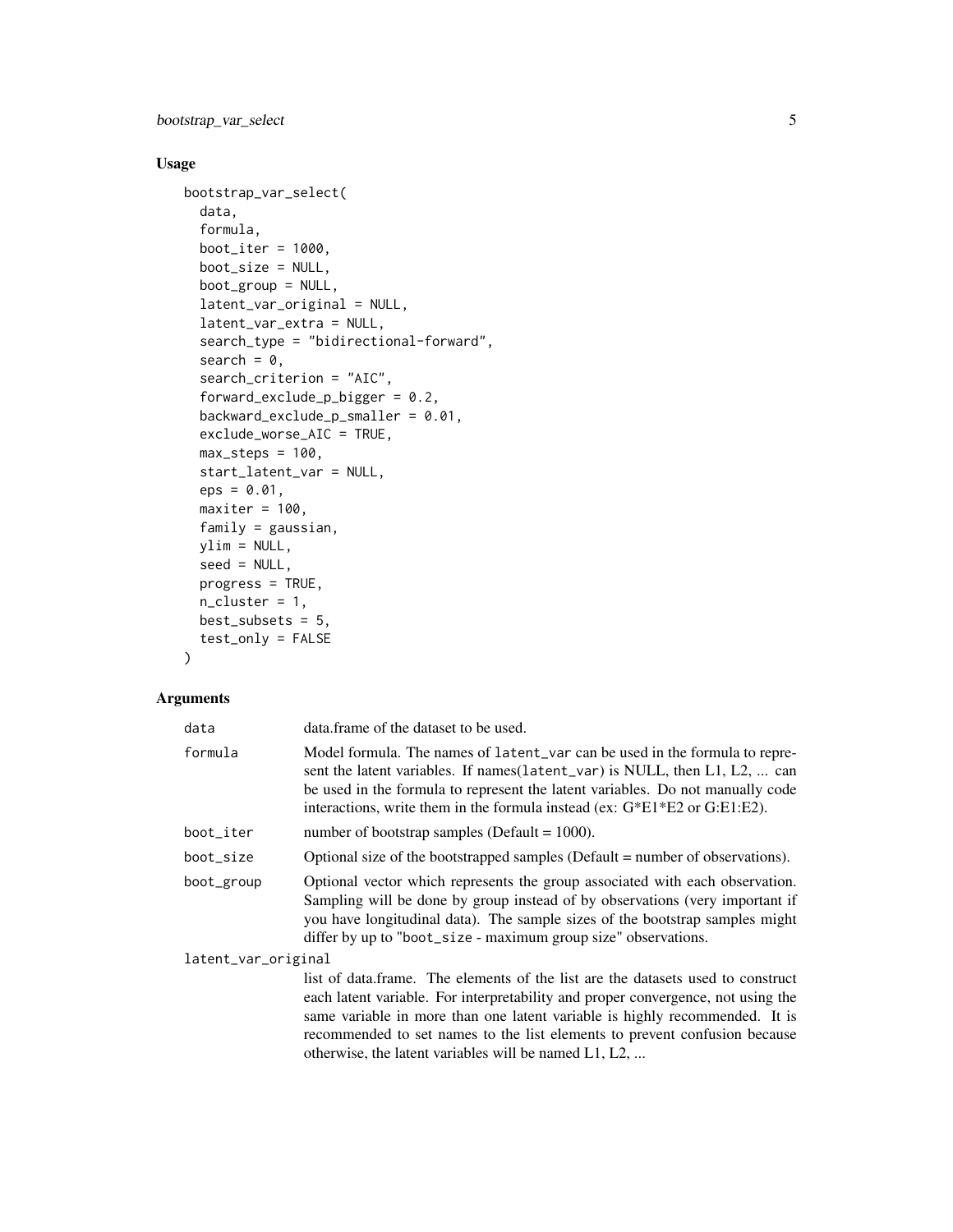| latent_var_extra           |                                                                                                                                                                                                                                                                                                                                                                                                        |  |
|----------------------------|--------------------------------------------------------------------------------------------------------------------------------------------------------------------------------------------------------------------------------------------------------------------------------------------------------------------------------------------------------------------------------------------------------|--|
|                            | list of data.frame (with the same structure as latent_var_original) containing the<br>additional elements to try including inside the latent variables. Set to NULL if<br>using a backward search.                                                                                                                                                                                                     |  |
| search_type                | If search_type="forward", uses a forward search. If search_type="backward",<br>uses backward search. If search_type="bidirectional-forward", uses bidi-<br>rectional search (that starts as a forward search). If search_type="bidirectional-backward",<br>uses bidirectional search (that starts as a backward search).                                                                               |  |
| search                     | If search=0, uses a stepwise search for all latent variables. Otherwise, if search<br>$=$ i, uses a stepwise search on the i-th latent variable (Default = 0).                                                                                                                                                                                                                                         |  |
| search_criterion           |                                                                                                                                                                                                                                                                                                                                                                                                        |  |
|                            | Criterion used to determine which variable is the best to add or worst to drop. If<br>search_criterion="AIC", uses the AIC, if search_criterion="AICc", uses<br>the AICc, if search_criterion="BIC", uses the BIC (Default = "AIC").                                                                                                                                                                   |  |
| forward_exclude_p_bigger   |                                                                                                                                                                                                                                                                                                                                                                                                        |  |
|                            | If p-value > forward_exclude_p_bigger, we do not consider the variable for<br>inclusion in the forward steps (Default = $.20$ ). This is an exclusion option which<br>purpose is skipping variables that are likely not worth looking to make the algo-<br>rithm faster, especially with cross-validation. Set to 1 to prevent any exclusion<br>here.                                                  |  |
| backward_exclude_p_smaller |                                                                                                                                                                                                                                                                                                                                                                                                        |  |
|                            | If p-value < backward_exclude_p_smaller, we do not consider the variable<br>for removal in the backward steps (Default = .01). This is an exclusion option<br>which purpose is skipping variables that are likely not worth looking to make<br>the algorithm faster, especially with cross-validation. Set to 0 to prevent any<br>exclusion here.                                                      |  |
| exclude_worse_AIC          |                                                                                                                                                                                                                                                                                                                                                                                                        |  |
|                            | If AIC with variable $>$ AIC without variable, we ignore the variable (Default<br>= TRUE). This is an exclusion option which purpose is skipping variables that<br>are likely not worth looking to make the algorithm faster, especially with cross-<br>validation. Set to FALSE to prevent any exclusion here.                                                                                        |  |
| max_steps                  | Maximum number of steps taken (Default = $50$ ).                                                                                                                                                                                                                                                                                                                                                       |  |
| start_latent_var           |                                                                                                                                                                                                                                                                                                                                                                                                        |  |
|                            | Optional list of starting points for each latent variable (The list must have the<br>same length as the number of latent variables and each element of the list must<br>have the same length as the number of variables of the corresponding latent<br>variable).                                                                                                                                      |  |
| eps                        | Threshold for convergence (.01 for quick batch simulations, .0001 for accurate<br>results).                                                                                                                                                                                                                                                                                                            |  |
| maxiter                    | Maximum number of iterations.                                                                                                                                                                                                                                                                                                                                                                          |  |
| family                     | Outcome distribution and link function (Default = gaussian).                                                                                                                                                                                                                                                                                                                                           |  |
| ylim                       | Optional vector containing the known min and max of the outcome variable.<br>Even if your outcome is known to be in [a,b], if you assume a Gaussian distri-<br>bution, predict() could return values outside this range. This parameter ensures<br>that this never happens. This is not necessary with a distribution that already<br>assumes the proper range (ex: [0,1] with binomial distribution). |  |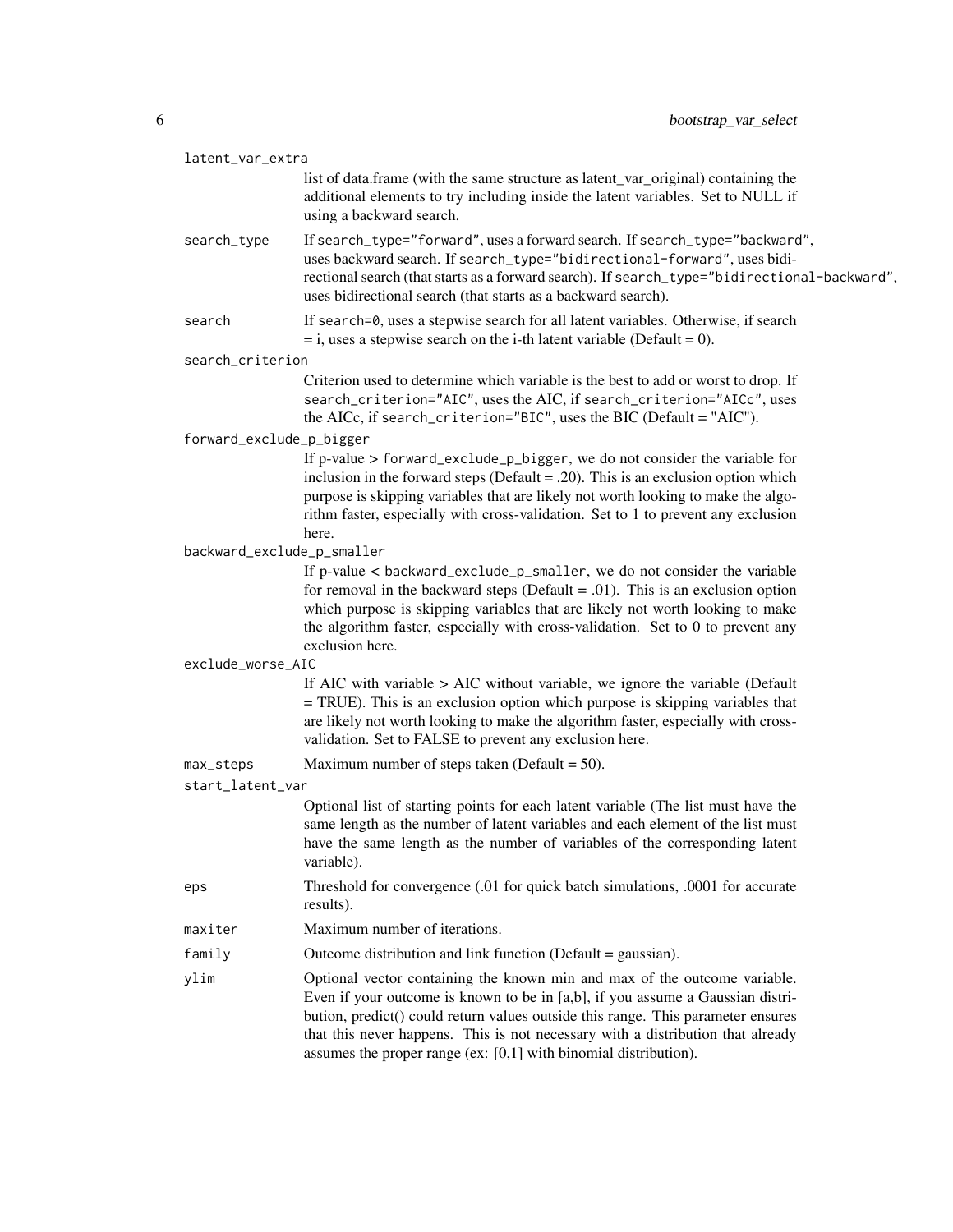| seed         | Optional seed for bootstrap.                                                                                                                                                                                            |
|--------------|-------------------------------------------------------------------------------------------------------------------------------------------------------------------------------------------------------------------------|
| progress     | If TRUE, shows the progress done (Default=TRUE).                                                                                                                                                                        |
| n_cluster    | Number of parallel clusters, I recommend using the number of CPU cores - 1<br>$(Default = 1).$                                                                                                                          |
| best_subsets | If best_subsets $= k$ , the output will show the k most frequently chosen subsets<br>of variables (Default = $5$ )                                                                                                      |
| test_only    | If TRUE, only uses the first fold for training and predict the others folds; do not<br>train on the other folds. So instead of cross-validation, this gives you train/test<br>and you get the test R-squared as output. |

Returns a list of vectors containing the percentage of times that each variable was selected within each latent variable.

#### References

Peter C Austin and Jack V Tu. *Bootstrap Methods for Developing Predictive Models* (2012). dx.doi.org/10.1198/0003130043277.

Mark Reiser, Lanlan Yao, Xiao Wang, Jeanne Wilcox and Shelley Gray. *A Comparison of Bootstrap Confidence Intervals for Multi-level Longitudinal Data Using Monte-Carlo Simulation* (2017). 10.1007/978-981-10-3307-0\_17.

#### Examples

```
## Not run:
## Example
train = example_3way_3latent(250, 2, seed=777)
# Bootstrap with Bidirectional-backward search for everything based on AIC
# Normally you should use a lot more than 10 iterations and extra CPUs (n_cluster)
boot = bootstrap_var_select(train$data, latent_var_extra=NULL,
latent_var_original=train$latent_var,
formula=y ~ E*G*Z,search_type="bidirectional-backward", search=0,
search_criterion="AIC", boot_iter=10, n_cluster=1)
# Assuming it's longitudinal with 5 timepoints, even though it's not
id = factor(rep(1:50, each=5))boot_longitudinal = bootstrap_var_select(train$data, latent_var_extra=NULL,
latent_var_original=train$latent_var,
formula=y ~ E*G*Z,search_type="bidirectional-backward", search=0,
search_criterion="AIC", boot_iter=10, n_cluster=1, boot_group=id)
```
## End(Not run)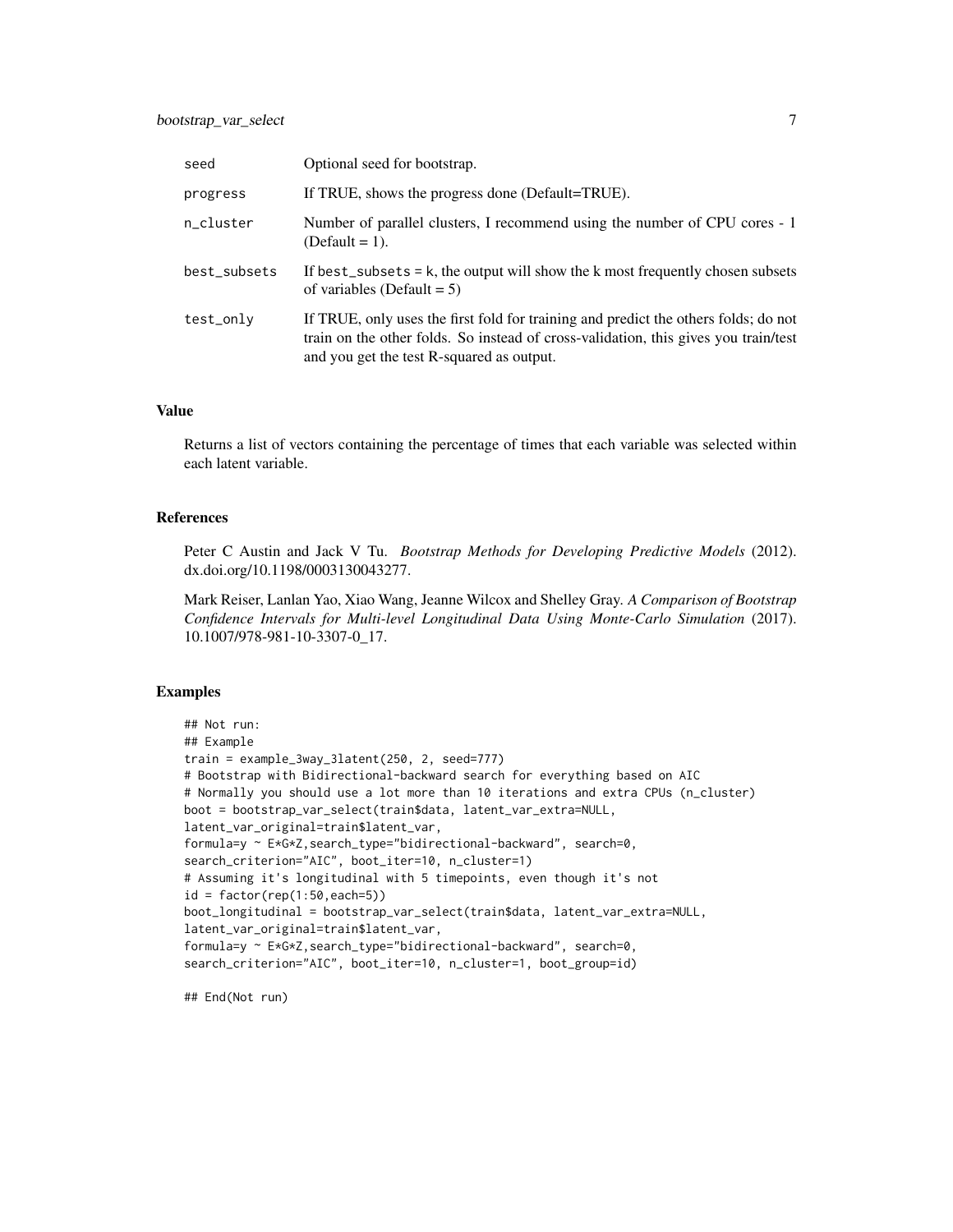```
elastic_net_var_select
```
*Elastic net for variable selection in IMLEGIT model*

#### **Description**

[Fast and accurate, highly recommended] Apply Elastic Net (from the glmnet package) with IM-LEGIT to obtain the order of variable removal that makes the most sense. The output shows the information criterion at every step, so you can decide which variable to retain. It is significantly faster (seconds/minutes instead of hours) than all other variable selection approaches (except for stepwise) and it is very accurate. Note that, as opposed to LEGIT/IMLEGIT, the parameters of variables inside the latent variables are not L1-normalized; instead, its the main model parameters which are L1-normalized. This is needed to make elastic net works. It doesn't matter in the end, because we only care about which variables were removed and we only output the IMLEGIT models without elastic net penalization.

#### Usage

```
elastic_net_var_select(
  data,
  latent_var,
  formula,
  latent_var_searched = NULL,
  cross_validation = FALSE,
  alpha = 0.75,
  standardize = TRUE,
  lambda_path = NULL,
  lambda_mult = 1,
  lambda_min = 1e-04,
  n<sup>1</sup>ambda = 100,
  start_latent_var = NULL,
  eps = 0.001,maxiter = 100,
  family = gaussian,
  vlim = NULL,cv\_iter = 5,
  cv_folds = 10,
  folds = NULL,
 Huber_p = 1.345,classification = FALSE,
  print = TRUE,test_only = FALSE
```
#### )

#### Arguments

data data.frame of the dataset to be used.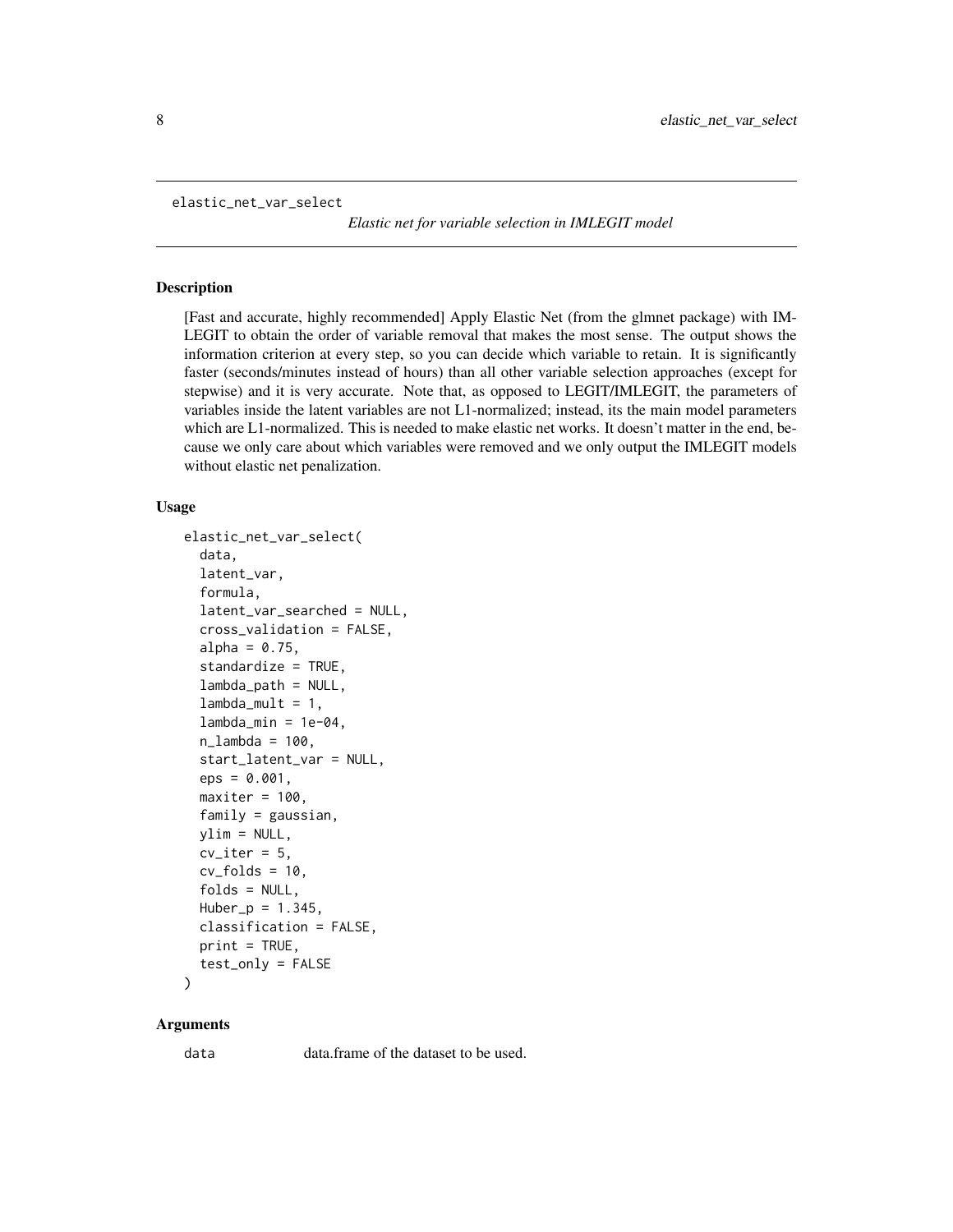| latent_var          | list of data.frame. The elements of the list are the datasets used to construct<br>each latent variable. For interpretability and proper convergence, not using the<br>same variable in more than one latent variable is highly recommended. It is<br>recommended to set names to the list elements to prevent confusion because<br>otherwise, the latent variables will be named L1, L2,  (See examples below<br>for more details)                                                                                                                                                                                                                                                          |  |
|---------------------|----------------------------------------------------------------------------------------------------------------------------------------------------------------------------------------------------------------------------------------------------------------------------------------------------------------------------------------------------------------------------------------------------------------------------------------------------------------------------------------------------------------------------------------------------------------------------------------------------------------------------------------------------------------------------------------------|--|
| formula             | Model formula. The names of latent_var can be used in the formula to repre-<br>sent the latent variables. If names (latent_var) is NULL, then L1, L2,  can<br>be used in the formula to represent the latent variables. Do not manually code<br>interactions, write them in the formula instead (ex: G*E1*E2 or G:E1:E2).                                                                                                                                                                                                                                                                                                                                                                    |  |
| latent_var_searched |                                                                                                                                                                                                                                                                                                                                                                                                                                                                                                                                                                                                                                                                                              |  |
|                     | Optional If not null, you must specify a vector containing all indexes of the<br>latent variables you want to use elastic net on. Ex: If latent_var=list(G=genes,<br>E=env), specifying latent_var_search=c(1,2) will use both, latent_var_search=1<br>will only do it for G, and latent_var_search=2 will only do it for E.                                                                                                                                                                                                                                                                                                                                                                 |  |
| cross_validation    |                                                                                                                                                                                                                                                                                                                                                                                                                                                                                                                                                                                                                                                                                              |  |
|                     | (Optional) If TRUE, will return cross-validation criterion (slower, but very good<br>criterion).                                                                                                                                                                                                                                                                                                                                                                                                                                                                                                                                                                                             |  |
| alpha               | The elasticnet mixing parameter (between 0 and 1). 1 leads to lasso, 0 leads<br>to ridge. See glmnet package manual for more information. We recommend<br>somewhere betwen .50 and 1.                                                                                                                                                                                                                                                                                                                                                                                                                                                                                                        |  |
| standardize         | If TRUE, standardize all variables inside every latent_var component. Note that<br>if FALSE, glmnet will still standardize and unstandardize, but it will do so for<br>each model (i.e., when at the step of estimating the parameters of latent variable<br>G it standardize them, apply glmnet, then unstandarize them). This means that<br>fixed parameters in the alternating steps are not standardized when standard-<br>ize=FALSE. In practice, we found that standardize=FALSE leads to weird paths<br>that do not always make sense. In the end, we only care about the order of the<br>variable removal from the glmnet. We highly recommend standardize=TRUE<br>for best results. |  |
| lambda_path         | Optional vector of all lambda (penalty term for elastic net, see glmnet package<br>manual). By default, we automatically determine it.                                                                                                                                                                                                                                                                                                                                                                                                                                                                                                                                                       |  |
| lambda_mult         | scalar which multiplies the maximum lambda (penalty term for elastic net, see<br>glmnet package manual) from the lambda path determined automatically. Some-<br>times, the maximum lambda found automatically is too big or too small and you<br>may not want to spend the effort to manually set your own lambda path. This is<br>where this comes in, you can simply scale lambda max up or down. (Default $=$<br>1)                                                                                                                                                                                                                                                                       |  |
| lambda_min          | minimum lambda (penalty term for elastic net, see glmnet package manual) from<br>the lambda path. (Default = .0001)                                                                                                                                                                                                                                                                                                                                                                                                                                                                                                                                                                          |  |
| n_lambda            | Number of lambda (penalty term for elastic net, see glmnet package manual) in<br>lambda path. Make lower for faster training, or higher for more precision. If<br>you have many variables, make it bigger than $100$ (Default = $100$ ).                                                                                                                                                                                                                                                                                                                                                                                                                                                     |  |
| start_latent_var    |                                                                                                                                                                                                                                                                                                                                                                                                                                                                                                                                                                                                                                                                                              |  |
|                     | Optional list of starting points for each latent variable (The list must have the<br>same length as the number of latent variables and each element of the list must                                                                                                                                                                                                                                                                                                                                                                                                                                                                                                                         |  |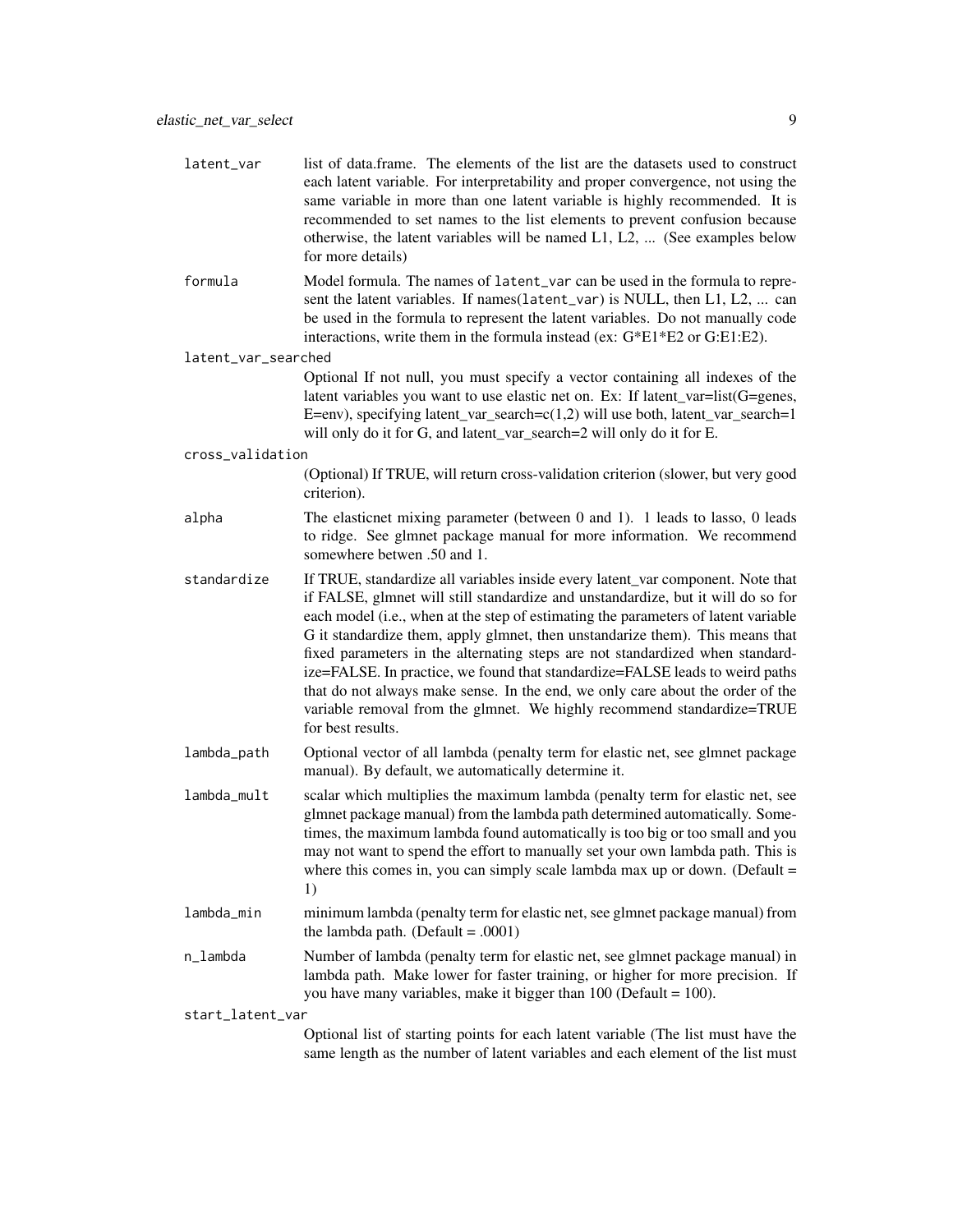|                | have the same length as the number of variables of the corresponding latent<br>variable).                                                                                                                                                                                                                                                                                                                |
|----------------|----------------------------------------------------------------------------------------------------------------------------------------------------------------------------------------------------------------------------------------------------------------------------------------------------------------------------------------------------------------------------------------------------------|
| eps            | Threshold for convergence (.01 for quick batch simulations, .0001 for accurate<br>results).                                                                                                                                                                                                                                                                                                              |
| maxiter        | Maximum number of iterations.                                                                                                                                                                                                                                                                                                                                                                            |
| family         | Outcome distribution and link function (Default = gaussian).                                                                                                                                                                                                                                                                                                                                             |
| ylim           | Optional vector containing the known min and max of the outcome variable.<br>Even if your outcome is known to be in [a,b], if you assume a Gaussian distri-<br>bution, predict() could return values outside this range. This parameter ensures<br>that this never happens. This is not necessary with a distribution that already<br>assumes the proper range (ex: $[0,1]$ with binomial distribution). |
| cv_iter        | Number of cross-validation iterations (Default $= 5$ ).                                                                                                                                                                                                                                                                                                                                                  |
| cv_folds       | Number of cross-validation folds (Default = 10). Using cv_folds=NROW(data)<br>will lead to leave-one-out cross-validation.                                                                                                                                                                                                                                                                               |
| folds          | Optional list of vectors containing the fold number for each observation. Bypass<br>cv_iter and cv_folds. Setting your own folds could be important for certain data<br>types like time series or longitudinal data.                                                                                                                                                                                     |
| Huber_p        | Parameter controlling the Huber cross-validation error (Default = $1.345$ ).                                                                                                                                                                                                                                                                                                                             |
| classification | Set to TRUE if you are doing classification (binary outcome).                                                                                                                                                                                                                                                                                                                                            |
| print          | If FALSE, nothing except warnings will be printed. (Default = TRUE).                                                                                                                                                                                                                                                                                                                                     |
| test_only      | If TRUE, only uses the first fold for training and predict the others folds; do not<br>train on the other folds. So instead of cross-validation, this gives you train/test<br>and you get the test R-squared as output.                                                                                                                                                                                  |

Returns an object of the class "elastic\_net\_var\_select" which is list containing, in the following order: the criterion at each lambda, the coefficients of the latent variables at each lambda, the fits of each IMLEGIT models for each variable retained at each lambda, and the vector of lambda used.

#### References

Alexia Jolicoeur-Martineau, Ashley Wazana, Eszter Szekely, Meir Steiner, Alison S. Fleming, James L. Kennedy, Michael J. Meaney, Celia M.T. Greenwood and the MAVAN team. *Alternating optimization for GxE modelling with weighted genetic and environmental scores: examples from the MAVAN study* (2017). arXiv:1703.08111.

#### Examples

```
## Not run:
N = 1000
train = example_3way(N, sigma=1, logit=FALSE, seed=7)
g1_bad = rbinom(N,1,.30)
g2_bad = rbinom(N,1,.30)g3_bad = rbinom(N, 1, .30)g4<sub>-</sub>bad = rbinom(N,1,.30)
```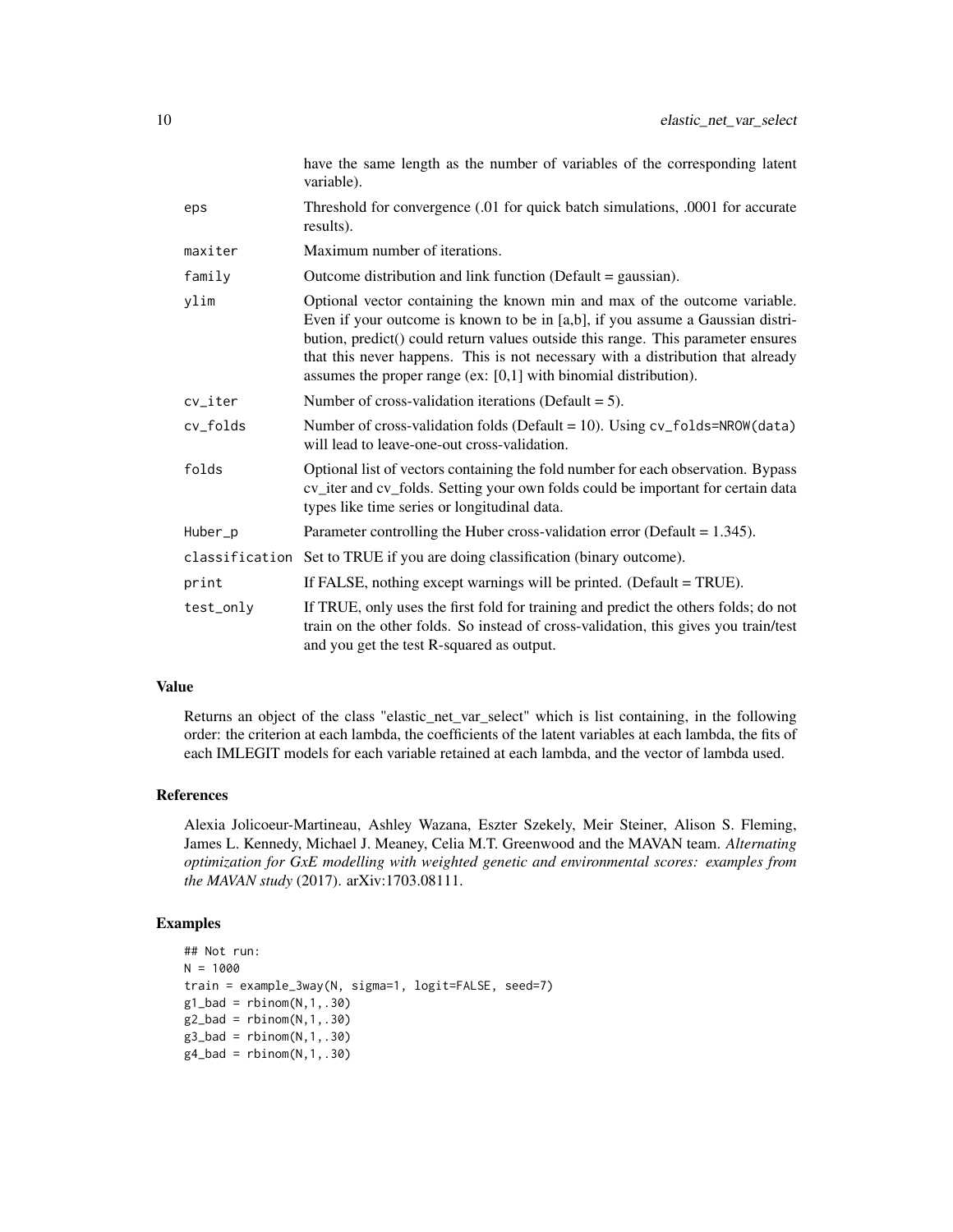<span id="page-10-0"></span>example\_2way 11

```
g5_bad = rbinom(N,1,.30)train$G = cbind(train$G, g1_bad, g2_bad, g3_bad, g4_bad, g5_bad)
lv = list(G=train$G, E=train$E)
fit = elastic_net_var_select(train$data, lv, y ~ G*E)
summary(fit)
best_model(fit, criterion="BIC")
# Instead of taking the best, if you want the model with "Model index"=17 from summary, do
plot(fit)
# With Cross-validation
fit = elastic_net_var_select(train$data, lv, y ~ G*E, cross_validation=TRUE, cv_iter=1, cv_folds=5)
best_model(fit, criterion="cv_R2")
# Elastic net only applied on G
fit = elastic_net_var_select(train$data, lv, y \sim G*E, c(1))
# Elastic net only applied on E
fit = elastic_net_var_select(train$data, lv, y \sim G*E, c(2))
# Most E variables not removed, use lambda_mult > 1 to remove more
fit = elastic_net_var_select(train$data, lv, y ~ G*E, c(2), lambda_mult=5)
# Lasso (only L1 regularization)
fit = elastic_net_var_select(train$data, lv, y ~ G*E, alpha=1)
# Want more lambdas (useful if # of variables is large)
fit = elastic_net_var_select(train$data, lv, y ~ G*E, n_lambda = 200)
```
## End(Not run)

example\_2way *Simulated example of a 2 way interaction GxE model.*

#### Description

Simulated example of a 2 way interaction GxE model (where G and E are latent variables).

$$
g_j \sim Binomial(n = 1, p = .30)
$$
  
\n
$$
j = 1, 2, 3, 4
$$
  
\n
$$
e_l \sim Normal(\mu = 0, \sigma = 1.5)
$$
  
\n
$$
l = 1, 2, 3
$$
  
\n
$$
g = .2g_1 + .15g_2 - .3g_3 + .1g_4 + .05g_1g_3 + .2g_2g_3
$$
  
\n
$$
e = -.45e_1 + .35e_2 + .2e_3
$$
  
\n
$$
\mu = -1 + 2g + 3e + 4ge
$$

 $y \sim Normal(\mu = \mu, \sigma = \text{sigma})$  if logit=FALSE  $y \sim Binomial(n = 1, p = logit(\mu))$  if logit=TRUE

Usage

```
example_2way(N, sigma = 1, logit = FALSE, seed = NULL)
```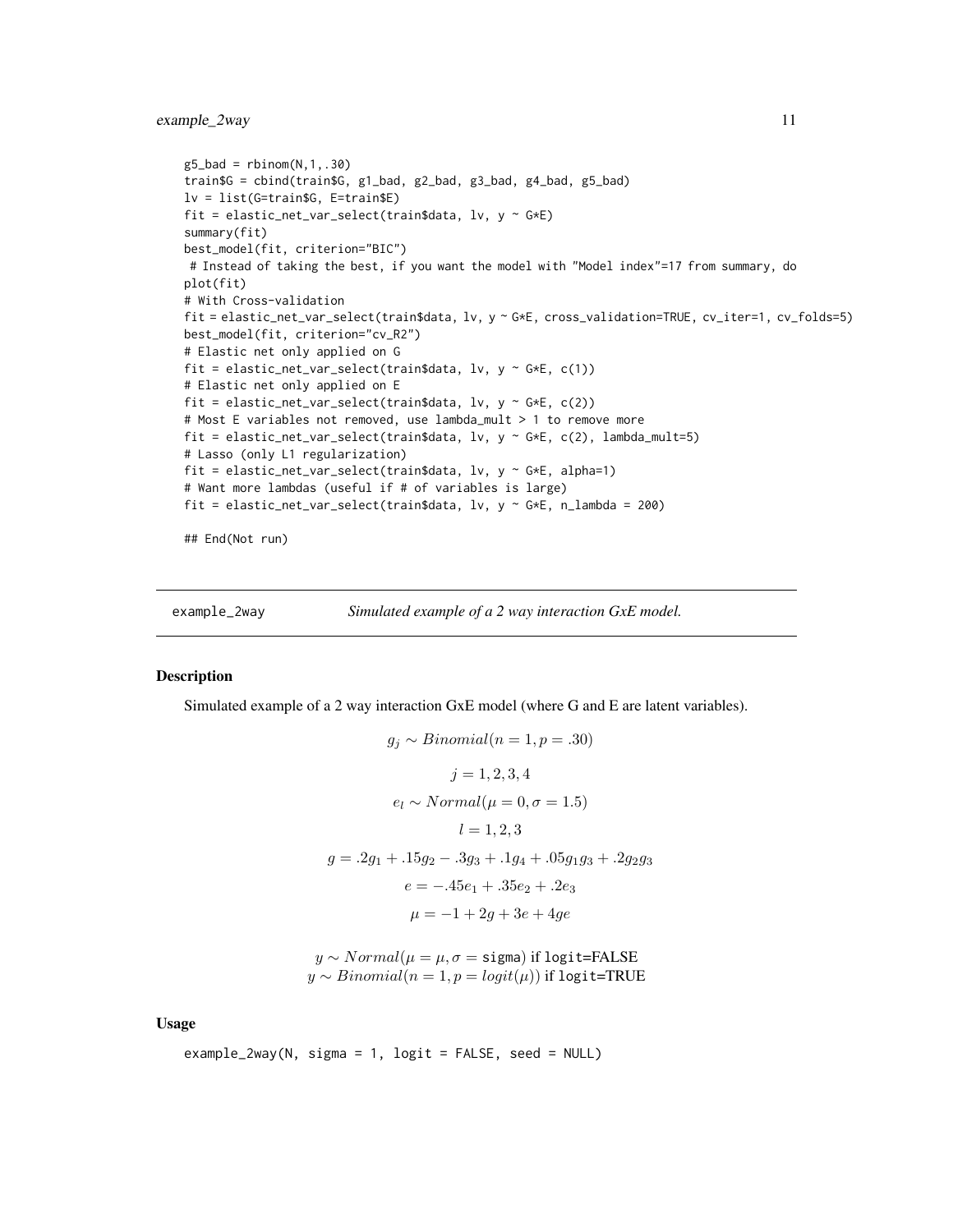#### <span id="page-11-0"></span>Arguments

| N     | Sample size.                                                     |
|-------|------------------------------------------------------------------|
| sigma | Standard deviation of the gaussian noise (if logit=FALSE).       |
| logit | If TRUE, the outcome is transformed to binary with a logit link. |
| seed  | RNG seed.                                                        |

#### Value

Returns a list containing, in the following order: data.frame with the observed outcome (with noise) and the true outcome (without noise), data.frame of the genetic variants (G), data.frame of the environments (E), vector of the true genetic coefficients, vector of the true environmental coefficients, vector of the true main model coefficients

#### Examples

```
example_2way(5,1,logit=FALSE)
example_2way(5,0,logit=TRUE)
```
example\_2way\_lme4 *Simulated example of a 3 way interaction GxExZ model*

#### Description

Simulated example of a 3 way interaction GxExZ model (where G, E and Z are latent variables).

$$
g_j \sim Binomial(n = 1, p = .30)
$$
  
\n
$$
j = 1, 2, 3, 4
$$
  
\n
$$
e_k \sim Normal(\mu = 0, \sigma = 1.5)
$$
  
\n
$$
k = 1, 2, 3
$$
  
\n
$$
z_l \sim Normal(\mu = 3, \sigma = 1)
$$
  
\n
$$
l = 1, 2, 3
$$
  
\n
$$
g = .2g_1 + .15g_2 - .3g_3 + .1g_4 + .05g_1g_3 + .2g_2g_3
$$
  
\n
$$
e = -.45e_1 + .35e_2 + .2e_3
$$
  
\n
$$
z = .15z_1 + .60z_2 + .25z_3
$$
  
\n
$$
\mu = -2 + 2g + 3e + z + 5ge - 1.5ez + 2gz + 2gez
$$

 $y \sim Normal(\mu = \mu, \sigma = \text{sigma})$  if logit=FALSE  $y \sim Binomial(n = 1, p = logit(\mu))$  if logit=TRUE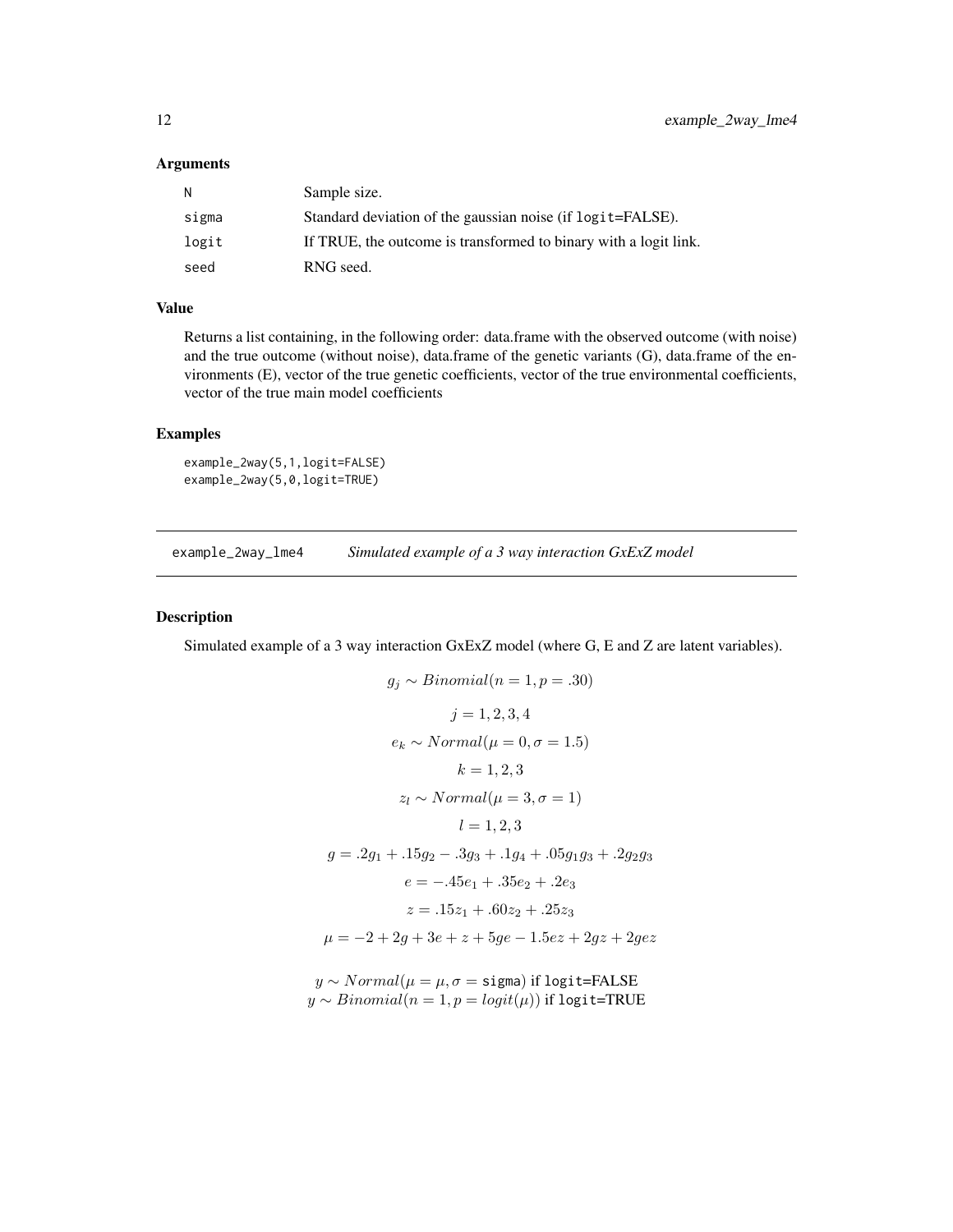#### Usage

```
example_2way_lme4(N, sigma = 1, logit = FALSE, seed = NULL)
```
#### Arguments

| N     | Sample size.                                                     |
|-------|------------------------------------------------------------------|
| sigma | Standard deviation of the gaussian noise (if logit=FALSE).       |
| logit | If TRUE, the outcome is transformed to binary with a logit link. |
| seed  | RNG seed.                                                        |

#### Value

Returns a list containing, in the following order: data.frame with the observed outcome (with noise) and the true outcome (without noise), list containing the data.frame of the genetic variants (G), the data.frame of the e environments (E) and the data.frame of the  $z$  environments (Z), vector of the true genetic coefficients, vector of the true  $e$  environmental coefficients, vector of the true  $z$ environmental coefficients, vector of the true main model coefficients

#### Examples

```
# Doing only one iteration so its faster
train = example_2way_lme4(250, 1, seed=777)
D = train$data
G = train$G
E = trainSEF = y \sim G*Efit = LEGIT(D, G, E, F, lme4=FALSE, maxiter=1)
summary(fit)
F = y \sim 1fit_test = GxE_interaction_test(D, G, E, F, criterion="AIC", lme4=FALSE, maxiter=1)
fit_test
#fit_test = GxE_interaction_test(D, G, E, F, criterion="cv", lme4=FALSE, maxiter=1, cv_iter=1)
#fit_test
F = y \sim G*E + (1|subject)fit = LEGIT(D, G, E, F, lme4=TRUE, maxiter=1)
summary(fit)
F = y \sim (1 | subject)fit_test = GxE_interaction_test(D, G, E, F, criterion="AIC", lme4=TRUE, maxiter=1)
fit_test
#fit_test = GxE_interaction_test(D, G, E, F, criterion="cv", lme4=TRUE, maxiter=1, cv_iter=1)
#fit_test
```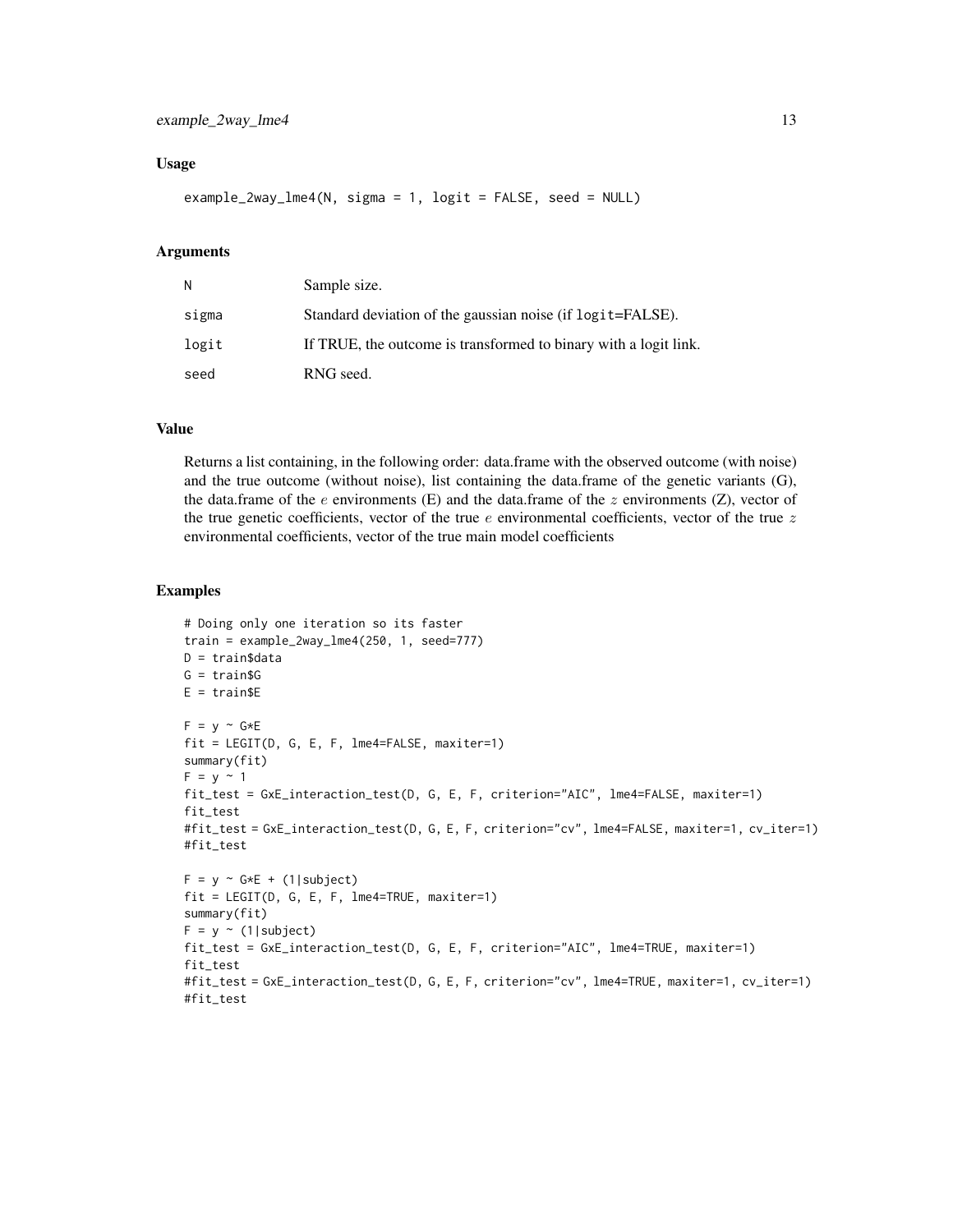<span id="page-13-0"></span>

#### Description

Simulated example of a 3 way interaction GxExz model (where G and E are latent variables).

$$
g_j \sim Binomial(n = 1, p = .30)
$$
  
\n
$$
j = 1, 2, 3, 4
$$
  
\n
$$
e_l \sim Normal(\mu = 0, \sigma = 1.5)
$$
  
\n
$$
l = 1, 2, 3
$$
  
\n
$$
z \sim Normal(\mu = 3, \sigma = 1)
$$
  
\n
$$
g = .2g_1 + .15g_2 - .3g_3 + .1g_4 + .05g_1g_3 + .2g_2g_3
$$
  
\n
$$
e = -.45e_1 + .35e_2 + .2e_3
$$
  
\n
$$
\mu = -2 + 2g + 3e + z + 5ge - 1.5ez + 2gz + 2gez
$$

 $y \sim Normal(\mu = \mu, \sigma = \text{sigma})$  if logit=FALSE  $y \sim Binomial(n = 1, p = logit(\mu))$  if logit=TRUE

#### Usage

```
example_3way(N, sigma = 2.5, logit = FALSE, seed = NULL)
```
#### Arguments

| N     | Sample size.                                                     |
|-------|------------------------------------------------------------------|
| sigma | Standard deviation of the gaussian noise (if logit=FALSE).       |
| logit | If TRUE, the outcome is transformed to binary with a logit link. |
| seed  | RNG seed.                                                        |

#### Value

Returns a list containing, in the following order: data.frame with the observed outcome (with noise), the true outcome (without noise) and  $z$ , data.frame of the genetic variants (G), data.frame of the environments (E), vector of the true genetic coefficients, vector of the true environmental coefficients, vector of the true main model coefficients

#### Examples

example\_3way(5,2.5,logit=FALSE) example\_3way(5,0,logit=TRUE)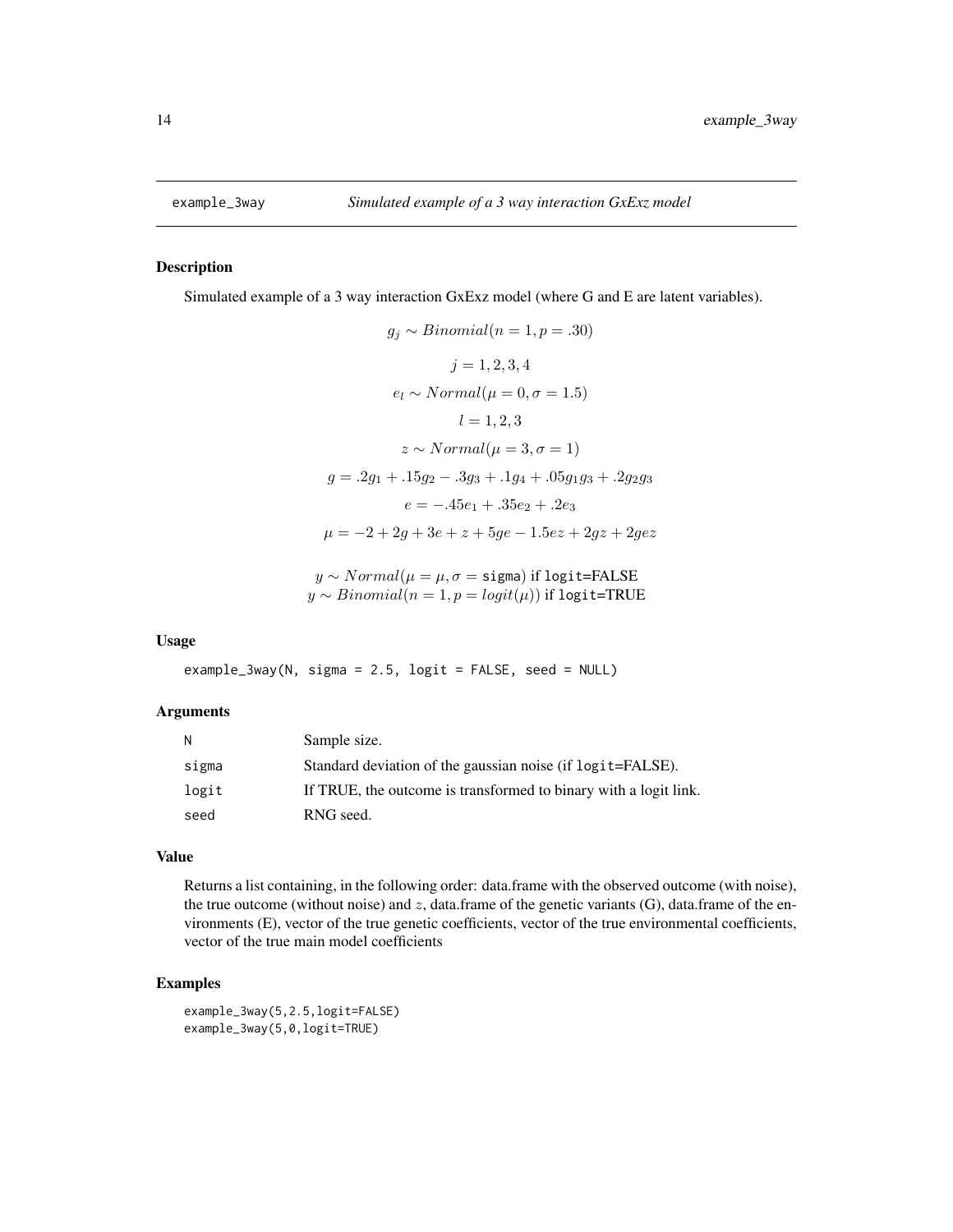<span id="page-14-0"></span>example\_3way\_3latent *Simulated example of a 3 way interaction GxExZ model*

#### Description

Simulated example of a 3 way interaction GxExZ model (where G, E and Z are latent variables).

$$
g_j \sim Binomial(n = 1, p = .30)
$$
  
\n
$$
j = 1, 2, 3, 4
$$
  
\n
$$
e_k \sim Normal(\mu = 0, \sigma = 1.5)
$$
  
\n
$$
k = 1, 2, 3
$$
  
\n
$$
z_l \sim Normal(\mu = 3, \sigma = 1)
$$
  
\n
$$
l = 1, 2, 3
$$
  
\n
$$
g = .2g_1 + .15g_2 - .3g_3 + .1g_4 + .05g_1g_3 + .2g_2g_3
$$
  
\n
$$
e = -.45e_1 + .35e_2 + .2e_3
$$
  
\n
$$
z = .15z_1 + .60z_2 + .25z_3
$$
  
\n
$$
\mu = -2 + 2g + 3e + z + 5ge - 1.5ez + 2gz + 2gez
$$

 $y \sim Normal(\mu = \mu, \sigma = \text{sigma})$  if logit=FALSE  $y \sim Binomial(n = 1, p = logit(\mu))$  if logit=TRUE

#### Usage

example\_3way\_3latent(N, sigma = 1, logit = FALSE, seed = NULL)

#### Arguments

| - N   | Sample size.                                                     |
|-------|------------------------------------------------------------------|
| sigma | Standard deviation of the gaussian noise (if logit=FALSE).       |
| logit | If TRUE, the outcome is transformed to binary with a logit link. |
| seed  | RNG seed.                                                        |

#### Value

Returns a list containing, in the following order: data.frame with the observed outcome (with noise) and the true outcome (without noise), list containing the data.frame of the genetic variants (G), the data.frame of the  $e$  environments (E) and the data.frame of the  $z$  environments (Z), vector of the true genetic coefficients, vector of the true  $e$  environmental coefficients, vector of the true  $z$ environmental coefficients, vector of the true main model coefficients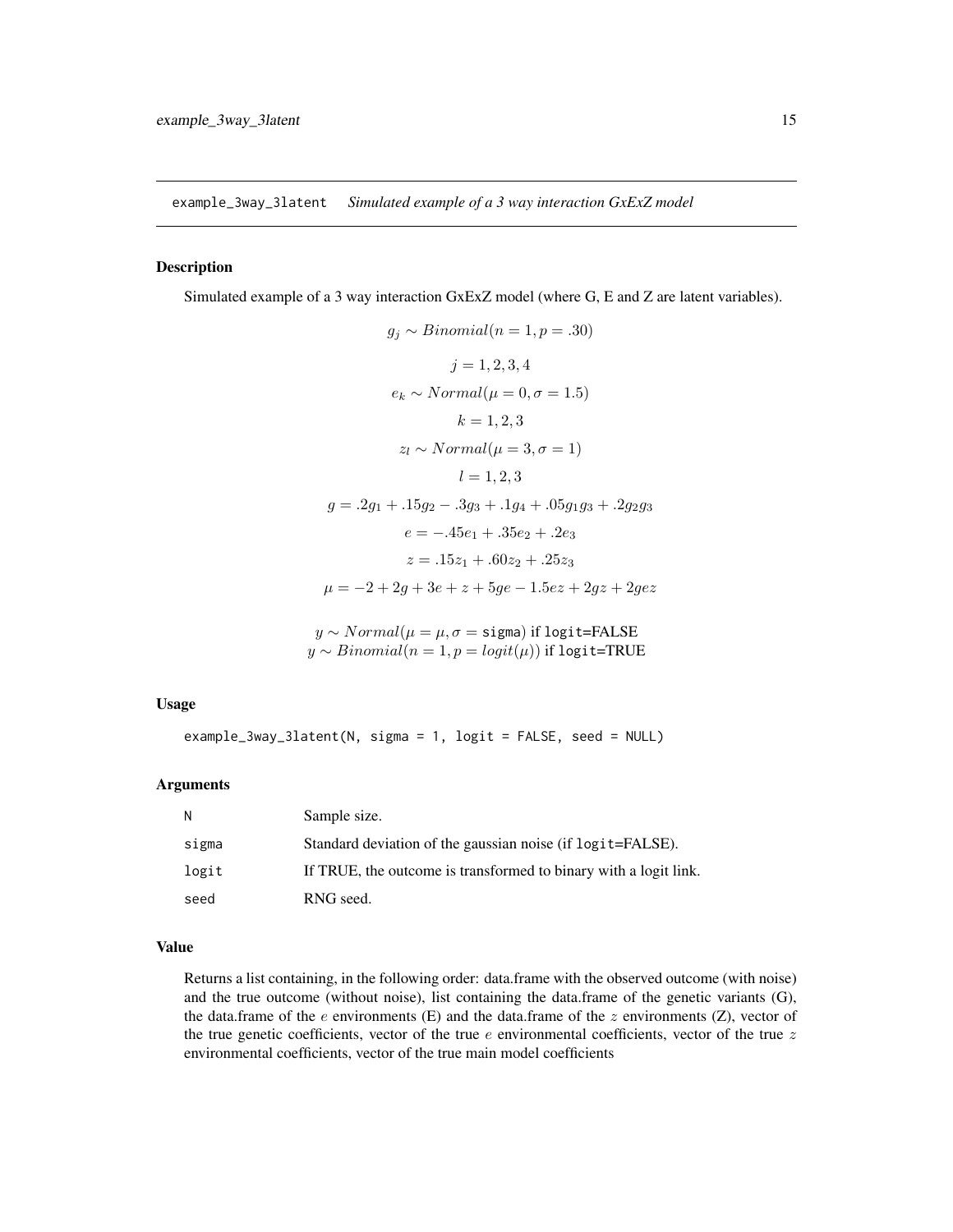#### Examples

```
example_3way_3latent(5,1,logit=FALSE)
example_3way_3latent(5,0,logit=TRUE)
```
example\_with\_crossover

*Simulated example of a 2 way interaction GxE model with crossover point.*

#### Description

Simulated example of a 2 way interaction GxE model with crossover point (where G and E are latent variables).  $Binomial(n - 1, n - 30)$ 

$$
g_j \sim Binomial(n = 1, p = .30)
$$
  
\n
$$
j = 1, 2, 3, 4
$$
  
\n
$$
e_l \sim 10Beta(\alpha, \beta))
$$
  
\n
$$
l = 1, 2, 3
$$
  
\n
$$
g = .30g_1 + .10g_2 + .20g_3 + .40g_4
$$
  
\n
$$
e = .45e_1 + .35e_2 + .2e_3
$$
  
\n
$$
\mu = coef[1] + coef[2]e + coef[3]ge
$$

 $y \sim Normal(\mu = \mu, \sigma = \text{sigma})$  if logit=FALSE  $y \sim Binomial(n = 1, p = logit(\mu))$  if logit=TRUE

#### Usage

```
example_with_crossover(
 N,
  sigma = 1,
 c = 0,
  coef\_main = c(0, 1, 2),
  coef_G = c(0.3, 0.1, 0.2, 0.4),coef_{E} = c(0.45, 0.35, 0.2),
  logit = FALSE,
  seed = NULL,
  beta_param = c(2, 2))
```

| N     | Sample size.                                               |
|-------|------------------------------------------------------------|
| sigma | Standard deviation of the gaussian noise (if logit=FALSE). |
| C     | crossover point                                            |

<span id="page-15-0"></span>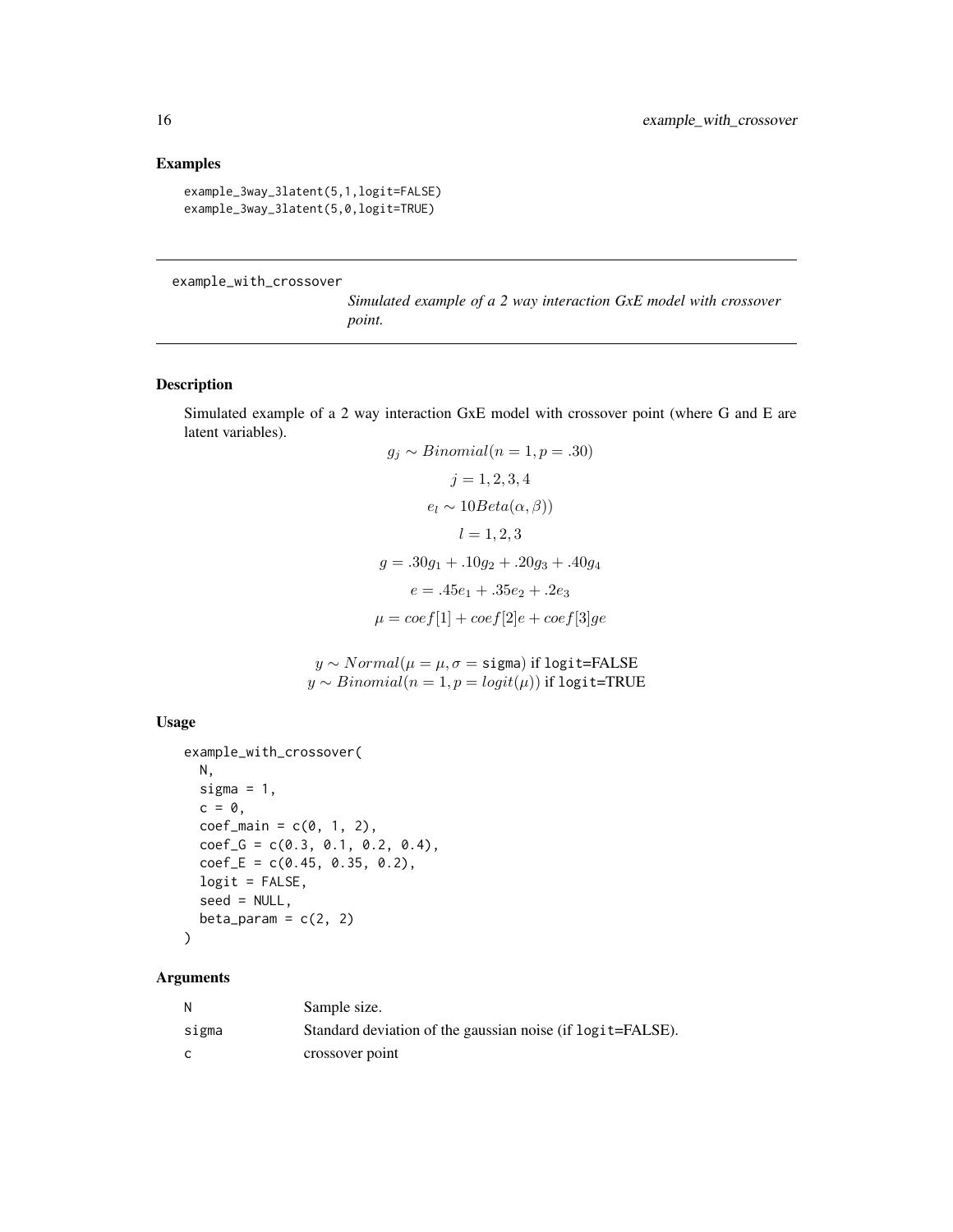<span id="page-16-0"></span>

| coef_main  | Coefficients of the main model, must be a vector of size 3 for intercept, E main<br>effect and GxE effect (Default = $c(0,1,2)$ ). |
|------------|------------------------------------------------------------------------------------------------------------------------------------|
| $coef_G$   | Coefficients of the 4 genes, must be a vector of size 4 (Default = $c(.30, .10, .20, )$ )<br>$(40)$ .                              |
| $coef\_E$  | Coefficients of the 3 environments, must be a vector of size 3 (Default = $c(.45, 10^{-10})$<br>$.35, .2)$ ).                      |
| logit      | If TRUE, the outcome is transformed to binary with a logit link.                                                                   |
| seed       | RNG seed.                                                                                                                          |
| beta_param | Vector of size two for the parameters of the beta distribution of the environmen-<br>tal variables (Default = $c(2,2)$ ).          |

Returns a list containing, in the following order: data.frame with the observed outcome (with noise) and the true outcome (without noise), data.frame of the genetic variants (G), data.frame of the environments (E), vector of the true genetic coefficients, vector of the true environmental coefficients, vector of the true main model coefficients, the crossover point.

#### Examples

```
## Examples
# Diathesis Stress WEAK
ex\_dia = example\_with\_crossover(250, c=10, coef\_main = c(3,1,2), sigma=1)# Diathesis Stress STRONG
ex\_dia\_s = example\_with\_crossover(250, c=10, coef\_main = c(3,0,2), sigma=1)# Differential Susceptibility WEAK
ex\_ds = example\_with\_crossover(250, c=5, coef\_main = c(3+5,1,2), sigma=1)# Differential Susceptibility STRONG
ex\_ds\_s = example_with_crossover(250, c=5, coef_main = c(3+5,0,2), sigma=1)
```
genetic\_var\_select *Parallel genetic algorithm variable selection (for IMLEGIT)*

#### Description

[Very slow, recommended when the number of variables is large] Use a standard genetic algorithm with single-point crossover and a single mutation ran in parallel to find the best subset of variables. The percentage of times that each variable is included the final populations is also given. This is very computationally demanding but this finds much better solutions than either stepwise search or bootstrap variable selection.

#### Usage

```
genetic_var_select(
  data,
  formula,
  parallel_iter = 10,
```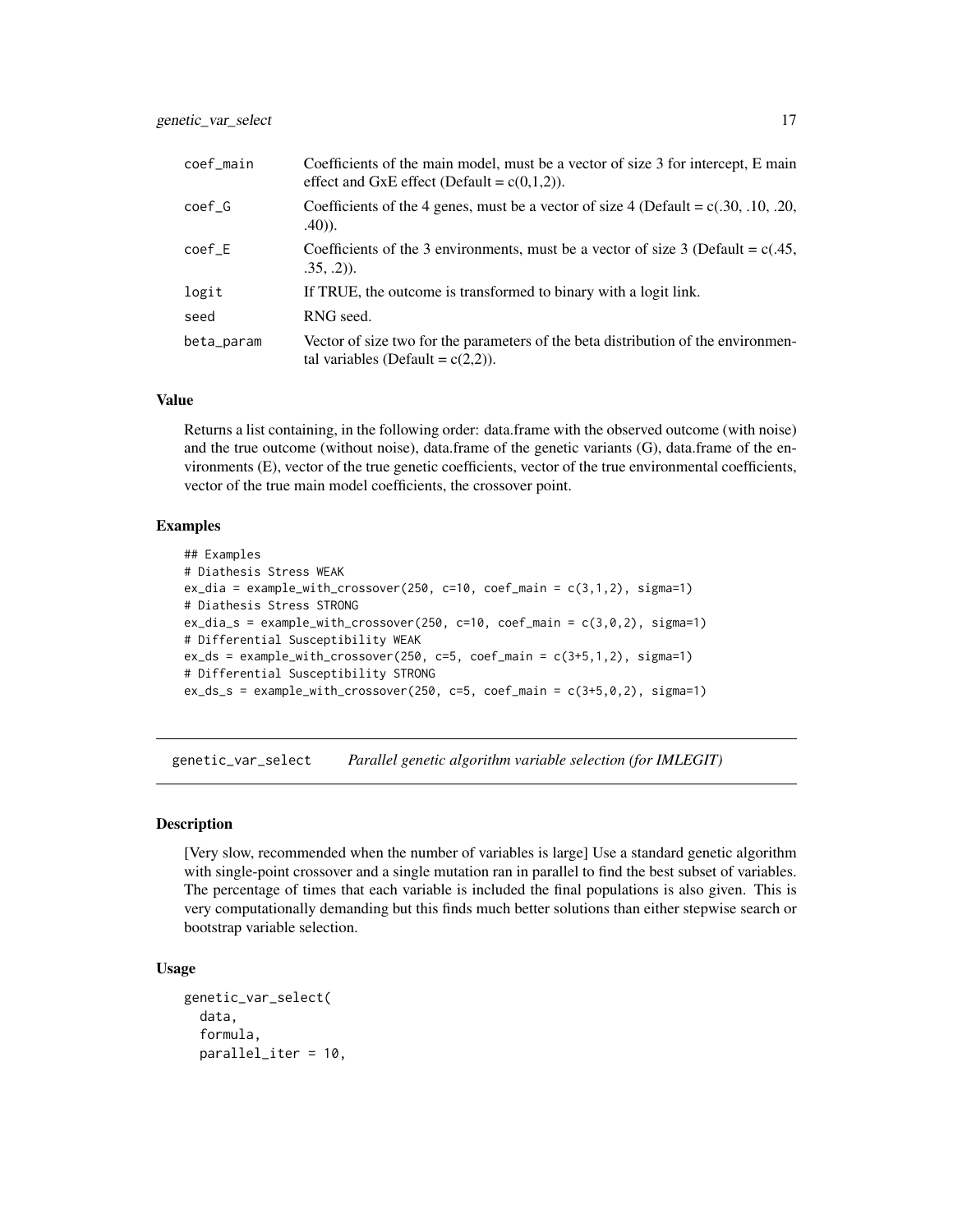```
entropy_{th}reshold = 0.1,
 popsize = 25,
 mutation\_prob = 0.5,
 first_pop = NULL,
  latent_var = NULL,
  search_criterion = "AIC",
 maxgen = 100,eps = 0.01,maxiter = 100,
 family = gaussian,
 ylim = NULL,
 seed = NULL,
 progress = TRUE,
 n<sup>-</sup>cluster = 1,
 best_subsets = 5,
 cv\_iter = 5,
 cv_folds = 5,
 folds = NULL,
 Huber_p = 1.345,classification = FALSE,
 test_only = FALSE
)
```

| data              | data.frame of the dataset to be used.                                                                                                                                                                                                                                                                                                                                                                                                                                           |
|-------------------|---------------------------------------------------------------------------------------------------------------------------------------------------------------------------------------------------------------------------------------------------------------------------------------------------------------------------------------------------------------------------------------------------------------------------------------------------------------------------------|
| formula           | Model formula. The names of latent_var can be used in the formula to repre-<br>sent the latent variables. If names (latent_var) is NULL, then L1, L2,  can<br>be used in the formula to represent the latent variables. Do not manually code<br>interactions, write them in the formula instead (ex: G*E1*E2 or G:E1:E2).                                                                                                                                                       |
| parallel_iter     | number of parallel genetic algorithms (Default = 10). I recommend using $2-4$<br>times the number of CPU cores used.                                                                                                                                                                                                                                                                                                                                                            |
| entropy_threshold |                                                                                                                                                                                                                                                                                                                                                                                                                                                                                 |
|                   | Entropy threshold for convergence of the population (Default $= .10$ ). Note that<br>not reaching the entropy threshold just means that the population has some diver-<br>sity, this is not necessarily a bad thing. Reaching the threshold is not necessary<br>but if a population reach the threshold, we want it to stop reproducing (rather<br>than continuing until maxgen) since the future generations won't change much.                                                |
| popsize           | Size of the population (Default = $25$ ). Between 25 and 100 is generally adequate.                                                                                                                                                                                                                                                                                                                                                                                             |
| mutation_prob     | Probability of mutation (Default = .50). A single variable is selected for muta-<br>tion and it is mutated with probability mutation_prob. If the mutation causes a<br>latent variable to become empty, no mutation is done. Using a small value (close<br>to .05) will lead to getting more stuck in suboptimal solutions but using a large<br>value (close to 1) will greatly increase the computing time because it will have<br>a hard time reaching the entropy threshold. |
| first_pop         | optional Starting initial population which is used instead of a fully random one.<br>Mutation is also done on the initial population to increase variability.                                                                                                                                                                                                                                                                                                                   |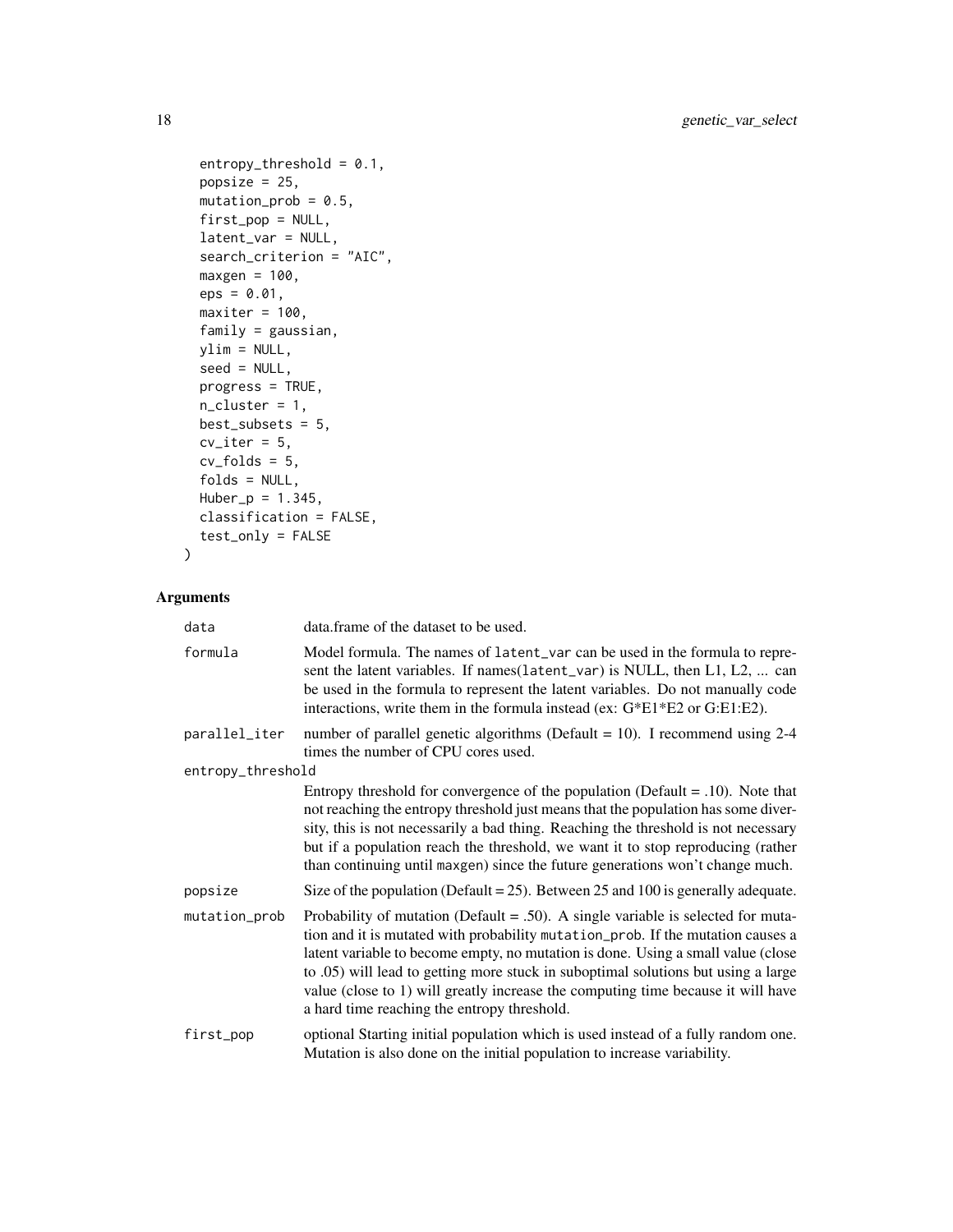| latent_var | list of data. frame. The elements of the list are the datasets used to construct<br>each latent variable. For interpretability and proper convergence, not using the                                                  |
|------------|-----------------------------------------------------------------------------------------------------------------------------------------------------------------------------------------------------------------------|
|            | same variable in more than one latent variable is highly recommended. It is<br>recommended to set names to the list elements to prevent confusion because<br>otherwise, the latent variables will be named $L1, L2, $ |
|            |                                                                                                                                                                                                                       |

|                  | otherwise, the latent variables will be named L1, L2,                                                                                                 |
|------------------|-------------------------------------------------------------------------------------------------------------------------------------------------------|
| search_criterion |                                                                                                                                                       |
|                  | Criterion used to determine which variable is the best to add or worst to drop. If                                                                    |
|                  | search_criterion="AIC", uses the AIC, if search_criterion="AICc", uses                                                                                |
|                  | the AICc, if search_criterion="BIC", uses the BIC, if search_criterion="cv",                                                                          |
|                  | uses the cross-validation error, if<br>search_criterion="cv_AUC", uses the cross-validated AUC, if search_criterion="cv_Huber",                       |
|                  | uses the Huber cross-validation error, if search_criterion="cv_L1", uses the                                                                          |
|                  | L1-norm cross-validation error (Default = "AIC"). The Huber and L1-norm                                                                               |
|                  | cross-validation errors are alternatives to the usual cross-validation L2-norm er-                                                                    |
|                  | ror (which the $R^2$ is based on) that are more resistant to outliers, the lower the                                                                  |
|                  | values the better.                                                                                                                                    |
| maxgen           | Maximum number of generations (iterations) of the genetic algorithm (Default<br>$= 100$ ). Between 50 and 200 generations is generally adequate.      |
| eps              | Threshold for convergence (.01 for quick batch simulations, .0001 for accurate                                                                        |
|                  | results). Note that using .001 rather than .01 (default) can more than double or                                                                      |
|                  | triple the computing time of genetic_var_select.                                                                                                      |
| maxiter          | Maximum number of iterations.                                                                                                                         |
| family           | Outcome distribution and link function (Default = gaussian).                                                                                          |
| ylim             | Optional vector containing the known min and max of the outcome variable.                                                                             |
|                  | Even if your outcome is known to be in [a,b], if you assume a Gaussian distri-                                                                        |
|                  | bution, predict() could return values outside this range. This parameter ensures                                                                      |
|                  | that this never happens. This is not necessary with a distribution that already<br>assumes the proper range (ex: $[0,1]$ with binomial distribution). |
|                  | Optional seed.                                                                                                                                        |
| seed             |                                                                                                                                                       |
| progress         | If TRUE, shows the progress done (Default=TRUE).                                                                                                      |
| n_cluster        | Number of parallel clusters, I recommend using the number of CPU cores - 1<br>$(Default = 1).$                                                        |
| best_subsets     | If best_subsets = $k$ , the output will show the $k$ best subsets of variables (De-<br>fault = $5$ )                                                  |
| cv_iter          | Number of cross-validation iterations (Default = 5).                                                                                                  |
| cv_folds         | Number of cross-validation folds (Default = 10). Using $cv_f$ olds=NROW(data)                                                                         |
|                  | will lead to leave-one-out cross-validation.                                                                                                          |
| folds            | Optional list of vectors containing the fold number for each observation. Bypass                                                                      |
|                  | cv_iter and cv_folds. Setting your own folds could be important for certain data                                                                      |
|                  | types like time series or longitudinal data.                                                                                                          |
| Huber_p          | Parameter controlling the Huber cross-validation error (Default = $1.345$ ).                                                                          |
| classification   | Set to TRUE if you are doing classification and cross-validation (binary out-<br>come).                                                               |
| test_only        | If TRUE, only uses the first fold for training and predict the others folds; do not                                                                   |
|                  | train on the other folds. So instead of cross-validation, this gives you train/test                                                                   |
|                  | and you get the test R-squared as output.                                                                                                             |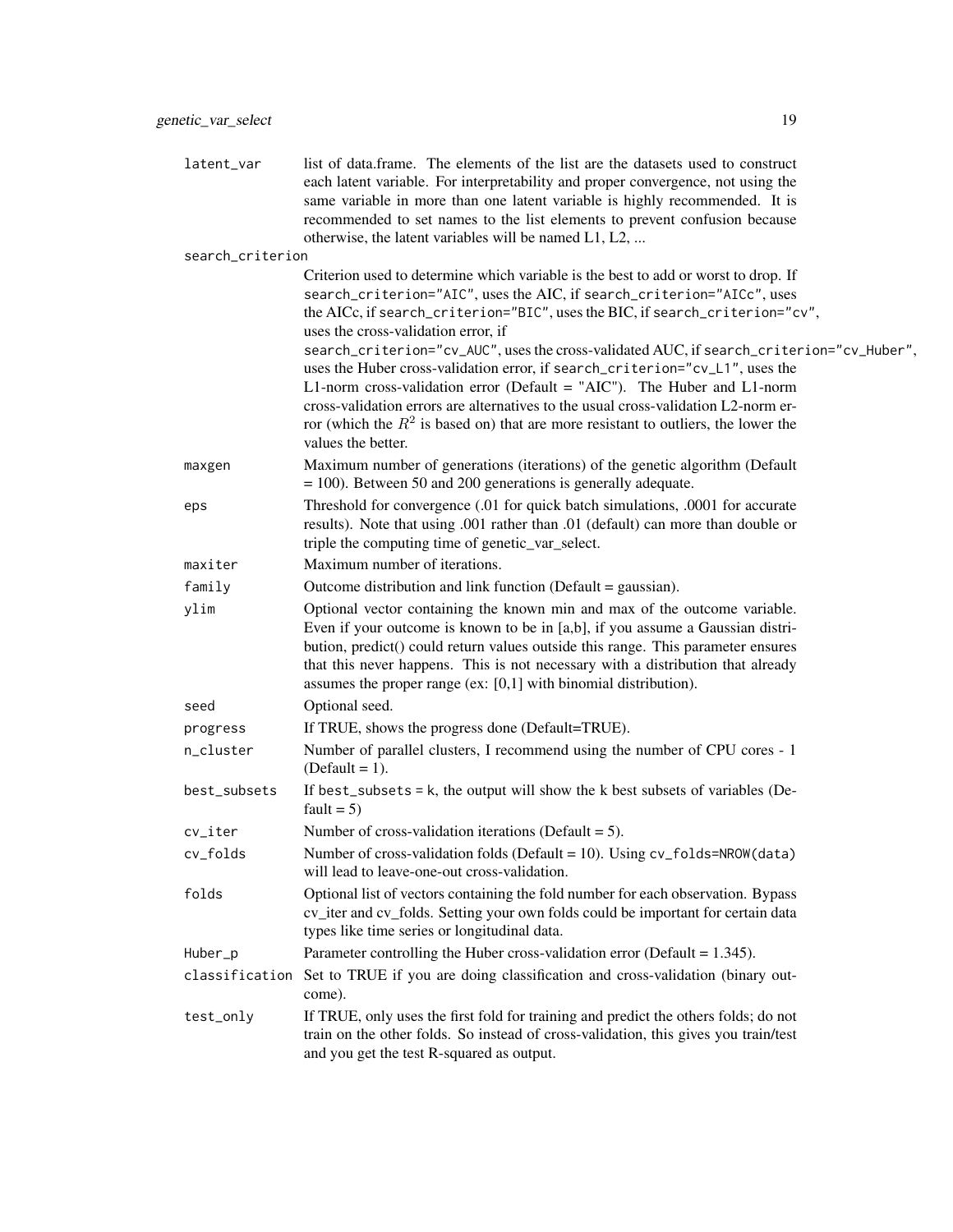<span id="page-19-0"></span>Returns a list of vectors containing the percentage of times that each variable was included in the final populations, the criterion of the best k models, the starting points of the best k models (with the names of the best variables) and the entropy of the populations.

#### References

Mu Zhu, & Hugh Chipman. *Darwinian evolution in parallel universes: A parallel genetic algorithm for variable selection* (2006). Technometrics, 48(4), 491-502.

#### Examples

```
## Not run:
## Example
train = example_3way_3latent(250, 2, seed=777)
# Genetic algorithm based on BIC
# Normally you should use a lot more than 2 populations with 10 generations
ga = genetic_var_select(train$data, latent_var=train$latent_var,
formula=y ~ E*G*Z, search_criterion="AIC", parallel_iter=2, maxgen = 10)
```
## End(Not run)

GxE\_interaction\_RoS *Regions of significance using Johnson-Neyman technique*

#### Description

Constructs a LEGIT model and returns the regions of significance (RoS) with the predicted type of interaction (diathesis-stress, vantage-sensitivity, or differential susceptibility). RoS is not recommended due to poor accuracy with small samples and small effect sizes, GxE\_interaction\_test has much better accuracy overall. Only implemented for family=gaussian.

#### Usage

```
GxE_interaction_RoS(
  data,
  genes,
  env,
  formula_noGxE,
  t_{alpha} = 0.05,
  start_genes = NULL,
  start_env = NULL,
  eps = 0.001,
 maxiter = 100,
 vlim = NULL,
  reverse_code = FALSE,
  rescale = FALSE
)
```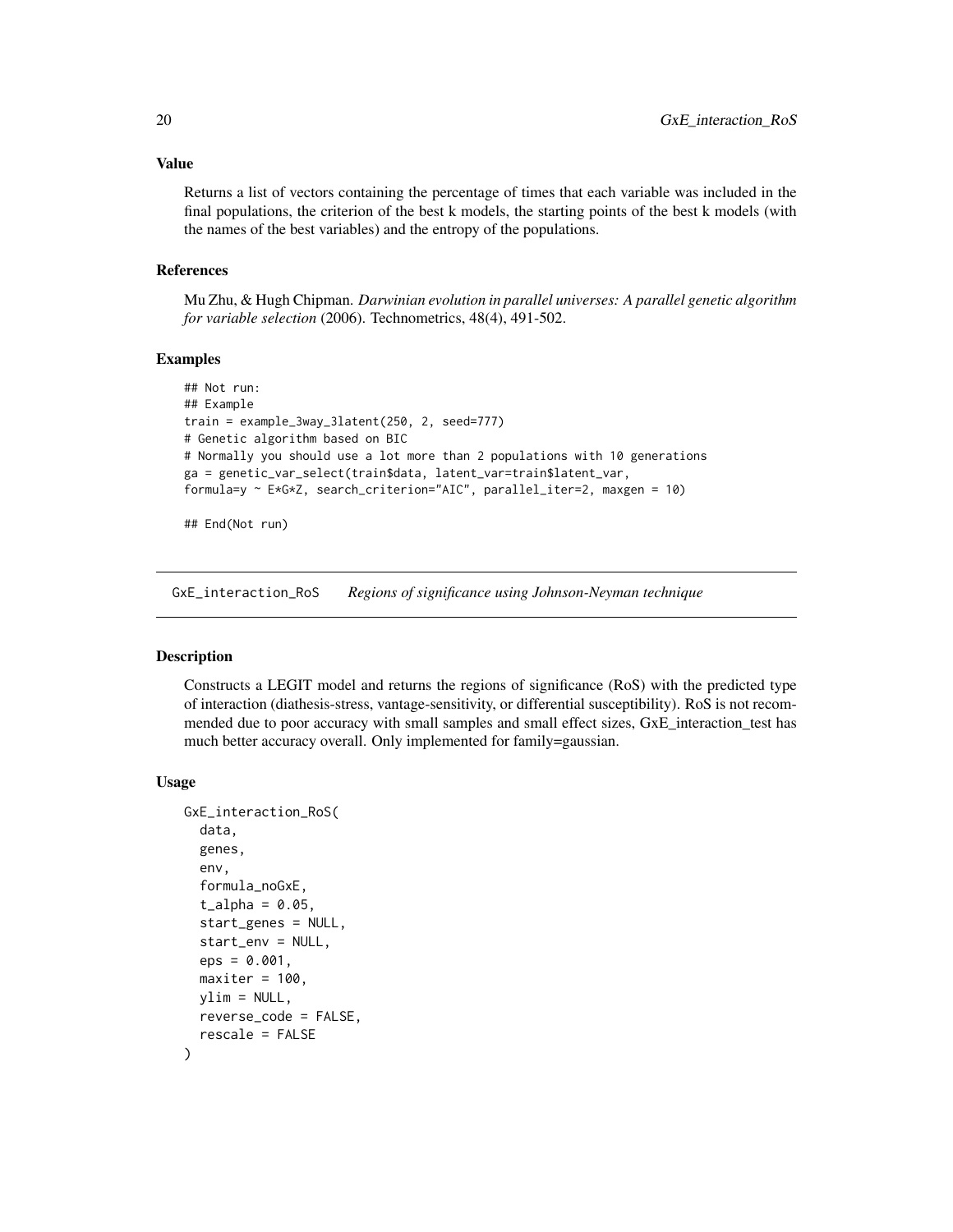#### Arguments

| data          | data. frame of the dataset to be used.                                                                                                                                                                                                                                                                                                                                                                                                                                                                                                                                            |
|---------------|-----------------------------------------------------------------------------------------------------------------------------------------------------------------------------------------------------------------------------------------------------------------------------------------------------------------------------------------------------------------------------------------------------------------------------------------------------------------------------------------------------------------------------------------------------------------------------------|
| genes         | data.frame of the variables inside the genetic score $G$ (can be any sort of variable,<br>doesn't even have to be genetic).                                                                                                                                                                                                                                                                                                                                                                                                                                                       |
| env           | data.frame of the variables inside the environmental score $E$ (can be any sort of<br>variable, doesn't even have to be environmental).                                                                                                                                                                                                                                                                                                                                                                                                                                           |
| formula_noGxE | formula WITHOUT G or $E$ (y ~ covariates). G and E will automatically be<br>added.                                                                                                                                                                                                                                                                                                                                                                                                                                                                                                |
| t_alpha       | Alpha level of the student-t distribution for the regions of significance (Default<br>$=.05)$                                                                                                                                                                                                                                                                                                                                                                                                                                                                                     |
| start_genes   | Optional starting points for genetic score (must be the same length as the number<br>of columns of genes).                                                                                                                                                                                                                                                                                                                                                                                                                                                                        |
| start_env     | Optional starting points for environmental score (must be the same length as the<br>number of columns of env).                                                                                                                                                                                                                                                                                                                                                                                                                                                                    |
| eps           | Threshold for convergence (.01 for quick batch simulations, .0001 for accurate<br>results).                                                                                                                                                                                                                                                                                                                                                                                                                                                                                       |
| maxiter       | Maximum number of iterations.                                                                                                                                                                                                                                                                                                                                                                                                                                                                                                                                                     |
| ylim          | Optional vector containing the known min and max of the outcome variable.<br>Even if your outcome is known to be in [a,b], if you assume a Gaussian distri-<br>bution, predict() could return values outside this range. This parameter ensures<br>that this never happens. This is not necessary with a distribution that already<br>assumes the proper range (ex: $[0,1]$ with binomial distribution).                                                                                                                                                                          |
| reverse_code  | If TRUE, after fitting the model, the genes with negative weights are reverse<br>coded (ex: $g_r ev = 1 - g$ ). It assumes that the original coding is in [0,1]. The<br>purpose of this option is to prevent genes with negative weights which cause<br>interpretation problems (ex: depression normally decreases attention but with a<br>negative genetic score, it increases attention). Warning, using this option with<br>GxG interactions could cause nonsensical results since GxG could be inverted.<br>Also note that this may fail with certain models (Default=FALSE). |
| rescale       | If TRUE, the environmental variables are automatically rescaled to the range<br>[-1,1]. This improves interpretability (Default=FALSE).                                                                                                                                                                                                                                                                                                                                                                                                                                           |

#### Value

Returns a list containing the RoS and the predicted type of interaction.

#### References

Alexia Jolicoeur-Martineau, Jay Belsky, Eszter Szekely, Keith F. Widaman, Michael Pluess, Celia Greenwood and Ashley Wazana. *Distinguishing differential susceptibility, diathesis-stress and vantage sensitivity: beyond the single gene and environment model* (2017). psyarxiv.com/27uw8. 10.17605/OSF.IO/27UW8.

Daniel J. Bauer & Patrick J. Curran. *Probing Interactions in Fixed and Multilevel Regression: Inferential and Graphical Techniques* (2005). Multivariate Behavioral Research, 40:3, 373-400, DOI: 10.1207/s15327906mbr4003\_5.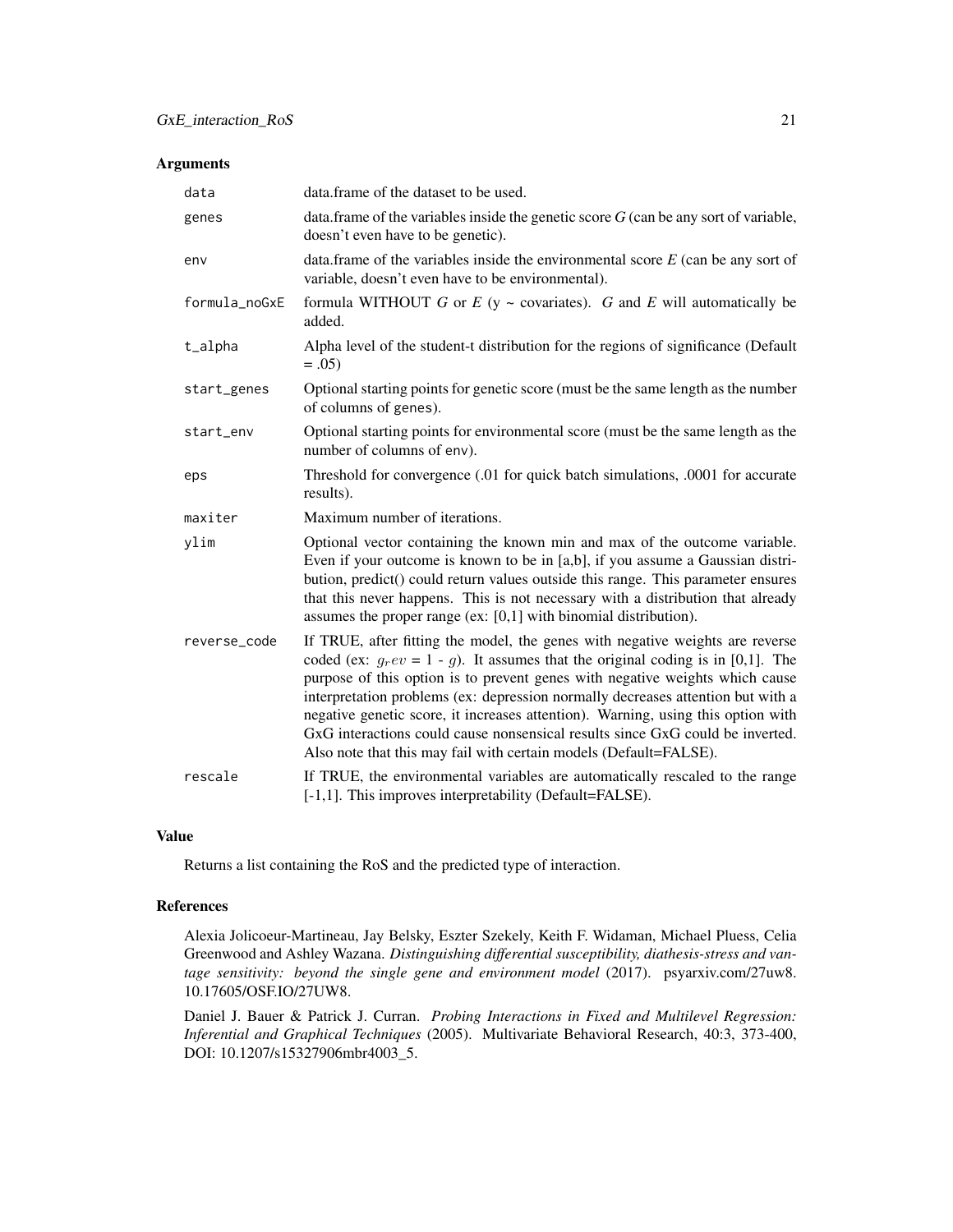#### Examples

```
train = example_2way(500, 1, seed=777)
ros = GxE_interaction_RoS(train$data, train$G, train$E, y ~ 1)
ros
```
GxE\_interaction\_test *Testing of the GxE interaction*

#### Description

Testing of the GxE interaction using the competitive-confirmatory approach adapted from Belsky, Pluess et Widaman (2013). Reports the different hypotheses (diathesis-stress, vantage-sensitivity, or differential susceptibility), assuming or not assuming a main effect for *E* (WEAK vs STRONG) using the LEGIT model.

#### Usage

```
GxE_interaction_test(
  data,
  genes,
  env,
  formula_noGxE,
  crossover = c("min", "max"),
  include_noGxE_models = TRUE,
  reverse_code = FALSE,
  rescale = FALSE,
  boot = NULL,
  criterion = "BIC",
  start_genes = NULL,
  start_env = NULL,
  eps = 0.001,maxiter = 100,
  family = gaussian,ylim = NULL,
  cv\_iter = 5,
  cv_folds = 10,
  folds = NULL,
  Huber_p = 1.345,id = NULL,classification = FALSE,
  seed = NULL,
  test_only = FALSE,
  lme4 = FALSE)
```
<span id="page-21-0"></span>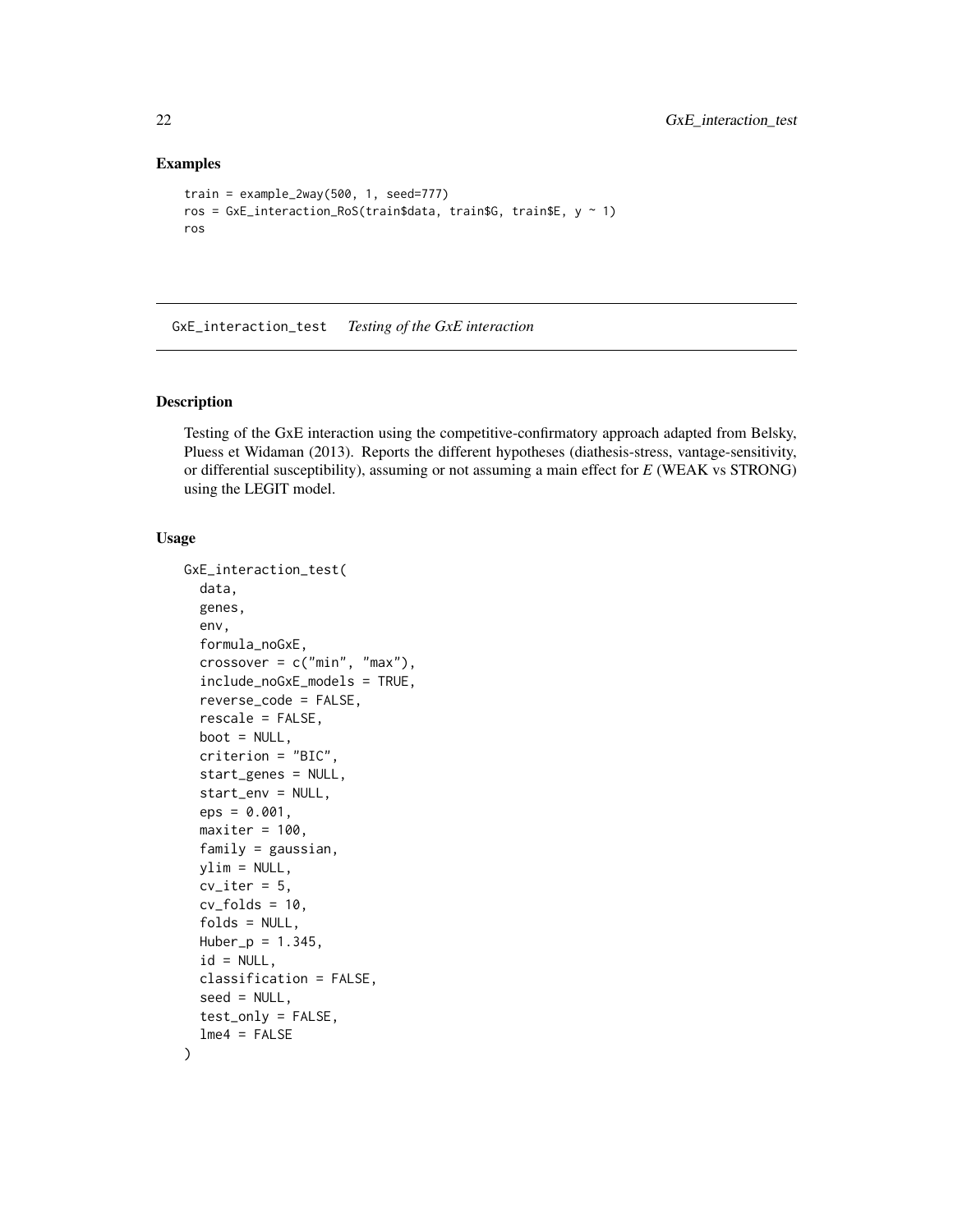| data                 | data. frame of the dataset to be used.                                                                                                                                                                                                                                                                                                                                                                                                                                                                                                                                                                                                                                                                                                                                                                                                                                                                                                                                                    |
|----------------------|-------------------------------------------------------------------------------------------------------------------------------------------------------------------------------------------------------------------------------------------------------------------------------------------------------------------------------------------------------------------------------------------------------------------------------------------------------------------------------------------------------------------------------------------------------------------------------------------------------------------------------------------------------------------------------------------------------------------------------------------------------------------------------------------------------------------------------------------------------------------------------------------------------------------------------------------------------------------------------------------|
| genes                | data. frame of the variables inside the genetic score $G$ (can be any sort of variable,<br>doesn't even have to be genetic).                                                                                                                                                                                                                                                                                                                                                                                                                                                                                                                                                                                                                                                                                                                                                                                                                                                              |
| env                  | data.frame of the variables inside the environmental score $E$ (can be any sort of<br>variable, doesn't even have to be environmental).                                                                                                                                                                                                                                                                                                                                                                                                                                                                                                                                                                                                                                                                                                                                                                                                                                                   |
| formula_noGxE        | formula WITHOUT G or $E$ (y ~ covariates). G and E will automatically be<br>added properly based on the hypotheses tested.                                                                                                                                                                                                                                                                                                                                                                                                                                                                                                                                                                                                                                                                                                                                                                                                                                                                |
| crossover            | A tuple containting the minimum and maximum of the environment used as<br>crossover point of $E$ used in the vantage sensitivity and diathesis-stress mod-<br>els. Instead of providing two number, you can also write c("min","max") to<br>automatically choose the expected minimum or maximum of the environmental<br>score which is calculated based on the min/max of the environments and the<br>current weights.                                                                                                                                                                                                                                                                                                                                                                                                                                                                                                                                                                   |
| include_noGxE_models |                                                                                                                                                                                                                                                                                                                                                                                                                                                                                                                                                                                                                                                                                                                                                                                                                                                                                                                                                                                           |
|                      | If True, we test for models with only G, only E, both G and E, neither G and E<br>(four models without a GxE). This is to verify for false positives, if one of those<br>models has the best fit, then it is possible that there is no GxE, thus no type<br>of GxE. With a single gene and environment, simply looking at the p-value of<br>the GxE is good enough to get around 5-10 percent false positive rate, but with<br>multiple genes and environments, we need to compare model fits to get a low<br>false positive rate. Use your own judgment when using this because if you have<br>multiple genes and environments and small/moderate N, a model without GxE<br>could have a lower BIC but still not be the actual best model. However, if you<br>see little difference in BIC between all 4 GxE models and the non-GxE models<br>have much lower BIC, than it is likely that there is no GxE. Note that this is only<br>implemented for AIC, AICc and BIC. (Default = True) |
| reverse_code         | If TRUE, after fitting the model, the genes with negative weights are reverse<br>coded (ex: $g_{rev} = 1 - g$ ). It assumes that the original coding is in [0,1]. The<br>purpose of this option is to prevent genes with negative weights which cause<br>interpretation problems (ex: depression normally decreases attention but with a<br>negative genetic score, it increases attention). Warning, using this option with<br>GxG interactions could cause nonsensical results since GxG could be inverted.<br>Also note that this may fail with certain models (Default=FALSE).                                                                                                                                                                                                                                                                                                                                                                                                        |
| rescale              | If TRUE, the environmental variables are automatically rescaled to the range<br>[-1,1]. This improves interpretability (Default=FALSE).                                                                                                                                                                                                                                                                                                                                                                                                                                                                                                                                                                                                                                                                                                                                                                                                                                                   |
| boot                 | Optional number of bootstrap samples. If not NULL, we use bootstrap to find<br>the confidence interval of the crossover point. This provides more realistic con-<br>fidence intervals. Make sure to use a bigger number $(>= 1000)$ to get good<br>precision; also note that a too small number could return an error ("estimated<br>adjustment 'a' is NA").                                                                                                                                                                                                                                                                                                                                                                                                                                                                                                                                                                                                                              |
| criterion            | Criterion used to assess which model is the best. It can be set to "AIC", "AICc",<br>"BIC", "cv", "cv_AUC", "cv_Huber" (Default="BIC").                                                                                                                                                                                                                                                                                                                                                                                                                                                                                                                                                                                                                                                                                                                                                                                                                                                   |
| start_genes          | Optional starting points for genetic score (must be the same length as the number<br>of columns of genes).                                                                                                                                                                                                                                                                                                                                                                                                                                                                                                                                                                                                                                                                                                                                                                                                                                                                                |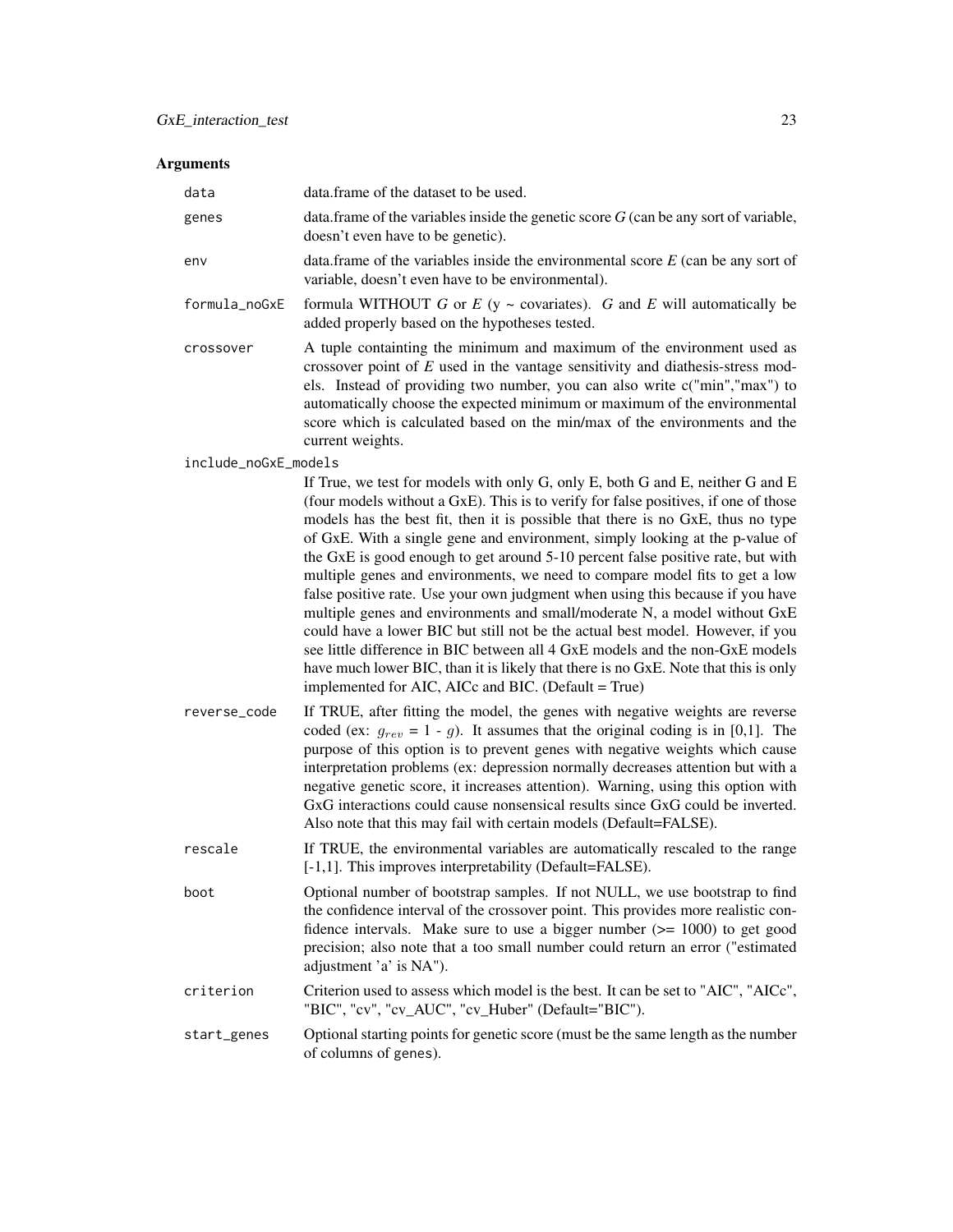| start_env | Optional starting points for environmental score (must be the same length as the<br>number of columns of env).                                                                                                                                                                                                                                                                                                                                                                                                                                   |  |  |
|-----------|--------------------------------------------------------------------------------------------------------------------------------------------------------------------------------------------------------------------------------------------------------------------------------------------------------------------------------------------------------------------------------------------------------------------------------------------------------------------------------------------------------------------------------------------------|--|--|
| eps       | Threshold for convergence (.01 for quick batch simulations, .0001 for accurate<br>results).                                                                                                                                                                                                                                                                                                                                                                                                                                                      |  |  |
| maxiter   | Maximum number of iterations.                                                                                                                                                                                                                                                                                                                                                                                                                                                                                                                    |  |  |
| family    | Outcome distribution and link function (Default = gaussian).                                                                                                                                                                                                                                                                                                                                                                                                                                                                                     |  |  |
| ylim      | Optional vector containing the known min and max of the outcome variable.<br>Even if your outcome is known to be in [a,b], if you assume a Gaussian distri-<br>bution, predict() could return values outside this range. This parameter ensures<br>that this never happens. This is not necessary with a distribution that already<br>assumes the proper range (ex: $[0,1]$ with binomial distribution).                                                                                                                                         |  |  |
| cv_iter   | Number of cross-validation iterations (Default = 5).                                                                                                                                                                                                                                                                                                                                                                                                                                                                                             |  |  |
| cv_folds  | Number of cross-validation folds (Default = 10). Using cv_folds=NROW(data)<br>will lead to leave-one-out cross-validation.                                                                                                                                                                                                                                                                                                                                                                                                                       |  |  |
| folds     | Optional list of vectors containing the fold number for each observation. Bypass<br>cv_iter and cv_folds. Setting your own folds could be important for certain data<br>types like time series or longitudinal data.                                                                                                                                                                                                                                                                                                                             |  |  |
| Huber_p   | Parameter controlling the Huber cross-validation error (Default = $1.345$ ).                                                                                                                                                                                                                                                                                                                                                                                                                                                                     |  |  |
| id        | Optional id of observations, can be a vector or data.frame (only used when re-<br>turning list of possible outliers).                                                                                                                                                                                                                                                                                                                                                                                                                            |  |  |
|           | classification Set to TRUE if you are doing classification (binary outcome).                                                                                                                                                                                                                                                                                                                                                                                                                                                                     |  |  |
| seed      | Seed for cross-validation folds.                                                                                                                                                                                                                                                                                                                                                                                                                                                                                                                 |  |  |
| test_only | If TRUE, only uses the first fold for training and predict the others folds; do not<br>train on the other folds. So instead of cross-validation, this gives you train/test<br>and you get the test R-squared as output.                                                                                                                                                                                                                                                                                                                          |  |  |
| $l$ me4   | If TRUE, uses lme4::lmer or lme4::glmer; Note that is an experimental fea-<br>ture, bugs may arise and certain functions may fail. Currently only summary(),<br>plot(), GxE_interaction_test(), LEGIT(), LEGIT_cv() work. Also note that the<br>AIC and certain elements ignore the existence of the genes and environment<br>variables, thus the AIC may not be used for variable selection of the genes and<br>the environment. However, the AIC can still be used to compare models with<br>the same genes and environments. (Default=FALSE). |  |  |

Returns a list containing 1) the six models ordered from best to worse (vantage sensitivity WEAK/STRONG, diathesis-stress WEAK/STRONG, differential susceptibility WEAK/STRONG) and 2) a data frame with the criterion, the crossover, 95% coverage of the crossover, whether the crossover 95% interval is within the observable range and the percentage of observations below the crossover point in order from best to worst based on the selected criterion. Models not within the observable range should be rejected even if the criterion is slightly better. An extremely low percentage of observations below the crossover point is also evidence toward diathesis-stress. Note that we assume that the environmental score is from bad to good but if this is not the case, then the models labelled as "diathesis-stress" could actually reflect vantage sensitivity and vice-versa. If outcome is Good-to-Bad: C=min(E) is diathesis-stress, C=max(E) is vantage sensitivity. If outcome is Bad-to-Good:  $C = max(E)$  is diathesis-stress,  $C = min(E)$  is vantage sensitivity.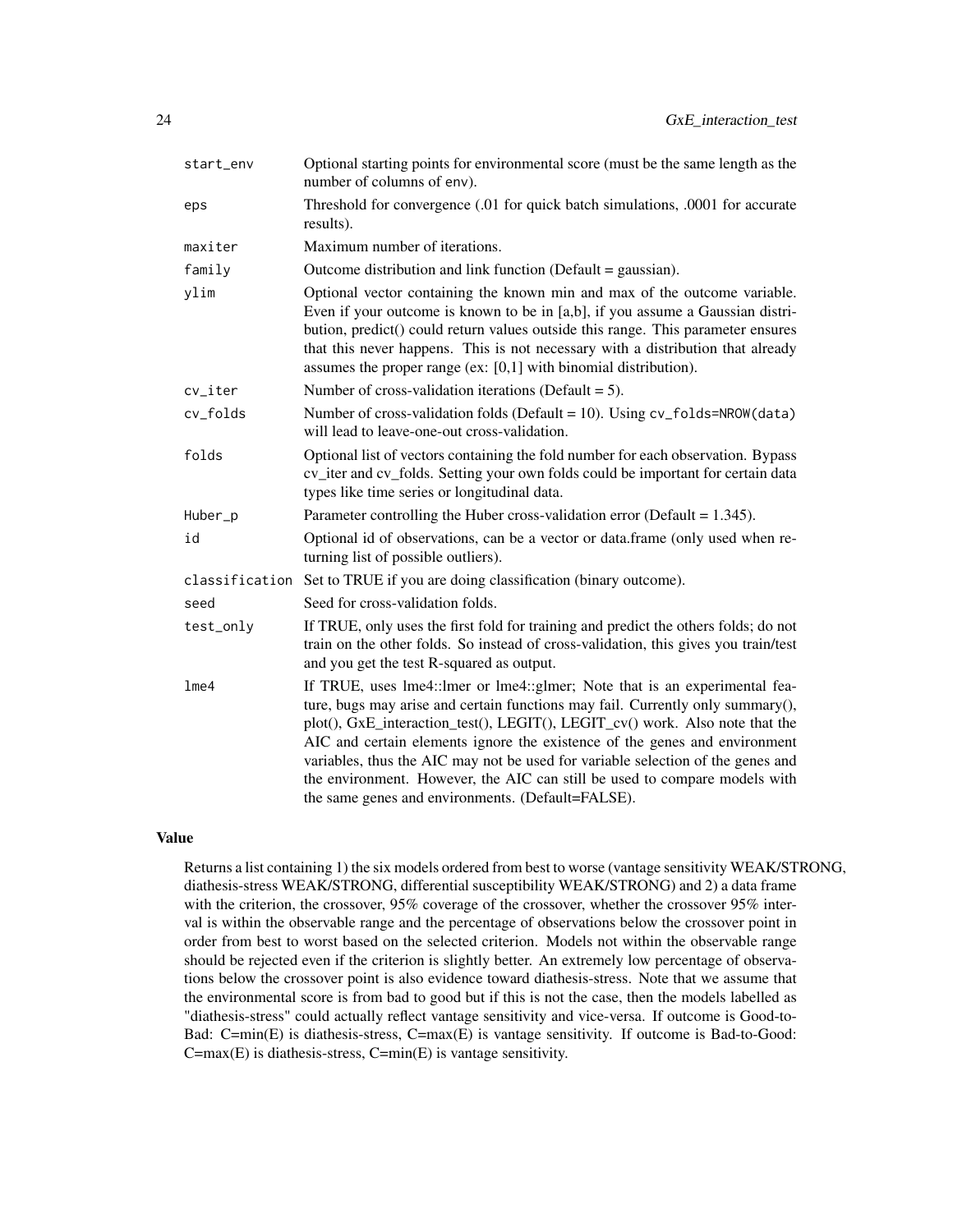#### References

Alexia Jolicoeur-Martineau, Jay Belsky, Eszter Szekely, Keith F. Widaman, Michael Pluess, Celia Greenwood and Ashley Wazana. *Distinguishing differential susceptibility, diathesis-stress and vantage sensitivity: beyond the single gene and environment model* (2017). psyarxiv.com/27uw8. 10.17605/OSF.IO/27UW8.

Alexia Jolicoeur-Martineau, Ashley Wazana, Eszter Szekely, Meir Steiner, Alison S. Fleming, James L. Kennedy, Michael J. Meaney, Celia M.T. Greenwood and the MAVAN team. *Alternating optimization for GxE modelling with weighted genetic and environmental scores: examples from the MAVAN study* (2017). arXiv:1703.08111.

Jay Belsky, Michael Pluess and Keith F. Widaman. *Confirmatory and competitive evaluation of alternative gene-environment interaction hypotheses* (2013). Journal of Child Psychology and Psychiatry, 54(10), 1135-1143.

#### Examples

```
## Not run:
## Examples where x is in [0, 10]
# Diathesis Stress WEAK
ex_dia = example_with_crossover(250, c=10, coef_main = c(3,1,2), sigma=1)
# Diathesis Stress STRONG
ex_dia_s = example_with_crossover(250, c=10, coef_main = c(3,0,2), sigma=1)
## Assuming there is a crossover point at x=5
# Differential Susceptibility WEAK
ex_ds = example_with_crossover(250, c=5, coef_main = c(3+5,1,2), sigma=1)
# Differential Susceptibility STRONG
ex\_ds\_s = example\_with\_crossover(250, c=5, coef\_main = c(3+5, 0, 2), sigma=1)## If true model is "Diathesis Stress WEAK"
GxE_test_BIC = GxE_interaction_test(ex_dia$data, ex_dia$G, ex_dia$E,
formula\_noGxE = y \sim 1, start\_genes = ex\_dia\%coef_G, start\_env = ex\_dia\%coef_E,
criterion="BIC")
GxE_test_BIC$results
## If true model is "Diathesis Stress STRONG"
GxE_test_BIC = GxE_interaction_test(ex_dia_s$data, ex_dia_s$G, ex_dia_s$E,
formula\_noGxE = y \sim 1, start\_genes = ex\_dia\_sSeef_G, start\_env = ex\_dia\_sSeef_E,
criterion="BIC")
GxE_test_BIC$results
## If true model is "Differential susceptibility WEAK"
GxE_test_BIC = GxE_interaction_test(ex_ds$data, ex_ds$G, ex_ds$E,
formula_noGxE = y ~ 1, start_genes = ex_ds$coef_G, start_env = ex_ds$coef_E,
criterion="BIC")
GxE_test_BIC$results
## If true model is "Differential susceptibility STRONG"
GxE_test_BIC = GxE_interaction_test(ex_ds_s$data, ex_ds_s$G, ex_ds_s$E,
formula\_noGxE = y \sim 1, start\_genes = ex\_ds\_s\%coef_G, start\_env = ex\_ds\_s\%coef_E,
criterion="BIC")
GxE_test_BIC$results
```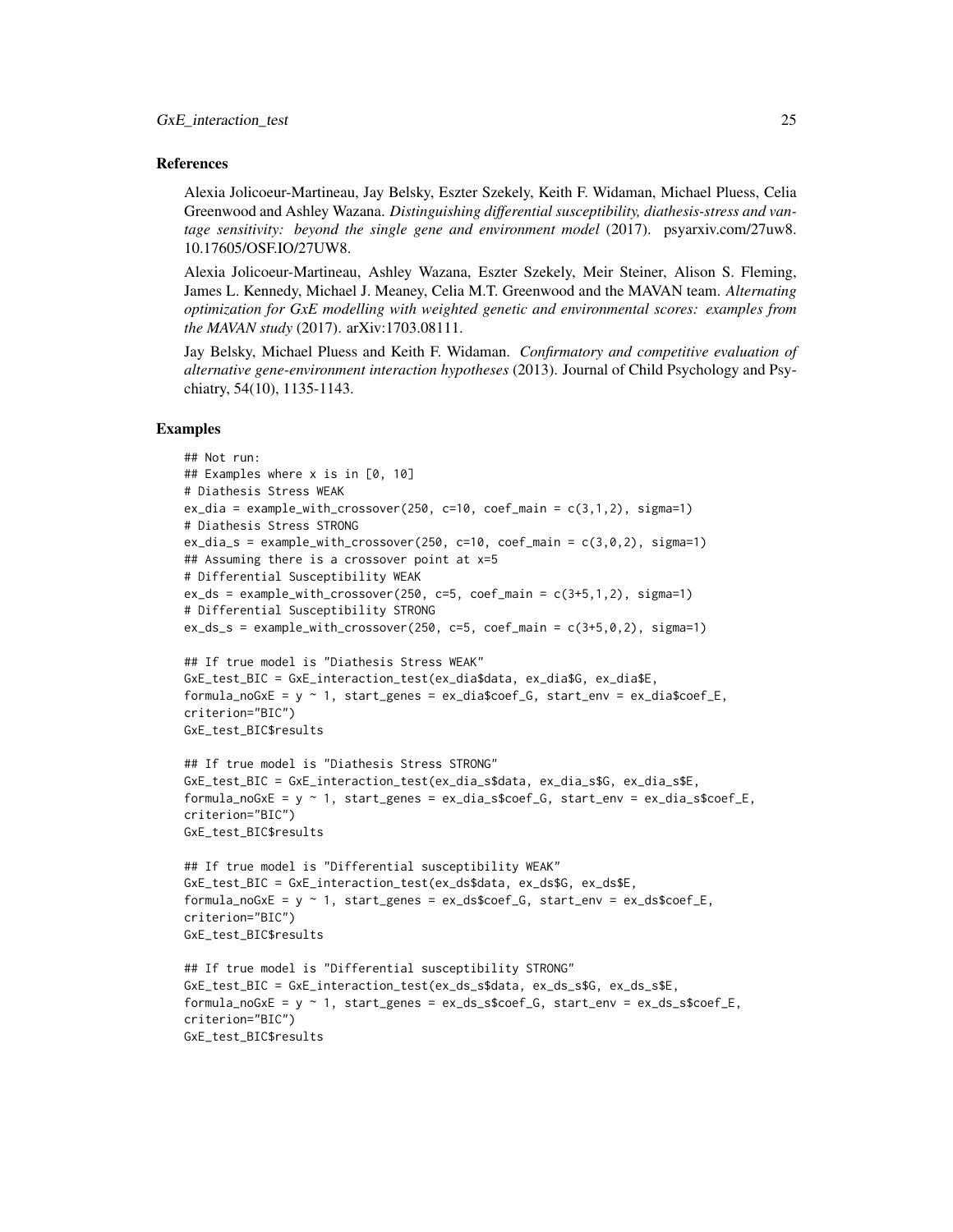```
# Example of plots
plot(GxE_test_BIC$fits$diff_suscept_STRONG, xlim=c(0,10), ylim=c(3,13))
plot(GxE_test_BIC$fits$diff_suscept_WEAK, xlim=c(0,10), ylim=c(3,13))
plot(GxE_test_BIC$fits$diathesis_stress_STRONG, xlim=c(0,10), ylim=c(3,13))
plot(GxE_test_BIC$fits$diathesis_stress_WEAK, xlim=c(0,10), ylim=c(3,13))
```
## End(Not run)

| IMLEGIT | Independent Multiple Latent Environmental & Genetic InTeraction |  |  |  |
|---------|-----------------------------------------------------------------|--|--|--|
|         | (IMLEGIT) model                                                 |  |  |  |

#### Description

Constructs a generalized linear model (glm) with latent variables using alternating optimization. This is an extension of the LEGIT model to accommodate more than 2 latent variables.

#### Usage

```
IMLEGIT(
  data,
  latent_var,
  formula,
  start_latent_var = NULL,
  eps = 0.001,
 maxiter = 100,
  family = gaussian,
 ylim = NULL,
 print = TRUE
)
```

| data             | data.frame of the dataset to be used.                                                                                                                                                                                                                                                                                                                                                                                                       |
|------------------|---------------------------------------------------------------------------------------------------------------------------------------------------------------------------------------------------------------------------------------------------------------------------------------------------------------------------------------------------------------------------------------------------------------------------------------------|
| latent var       | list of data.frame. The elements of the list are the datasets used to construct<br>each latent variable. For interpretability and proper convergence, not using the<br>same variable in more than one latent variable is highly recommended. It is<br>recommended to set names to the list elements to prevent confusion because<br>otherwise, the latent variables will be named $L_1$ , $L_2$ ,  (See examples below<br>for more details) |
| formula          | Model formula. The names of latent_var can be used in the formula to repre-<br>sent the latent variables. If names (latent_var) is NULL, then L1, L2,  can<br>be used in the formula to represent the latent variables. Do not manually code<br>interactions, write them in the formula instead (ex: $G*E1*E2$ or $G:E1:E2$ ).                                                                                                              |
| start_latent_var |                                                                                                                                                                                                                                                                                                                                                                                                                                             |
|                  | Optional list of starting points for each latent variable (The list must have the<br>same length as the number of latent variables and each element of the list must                                                                                                                                                                                                                                                                        |

<span id="page-25-0"></span>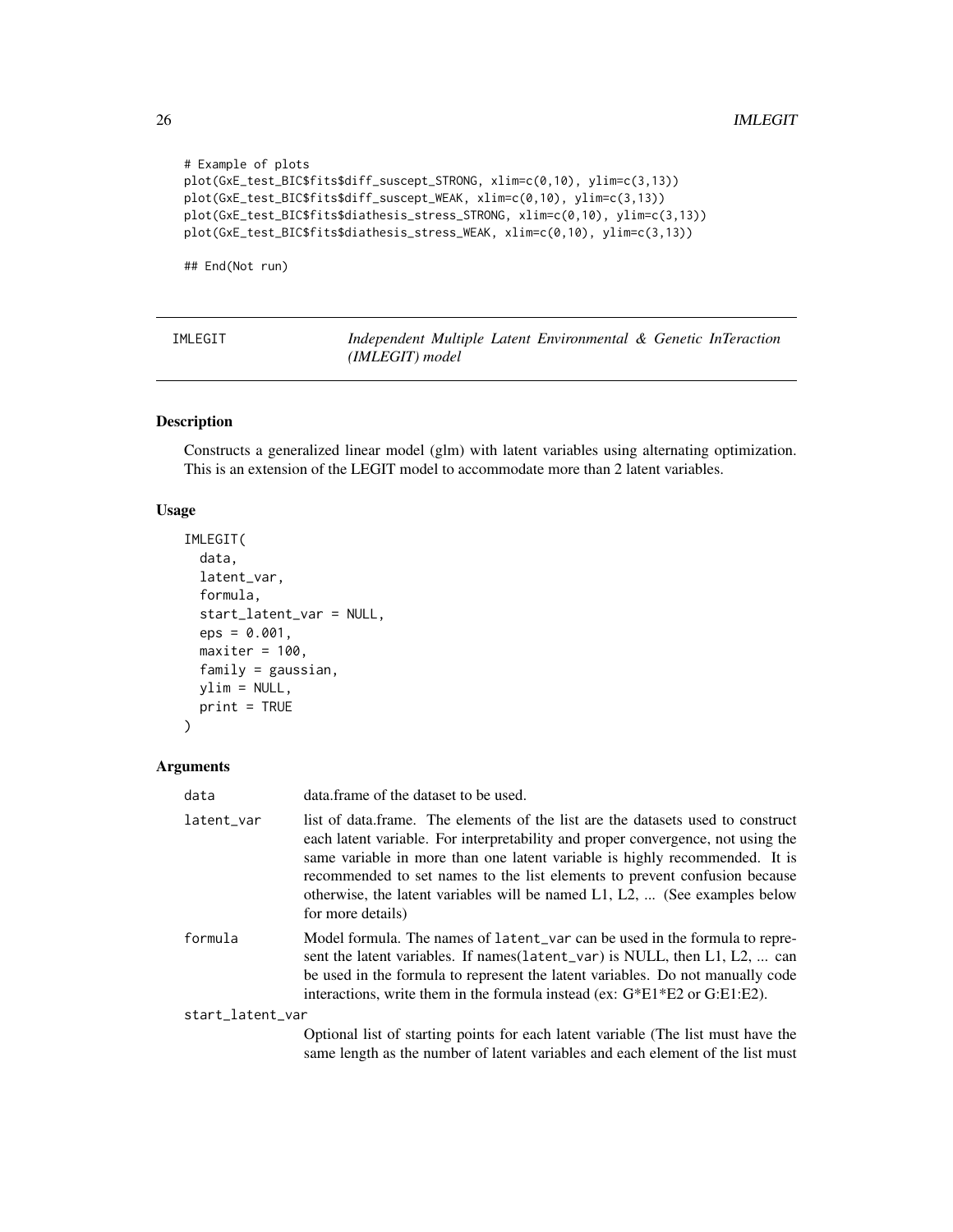|         | have the same length as the number of variables of the corresponding latent<br>variable).                                                                                                                                                                                                                                                                                                                |
|---------|----------------------------------------------------------------------------------------------------------------------------------------------------------------------------------------------------------------------------------------------------------------------------------------------------------------------------------------------------------------------------------------------------------|
| eps     | Threshold for convergence (.01 for quick batch simulations, .0001 for accurate<br>results).                                                                                                                                                                                                                                                                                                              |
| maxiter | Maximum number of iterations.                                                                                                                                                                                                                                                                                                                                                                            |
| family  | Outcome distribution and link function (Default $=$ gaussian).                                                                                                                                                                                                                                                                                                                                           |
| ylim    | Optional vector containing the known min and max of the outcome variable.<br>Even if your outcome is known to be in [a,b], if you assume a Gaussian distri-<br>bution, predict() could return values outside this range. This parameter ensures<br>that this never happens. This is not necessary with a distribution that already<br>assumes the proper range (ex: $[0,1]$ with binomial distribution). |
| print   | If FALSE, nothing except warnings will be printed. (Default $=$ TRUE).                                                                                                                                                                                                                                                                                                                                   |

Returns an object of the class "IMLEGIT" which is list containing, in the following order: a glm fit of the main model, a list of the glm fits of the latent variables and a list of the true model parameters (AIC, BIC, rank, df.residual, null.deviance) for which the individual model parts (main, genetic, environmental) don't estimate properly.

#### References

Alexia Jolicoeur-Martineau, Ashley Wazana, Eszter Szekely, Meir Steiner, Alison S. Fleming, James L. Kennedy, Michael J. Meaney, Celia M.T. Greenwood and the MAVAN team. *Alternating optimization for GxE modelling with weighted genetic and environmental scores: examples from the MAVAN study* (2017). arXiv:1703.08111.

#### Examples

```
train = example_2way(500, 1, seed=777)
fit_best = IMLEGIT(train$data, list(G=train$G, E=train$E), y ~ G*E,
list(train$coef_G, train$coef_E))
fit_default = IMLEGIT(train$data, list(G=train$G, E=train$E), y ~ G*E)
summary(fit_default)
summary(fit_best)
train = example_3way_3latent(500, 1, seed=777)
fit_best = IMLEGIT(train$data, train$latent_var, y ~ G*E*Z,
list(train$coef_G, train$coef_E, train$coef_Z))
fit_default = IMLEGIT(train$data, train$latent_var, y ~ G*E*Z)
summary(fit_default)
summary(fit_best)
```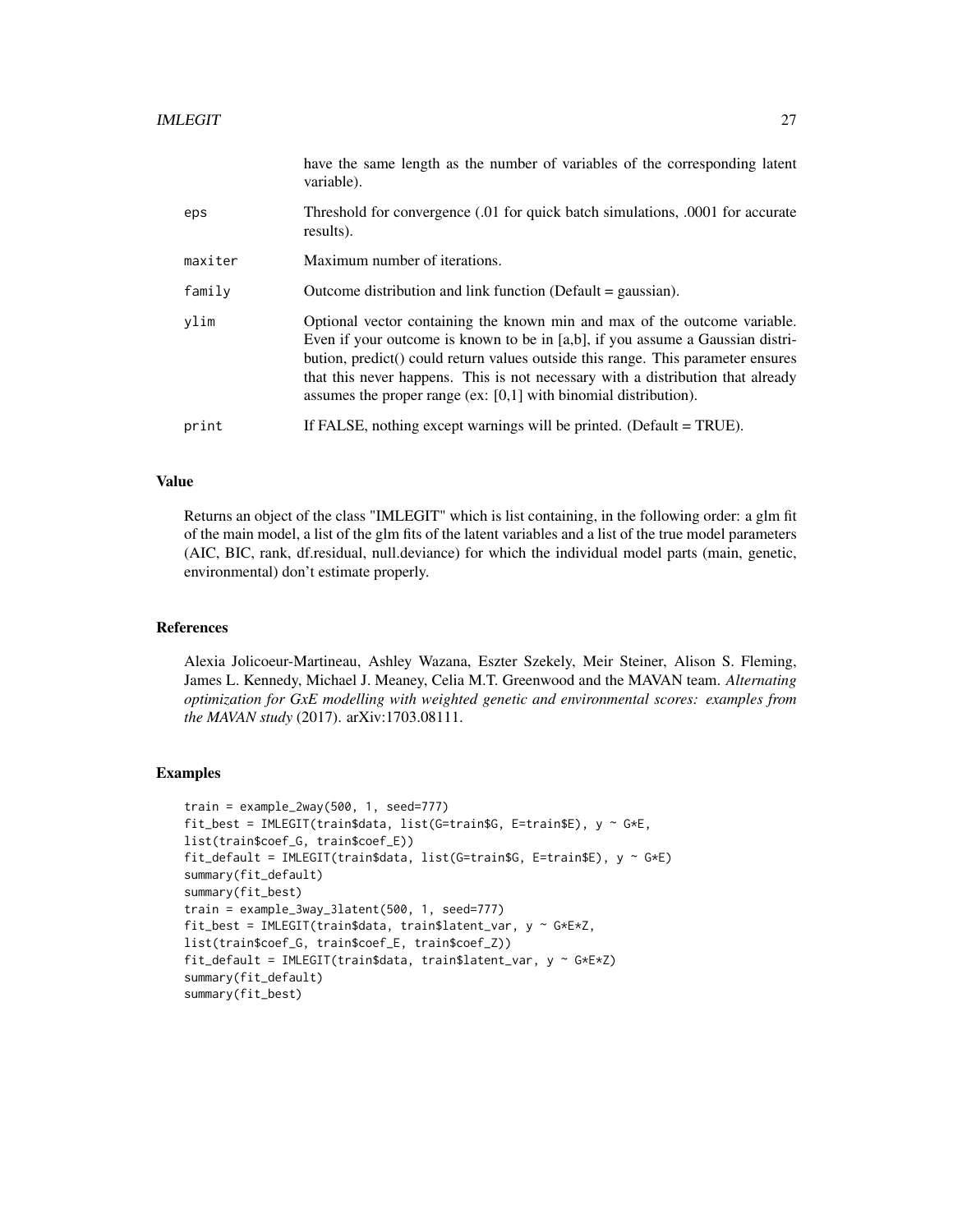<span id="page-27-0"></span>

#### Description

Uses cross-validation on the IMLEGIT model. Note that this is not a very fast implementation since it was written in R.

#### Usage

```
IMLEGIT_cv(
  data,
  latent_var,
  formula,
  cv\_iter = 5,
  cv_folds = 10,
  folds = NULL,
 Huber_p = 1.345,classification = FALSE,
  start_latent_var = NULL,
  eps = 0.001,
 maxiter = 100,
  family = gaussian,
 ylim = NULL,
  seed = NULL,
  id = NULL,test_only = FALSE
\mathcal{L}
```

| data       | data. frame of the dataset to be used.                                                                                                                                                                                                                                                                                                                                                    |
|------------|-------------------------------------------------------------------------------------------------------------------------------------------------------------------------------------------------------------------------------------------------------------------------------------------------------------------------------------------------------------------------------------------|
| latent_var | list of data.frame. The elements of the list are the datasets used to construct<br>each latent variable. For interpretability and proper convergence, not using the<br>same variable in more than one latent variable is highly recommended. It is<br>recommended to set names to the list elements to prevent confusion because<br>otherwise, the latent variables will be named L1, L2, |
| formula    | Model formula. The names of latent_var can be used in the formula to repre-<br>sent the latent variables. If names (latent_var) is NULL, then L1, L2,  can<br>be used in the formula to represent the latent variables. Do not manually code<br>interactions, write them in the formula instead (ex: $G*E1*E2$ or $G:E1:E2$ ).                                                            |
| cv_iter    | Number of cross-validation iterations (Default $= 5$ ).                                                                                                                                                                                                                                                                                                                                   |
| cv folds   | Number of cross-validation folds (Default = 10). Using $cv_f$ folds=NROW(data)<br>will lead to leave-one-out cross-validation.                                                                                                                                                                                                                                                            |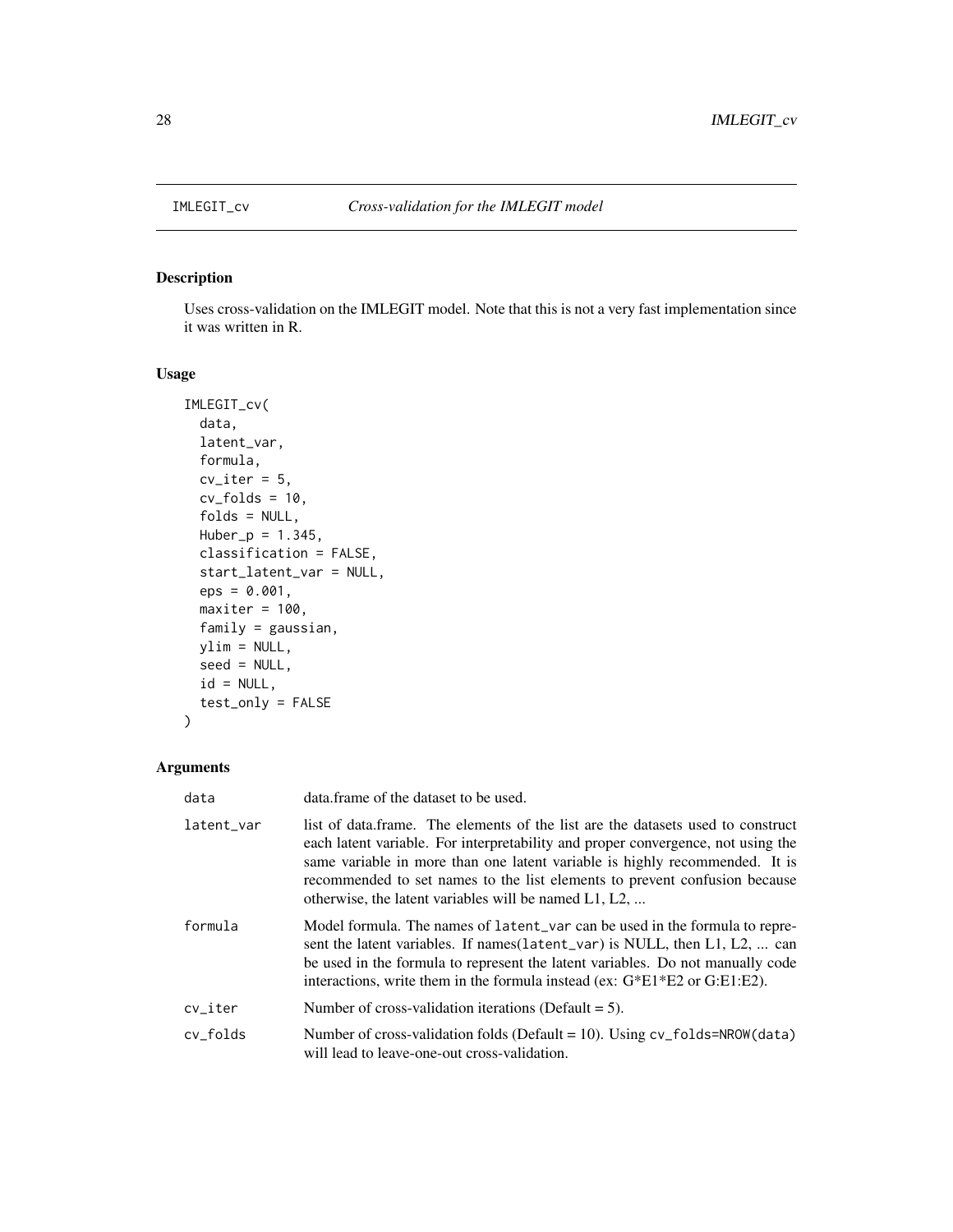| folds            | Optional list of vectors containing the fold number for each observation. Bypass<br>cv_iter and cv_folds. Setting your own folds could be important for certain data<br>types like time series or longitudinal data.                                                                                                                                                                                     |
|------------------|----------------------------------------------------------------------------------------------------------------------------------------------------------------------------------------------------------------------------------------------------------------------------------------------------------------------------------------------------------------------------------------------------------|
| Huber_p          | Parameter controlling the Huber cross-validation error (Default = $1.345$ ).                                                                                                                                                                                                                                                                                                                             |
|                  | classification Set to TRUE if you are doing classification (binary outcome).                                                                                                                                                                                                                                                                                                                             |
| start_latent_var |                                                                                                                                                                                                                                                                                                                                                                                                          |
|                  | Optional list of starting points for each latent variable (The list must have the<br>same length as the number of latent variables and each element of the list must<br>have the same length as the number of variables of the corresponding latent<br>variable).                                                                                                                                        |
| eps              | Threshold for convergence (.01 for quick batch simulations, .0001 for accurate<br>results).                                                                                                                                                                                                                                                                                                              |
| maxiter          | Maximum number of iterations.                                                                                                                                                                                                                                                                                                                                                                            |
| family           | Outcome distribution and link function (Default $=$ gaussian).                                                                                                                                                                                                                                                                                                                                           |
| ylim             | Optional vector containing the known min and max of the outcome variable.<br>Even if your outcome is known to be in [a,b], if you assume a Gaussian distri-<br>bution, predict() could return values outside this range. This parameter ensures<br>that this never happens. This is not necessary with a distribution that already<br>assumes the proper range (ex: $[0,1]$ with binomial distribution). |
| seed             | Seed for cross-validation folds.                                                                                                                                                                                                                                                                                                                                                                         |
| id               | Optional id of observations, can be a vector or data.frame (only used when re-<br>turning list of possible outliers).                                                                                                                                                                                                                                                                                    |
| test_only        | If TRUE, only uses the first fold for training and predict the others folds; do not<br>train on the other folds. So instead of cross-validation, this gives you train/test<br>and you get the test R-squared as output.                                                                                                                                                                                  |

If classification = FALSE, returns a list containing, in the following order: a vector of the crossvalidated  $R^2$  at each iteration, a vector of the Huber cross-validation error at each iteration, a vector of the L1-norm cross-validation error at each iteration, a matrix of the possible outliers (standardized residuals > 2.5 or < -2.5) and their corresponding standardized residuals and standardized pearson residuals. If classification = TRUE, returns a list containing, in the following order: a vector of the cross-validated  $R^2$  at each iteration, a vector of the Huber cross-validation error at each iteration, a vector of the L1-norm cross-validation error at each iteration, a vector of the AUC at each iteration, a matrix of the best choice of threshold (based on Youden index) and the corresponding specificity and sensitivity at each iteration, and a list of objects of class "roc" (to be able to make roc curve plots) at each iteration. The Huber and L1-norm cross-validation errors are alternatives to the usual cross-validation L2-norm error (which the  $R^2$  is based on) that are more resistant to outliers, the lower the values the better.

#### References

Denis Heng-Yan Leung. *Cross-validation in nonparametric regression with outliers.* Annals of Statistics (2005): 2291-2310.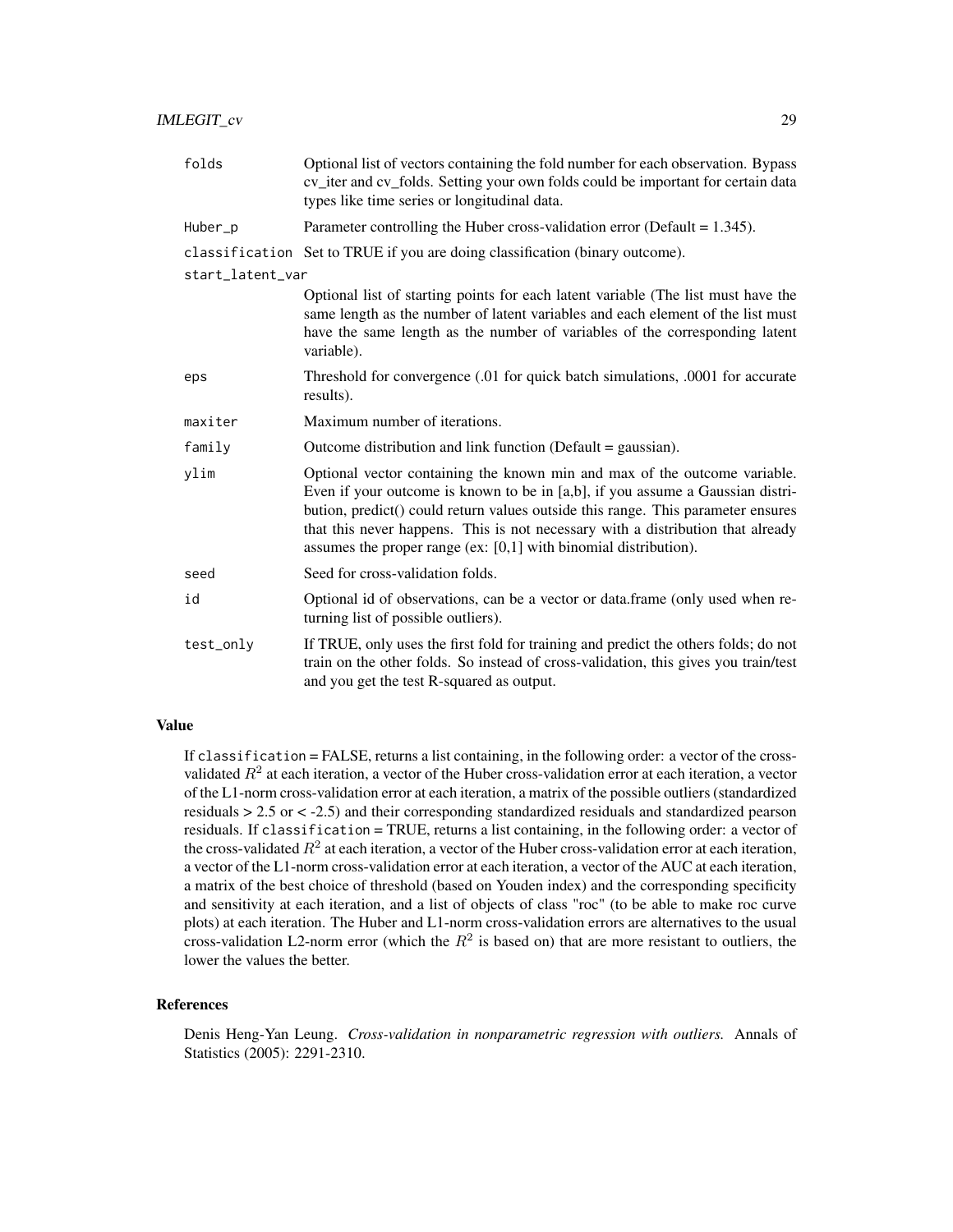#### Examples

```
## Not run:
train = example_3way_3latent(250, 1, seed=777)
# Cross-validation 4 times with 5 Folds
cv_5folds = IMLEGIT_cv(train$data, train$latent_var, y ~ G*E*Z, cv_iter=4, cv_folds=5)
cv_5folds
# Leave-one-out cross-validation (Note: very slow)
cv_loo = IMLEGIT_cv(train$data, train$latent_var, y ~ G*E*Z, cv_iter=1, cv_folds=250)
cv_loo
# Cross-validation 4 times with 5 Folds (binary outcome)
train_bin = example_2way(500, 2.5, logit=TRUE, seed=777)
cv_5folds_bin = IMLEGIT_cv(train_bin$data, list(G=train_bin$G, E=train_bin$E), y ~ G*E,
cv_iter=4, cv_folds=5, classification=TRUE, family=binomial)
cv_5folds_bin
par(mfrow=c(2,2))
pROC::plot.roc(cv_5folds_bin$roc_curve[[1]])
pROC::plot.roc(cv_5folds_bin$roc_curve[[2]])
pROC::plot.roc(cv_5folds_bin$roc_curve[[3]])
pROC::plot.roc(cv_5folds_bin$roc_curve[[4]])
## End(Not run)
```

| IMLEGIT net | Independent Multiple Latent Environmental & Genetic InTeraction         |
|-------------|-------------------------------------------------------------------------|
|             | <i>(IMLEGIT)</i> model with Elastic Net on the latent variables. Do not |
|             | use on it's own, use elastic_net_var_select instead.                    |

#### Description

Constructs a generalized linear model (glm) with latent variables using alternating optimization. This is an extension of the LEGIT model to accommodate more than 2 latent variables. Note that, as opposed to LEGIT/IMLEGIT, the parameters of variables inside the latent variables are not L1 normalized; instead, its the main model parameters which are L1-normalized. This is needed to make elastic net works. It doesn't matter in the end, because we only care about which variables were removed and we only give the IMLEGIT models without elastic net penalization.

#### Usage

```
IMLEGIT_net(
  data,
  latent_var,
  formula,
  latent_var_searched = NULL,
  cross_validation = FALSE,
  alpha = 1,
  lambda = 1e-04,
  start_latent_var = NULL,
  eps = 0.001,
```
<span id="page-29-0"></span>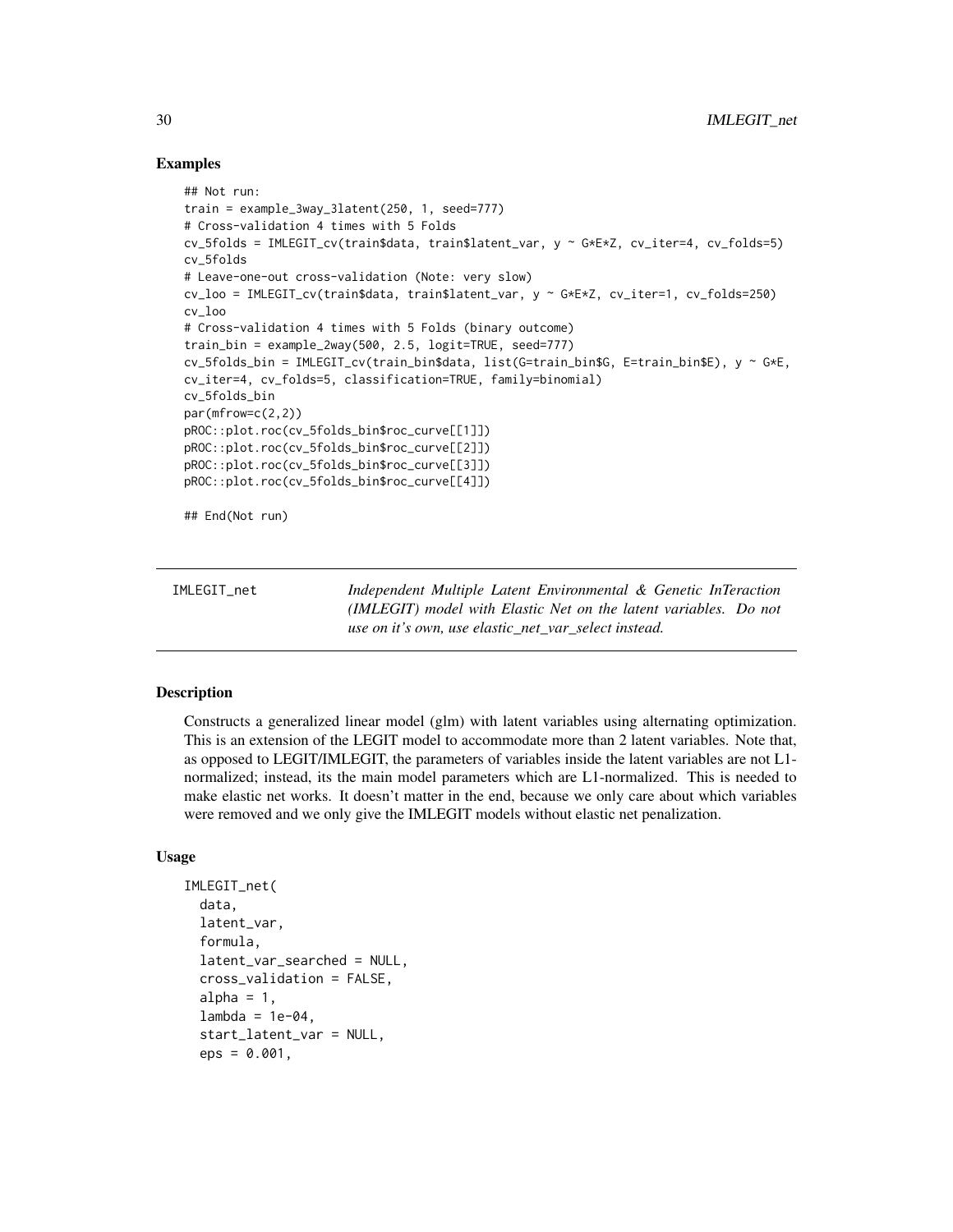#### IMLEGIT\_net 31

```
maxiter = 100,
 family = gaussian,
 ylim = NULL,cv\_iter = 5,
 cv_folds = 10,
 folds = NULL,
 Huber_p = 1.345,classification = FALSE,
 print = TRUE,
 wan = TRUE,family_string = NULL,
 test_only = FALSE
\mathcal{L}
```

| data                | data. frame of the dataset to be used.                                                                                                                                                                                                                                                                                                                                                                                                    |  |
|---------------------|-------------------------------------------------------------------------------------------------------------------------------------------------------------------------------------------------------------------------------------------------------------------------------------------------------------------------------------------------------------------------------------------------------------------------------------------|--|
| latent_var          | list of data.frame. The elements of the list are the datasets used to construct<br>each latent variable. For interpretability and proper convergence, not using the<br>same variable in more than one latent variable is highly recommended. It is<br>recommended to set names to the list elements to prevent confusion because<br>otherwise, the latent variables will be named $L1$ , $L2$ ,  (See examples below<br>for more details) |  |
| formula             | Model formula. The names of latent_var can be used in the formula to repre-<br>sent the latent variables. If names (latent_var) is NULL, then L1, L2,  can<br>be used in the formula to represent the latent variables. Do not manually code<br>interactions, write them in the formula instead (ex: G*E1*E2 or G:E1:E2).                                                                                                                 |  |
| latent_var_searched |                                                                                                                                                                                                                                                                                                                                                                                                                                           |  |
|                     | Optional If not null, you must specify a vector containing all indexes of the<br>latent variables you want to use elastic net on. Ex: If latent_var=list(G=genes,<br>E=env), specifying latent_var_search= $c(1,2)$ will use both, latent_var_search=1<br>will only do it for G, and latent_var_search=2 will only do it for E.                                                                                                           |  |
| cross_validation    |                                                                                                                                                                                                                                                                                                                                                                                                                                           |  |
|                     | If TRUE, will return cross-validation criterion (slower)                                                                                                                                                                                                                                                                                                                                                                                  |  |
| alpha               | The elasticnet mixing parameter (between 0 and 1). 1 leads to lasso, 0 leads<br>to ridge. See glmnet package manual for more information. We recommend<br>somewhere betwen .50 and 1.                                                                                                                                                                                                                                                     |  |
| lambda              | Lambda (penalty term for elastic net, see glmnet package manual) (Default $=$<br>.0001)                                                                                                                                                                                                                                                                                                                                                   |  |
| start_latent_var    |                                                                                                                                                                                                                                                                                                                                                                                                                                           |  |
|                     | Optional list of starting points for each latent variable (The list must have the<br>same length as the number of latent variables and each element of the list must<br>have the same length as the number of variables of the corresponding latent<br>variable).                                                                                                                                                                         |  |
| eps                 | Threshold for convergence (.01 for quick batch simulations, .0001 for accurate<br>results).                                                                                                                                                                                                                                                                                                                                               |  |
| maxiter             | Maximum number of iterations.                                                                                                                                                                                                                                                                                                                                                                                                             |  |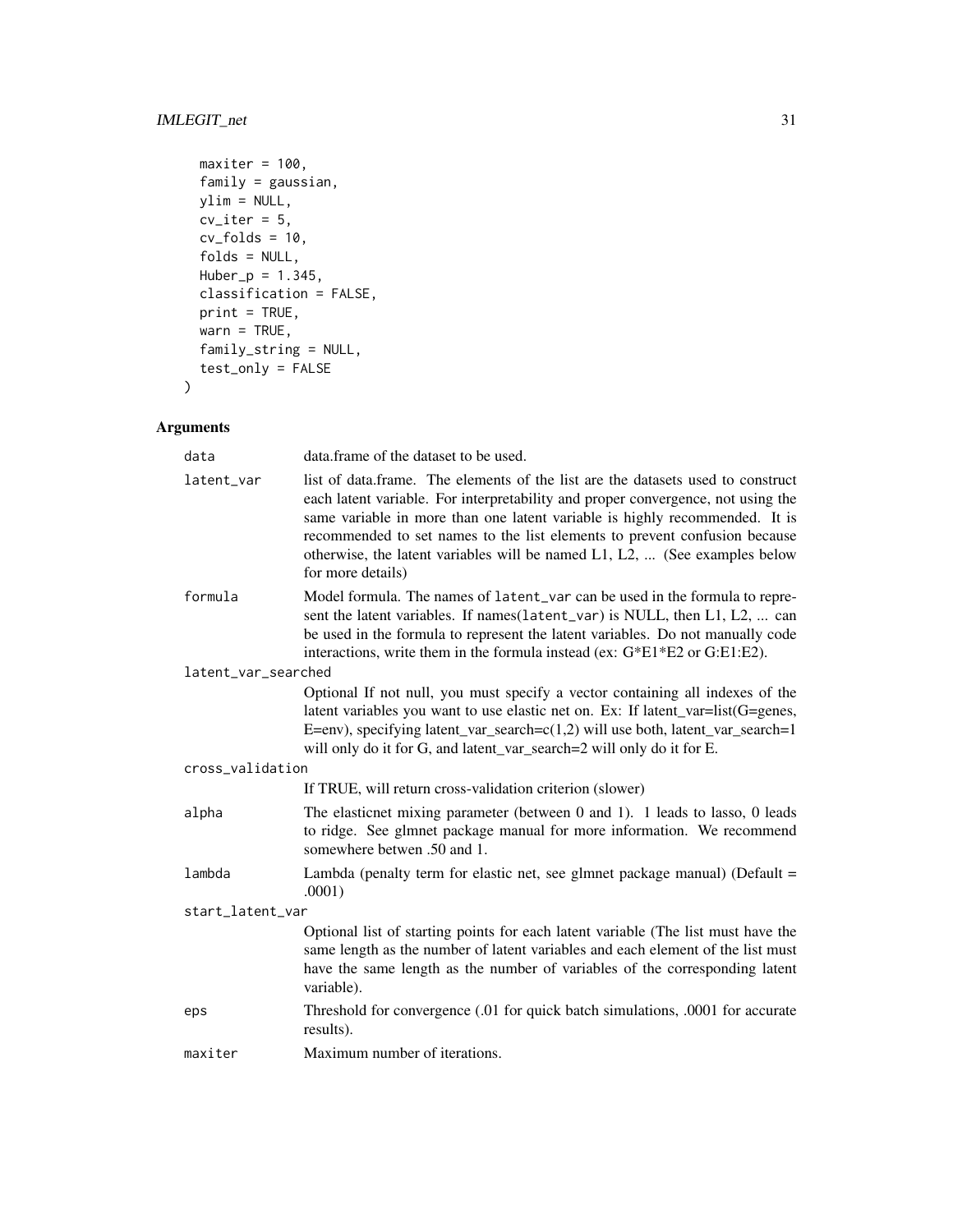<span id="page-31-0"></span>

| family        | Outcome distribution and link function (Default = gaussian).                                                                                                                                                                                                                                                                                                                                             |
|---------------|----------------------------------------------------------------------------------------------------------------------------------------------------------------------------------------------------------------------------------------------------------------------------------------------------------------------------------------------------------------------------------------------------------|
| ylim          | Optional vector containing the known min and max of the outcome variable.<br>Even if your outcome is known to be in [a,b], if you assume a Gaussian distri-<br>bution, predict() could return values outside this range. This parameter ensures<br>that this never happens. This is not necessary with a distribution that already<br>assumes the proper range (ex: $[0,1]$ with binomial distribution). |
| cv_iter       | Number of cross-validation iterations (Default $= 5$ ).                                                                                                                                                                                                                                                                                                                                                  |
| cv_folds      | Number of cross-validation folds (Default = $10$ ). Using cv_folds=NROW(data)<br>will lead to leave-one-out cross-validation.                                                                                                                                                                                                                                                                            |
| folds         | Optional list of vectors containing the fold number for each observation. Bypass<br>cv_iter and cv_folds. Setting your own folds could be important for certain data<br>types like time series or longitudinal data.                                                                                                                                                                                     |
| Huber_p       | Parameter controlling the Huber cross-validation error (Default $= 1.345$ ).                                                                                                                                                                                                                                                                                                                             |
|               | classification Set to TRUE if you are doing classification (binary outcome).                                                                                                                                                                                                                                                                                                                             |
| print         | If FALSE, nothing except warnings will be printed. (Default = TRUE).                                                                                                                                                                                                                                                                                                                                     |
| warn          | If FALSE, it will not show warnings when all variables inside a latent vari-<br>able are removed. This serves to prevent lots of warning when running elas-<br>tic_net_var_select (Default = TRUE).                                                                                                                                                                                                      |
| family_string | Optional String version of the family (gaussian leads to "gaussian"). This is only<br>needed when using elastic_net_var_select. Please ignore this.                                                                                                                                                                                                                                                      |
| test_only     | If TRUE, only uses the first fold for training and predict the others folds; do not<br>train on the other folds. So instead of cross-validation, this gives you train/test<br>and you get the test R-squared as output.                                                                                                                                                                                  |

Returns a list containing, in the following order: a IMLEGIT model, the coefficients of the variables in the latent variables from glmnet models, and the cross-validation results (if asked).

#### References

Alexia Jolicoeur-Martineau, Ashley Wazana, Eszter Szekely, Meir Steiner, Alison S. Fleming, James L. Kennedy, Michael J. Meaney, Celia M.T. Greenwood and the MAVAN team. *Alternating optimization for GxE modelling with weighted genetic and environmental scores: examples from the MAVAN study* (2017). arXiv:1703.08111.

IMLEGIT\_to\_LEGIT *IMLEGIT to LEGIT*

#### Description

Transforms a IMLEGIT model into a LEGIT model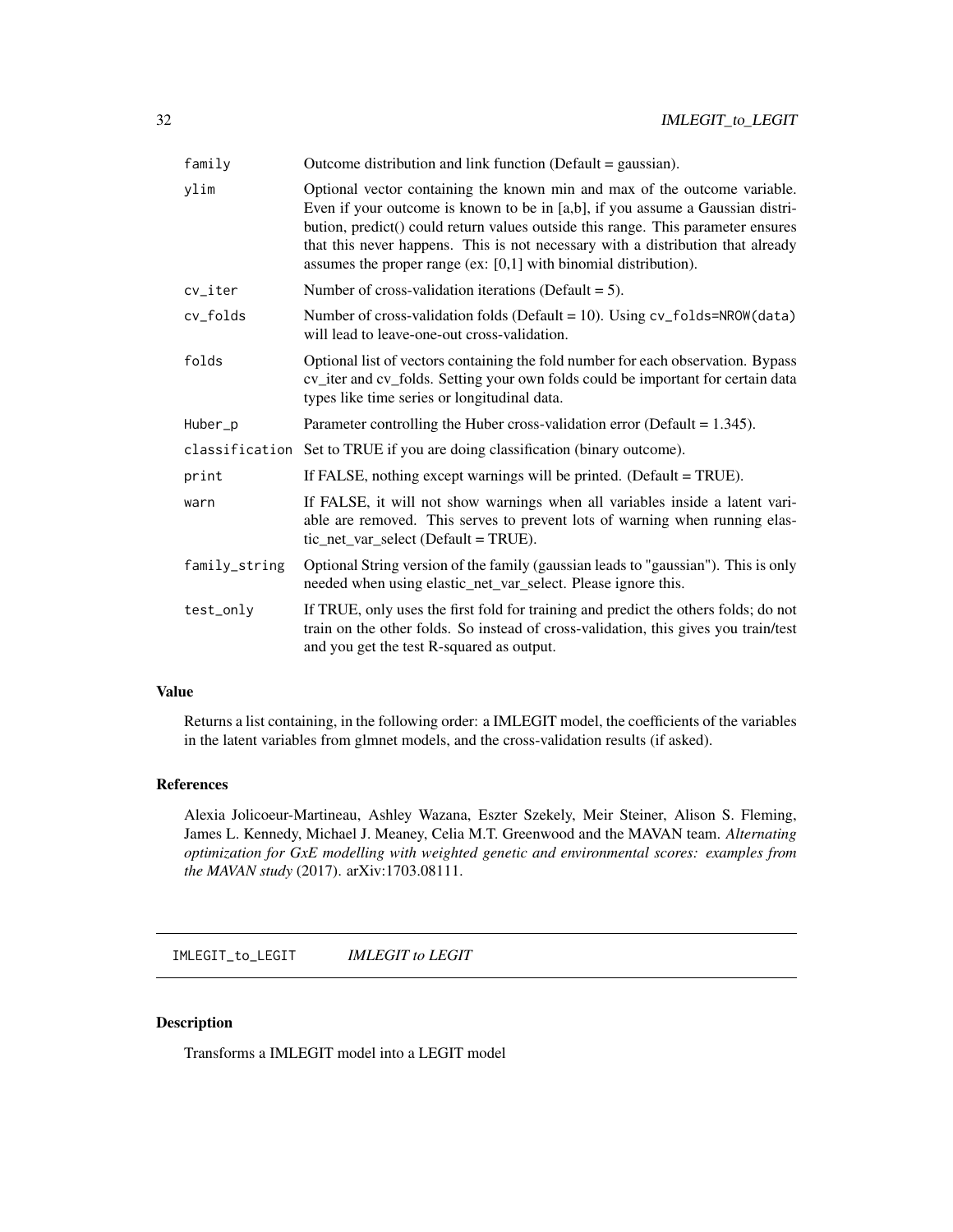#### Usage

```
IMLEGIT_to_LEGIT(
  fit,
  data,
  genes,
  env,
  formula,
  eps = 0.001,
  maxiter = 100,
  family = gaussian,
  ylim = NULL,
  print = TRUE
\mathcal{L}
```
#### Arguments

| fit     | <b>IMLEGIT</b> model                                                                                                                                                                                                                                                                                                                                                                                     |
|---------|----------------------------------------------------------------------------------------------------------------------------------------------------------------------------------------------------------------------------------------------------------------------------------------------------------------------------------------------------------------------------------------------------------|
| data    | data. frame of the dataset to be used.                                                                                                                                                                                                                                                                                                                                                                   |
| genes   | data. frame of the variables inside the genetic score $G$ (can be any sort of variable,<br>doesn't even have to be genetic).                                                                                                                                                                                                                                                                             |
| env     | data. frame of the variables inside the environmental score $E$ (can be any sort of<br>variable, doesn't even have to be environmental).                                                                                                                                                                                                                                                                 |
| formula | Model formula. Use $E$ for the environmental score and $G$ for the genetic score.<br>Do not manually code interactions, write them in the formula instead (ex: $G^*E^*z$<br>or $G.E:z$ ).                                                                                                                                                                                                                |
| eps     | Threshold for convergence (.01 for quick batch simulations, .0001 for accurate<br>results).                                                                                                                                                                                                                                                                                                              |
| maxiter | Maximum number of iterations.                                                                                                                                                                                                                                                                                                                                                                            |
| family  | Outcome distribution and link function (Default = gaussian).                                                                                                                                                                                                                                                                                                                                             |
| ylim    | Optional vector containing the known min and max of the outcome variable.<br>Even if your outcome is known to be in [a,b], if you assume a Gaussian distri-<br>bution, predict() could return values outside this range. This parameter ensures<br>that this never happens. This is not necessary with a distribution that already<br>assumes the proper range (ex: $[0,1]$ with binomial distribution). |
| print   | If FALSE, nothing except warnings will be printed (Default = TRUE).                                                                                                                                                                                                                                                                                                                                      |

#### Value

Returns an object of the class "LEGIT" which is list containing, in the following order: a glm fit of the main model, a glm fit of the genetic score, a glm fit of the environmental score, a list of the true model parameters (AIC, BIC, rank, df.residual, null.deviance) for which the individual model parts (main, genetic, environmental) don't estimate properly and the formula.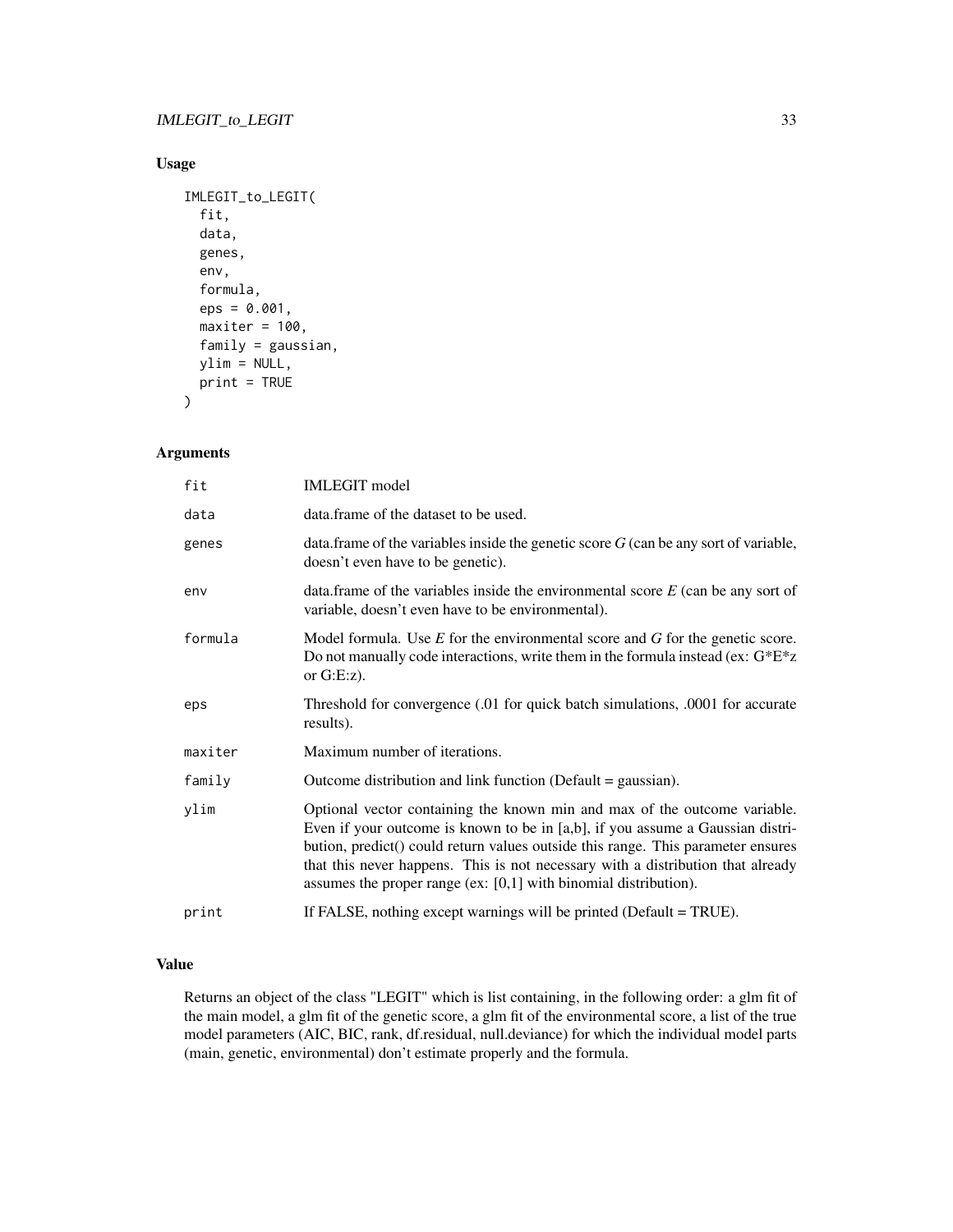#### <span id="page-33-0"></span>References

Alexia Jolicoeur-Martineau, Ashley Wazana, Eszter Szekely, Meir Steiner, Alison S. Fleming, James L. Kennedy, Michael J. Meaney, Celia M.T. Greenwood and the MAVAN team. *Alternating optimization for GxE modelling with weighted genetic and environmental scores: examples from the MAVAN study* (2017). arXiv:1703.08111.

#### Examples

```
train = example_2way(500, 1, seed=777)
fit = LEGIT(train$data, train$G, train$E, y ~ G*E, train$coef_G, train$coef_E)
fit_IMLEGIT = LEGIT_to_IMLEGIT(fit,train$data, train$G, train$E, y ~ G*E)
fit_LEGIT = IMLEGIT_to_LEGIT(fit_IMLEGIT,train$data, train$G, train$E, y ~ G*E)
```
LEGIT *Latent Environmental & Genetic InTeraction (LEGIT) model*

#### Description

Constructs a generalized linear model (glm) with a weighted latent environmental score and weighted latent genetic score using alternating optimization.

#### Usage

```
LEGIT(
  data,
  genes,
  env,
  formula,
  start_genes = NULL,
  start_env = NULL,
  eps = 0.001,
  maxiter = 100,
  family = gaussian,
  ylim = NULL,
  print = TRUE,print_steps = FALSE,
  crossover = NULL,
  crossover_fixed = FALSE,
  reverse_code = FALSE,
  rescale = FALSE,
  lme4 = FALSE
```

```
)
```
#### Arguments

data data.frame of the dataset to be used.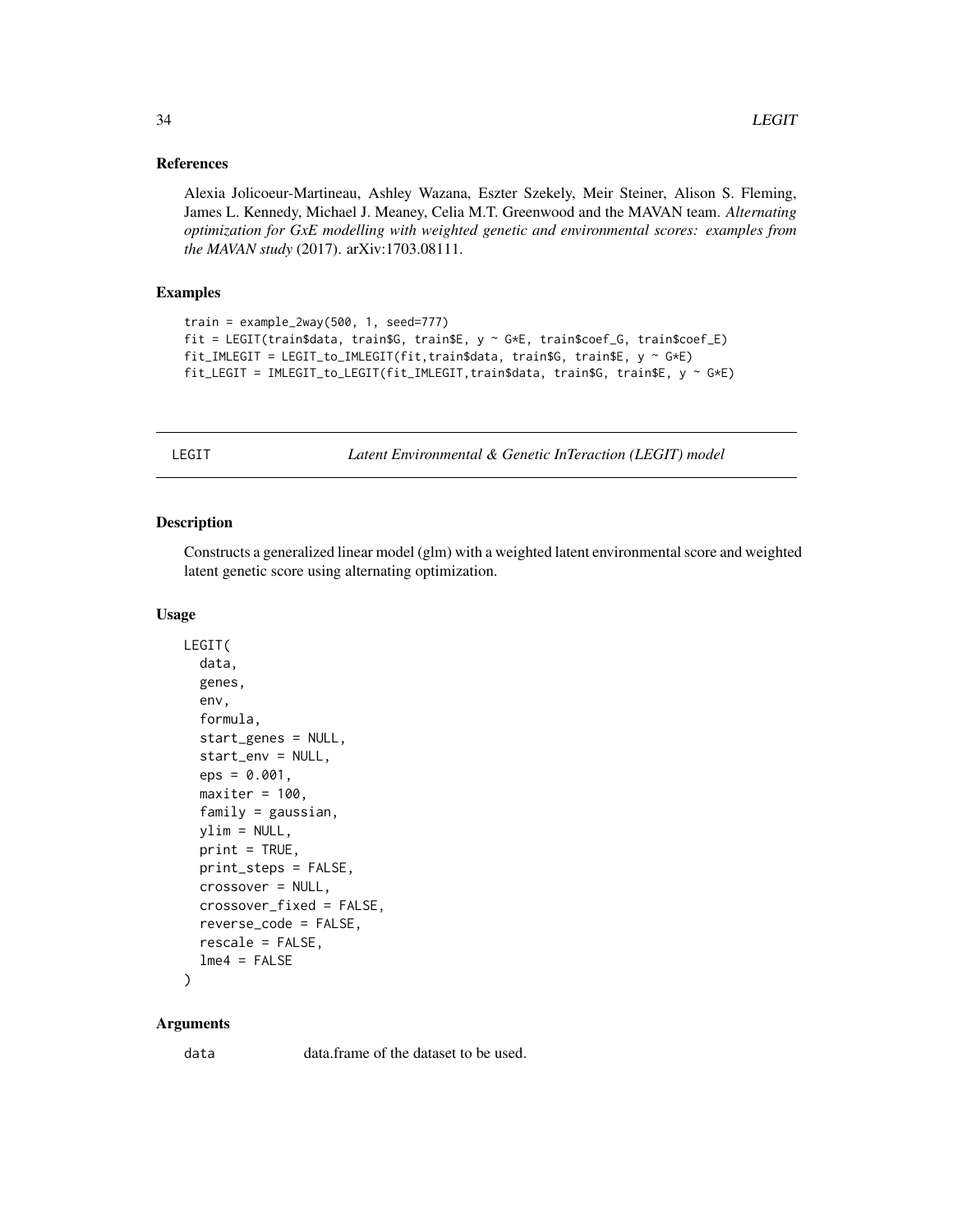$LEGIT$  35

| genes           | data.frame of the variables inside the genetic score $G$ (can be any sort of variable,<br>doesn't even have to be genetic).                                                                                                                                                                                                                                                                                                                                                                                                                                                       |
|-----------------|-----------------------------------------------------------------------------------------------------------------------------------------------------------------------------------------------------------------------------------------------------------------------------------------------------------------------------------------------------------------------------------------------------------------------------------------------------------------------------------------------------------------------------------------------------------------------------------|
| env             | data.frame of the variables inside the environmental score $E$ (can be any sort of<br>variable, doesn't even have to be environmental).                                                                                                                                                                                                                                                                                                                                                                                                                                           |
| formula         | Model formula. Use $E$ for the environmental score and $G$ for the genetic score.<br>Do not manually code interactions, write them in the formula instead (ex: $G^*E^*z$<br>or $G.E:z$ ).                                                                                                                                                                                                                                                                                                                                                                                         |
| start_genes     | Optional starting points for genetic score (must be the same length as the number<br>of columns of genes).                                                                                                                                                                                                                                                                                                                                                                                                                                                                        |
| start_env       | Optional starting points for environmental score (must be the same length as the<br>number of columns of env).                                                                                                                                                                                                                                                                                                                                                                                                                                                                    |
| eps             | Threshold for convergence (.01 for quick batch simulations, .0001 for accurate<br>results).                                                                                                                                                                                                                                                                                                                                                                                                                                                                                       |
| maxiter         | Maximum number of iterations.                                                                                                                                                                                                                                                                                                                                                                                                                                                                                                                                                     |
| family          | Outcome distribution and link function (Default = gaussian).                                                                                                                                                                                                                                                                                                                                                                                                                                                                                                                      |
| ylim            | Optional vector containing the known min and max of the outcome variable.<br>Even if your outcome is known to be in [a,b], if you assume a Gaussian distri-<br>bution, predict() could return values outside this range. This parameter ensures<br>that this never happens. This is not necessary with a distribution that already<br>assumes the proper range (ex: $[0,1]$ with binomial distribution).                                                                                                                                                                          |
| print           | If FALSE, nothing except warnings will be printed (Default = TRUE).                                                                                                                                                                                                                                                                                                                                                                                                                                                                                                               |
| print_steps     | If TRUE, print the parameters at all iterations, good for debugging (Default $=$<br>FALSE).                                                                                                                                                                                                                                                                                                                                                                                                                                                                                       |
| crossover       | If not NULL, estimates the crossover point of $E$ using the provided value as<br>starting point (To test for diathesis-stress vs differential susceptibility).                                                                                                                                                                                                                                                                                                                                                                                                                    |
| crossover_fixed |                                                                                                                                                                                                                                                                                                                                                                                                                                                                                                                                                                                   |
|                 | If TRUE, instead of estimating the crossover point of E, we force/fix it to the<br>value of "crossover". (Used when creating a diathes-stress model) (Default =<br>FALSE).                                                                                                                                                                                                                                                                                                                                                                                                        |
| reverse_code    | If TRUE, after fitting the model, the genes with negative weights are reverse<br>coded (ex: $g_r ev = 1 - g$ ). It assumes that the original coding is in [0,1]. The<br>purpose of this option is to prevent genes with negative weights which cause<br>interpretation problems (ex: depression normally decreases attention but with a<br>negative genetic score, it increases attention). Warning, using this option with<br>GxG interactions could cause nonsensical results since GxG could be inverted.<br>Also note that this may fail with certain models (Default=FALSE). |
| rescale         | If TRUE, the environmental variables are automatically rescaled to the range<br>[-1,1]. This improves interpretability (Default=FALSE).                                                                                                                                                                                                                                                                                                                                                                                                                                           |
| lme4            | If TRUE, uses lme4::lmer or lme4::glmer; Note that is an experimental fea-<br>ture, bugs may arise and certain functions may fail. Currently only summary(),<br>plot(), GxE_interaction_test(), LEGIT(), LEGIT_cv() work. Also note that the<br>AIC and certain elements ignore the existence of the genes and environment<br>variables, thus the AIC may not be used for variable selection of the genes and<br>the environment. However, the AIC can still be used to compare models with<br>the same genes and environments. (Default=FALSE).                                  |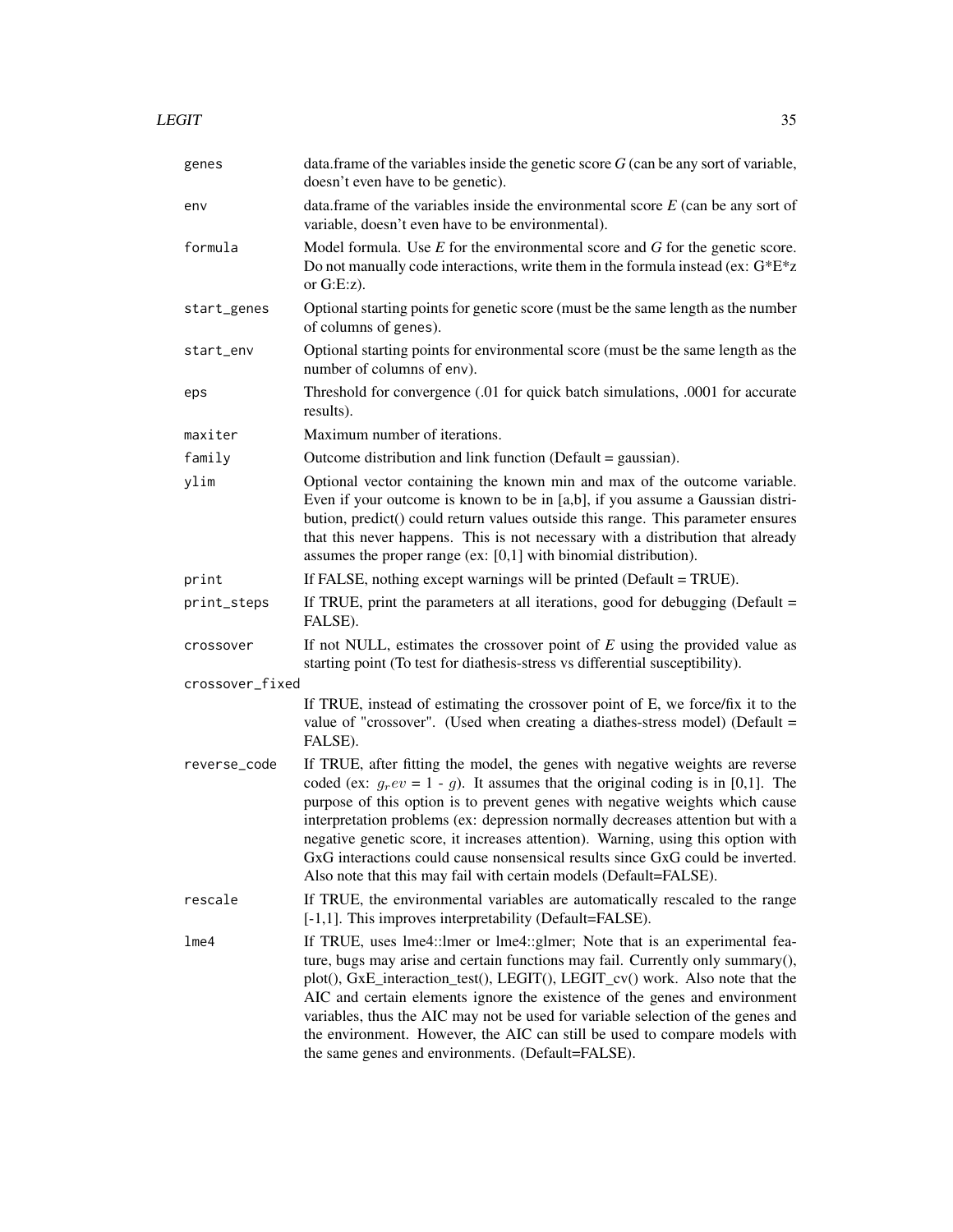Returns an object of the class "LEGIT" which is list containing, in the following order: a glm fit of the main model, a glm fit of the genetic score, a glm fit of the environmental score, a list of the true model parameters (AIC, BIC, rank, df.residual, null.deviance) for which the individual model parts (main, genetic, environmental) don't estimate properly and the formula.

#### References

Alexia Jolicoeur-Martineau, Ashley Wazana, Eszter Szekely, Meir Steiner, Alison S. Fleming, James L. Kennedy, Michael J. Meaney, Celia M.T. Greenwood and the MAVAN team. *Alternating optimization for GxE modelling with weighted genetic and environmental scores: examples from the MAVAN study* (2017). arXiv:1703.08111.

#### Examples

```
train = example_2way(500, 1, seed=777)
fit_best = LEGIT(train$data, train$G, train$E, y ~ G*E, train$coef_G, train$coef_E)
fit_default = LEGIT(train$data, train$G, train$E, y ~ G*E)
summary(fit_default)
summary(fit_best)
train = example_3way(500, 2.5, seed=777)fit_best = LEGIT(train$data, train$G, train$E, y ~ G*E*z, train$coef_G, train$coef_E)
fit_default = LEGIT(train$data, train$G, train$E, y ~ G*E*z)
summary(fit_default)
summary(fit_best)
```
LEGIT\_cv *Cross-validation for the LEGIT model*

#### Description

Uses cross-validation on the LEGIT model. Note that this is not a very fast implementation since it was written in R.

#### Usage

```
LEGIT_cv(
  data,
  genes,
  env,
  formula,
  cv\_iter = 5,
  cv_folds = 10,
  folds = NULL,
  Huber_p = 1.345,classification = FALSE,
```
<span id="page-35-0"></span>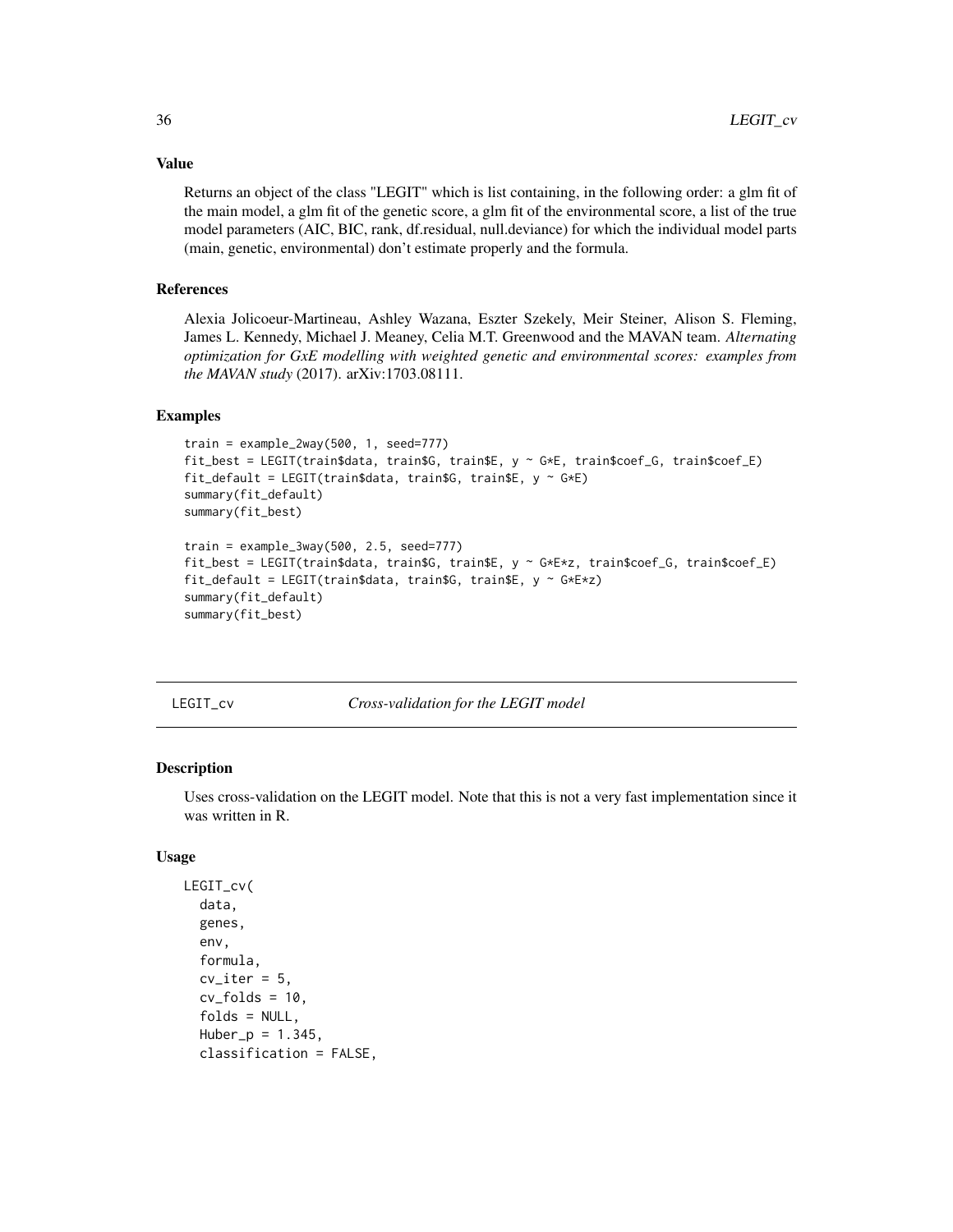#### LEGIT\_cv 37

```
start_genes = NULL,
 start_env = NULL,
 eps = 0.001,maxiter = 100,
 family = gaussian,
 ylim = NULL,
 seed = NULL,id = NULL,crossover = NULL,
 crossover_fixed = FALSE,
 lme4 = FALSE,
 test_only = FALSE
\mathcal{L}
```

| data        | data.frame of the dataset to be used.                                                                                                                                                                                                                                                                                                                                                                    |
|-------------|----------------------------------------------------------------------------------------------------------------------------------------------------------------------------------------------------------------------------------------------------------------------------------------------------------------------------------------------------------------------------------------------------------|
| genes       | data. frame of the variables inside the genetic score $G$ (can be any sort of variable,<br>doesn't even have to be genetic).                                                                                                                                                                                                                                                                             |
| env         | data.frame of the variables inside the environmental score $E$ (can be any sort of<br>variable, doesn't even have to be environmental).                                                                                                                                                                                                                                                                  |
| formula     | Model formula. Use $E$ for the environmental score and $G$ for the genetic score.<br>Do not manually code interactions, write them in the formula instead (ex: $G^*E^*z$<br>or $G.E:z$ ).                                                                                                                                                                                                                |
| cv_iter     | Number of cross-validation iterations (Default $= 5$ ).                                                                                                                                                                                                                                                                                                                                                  |
| cv_folds    | Number of cross-validation folds (Default = 10). Using cv_folds=NROW(data)<br>will lead to leave-one-out cross-validation.                                                                                                                                                                                                                                                                               |
| folds       | Optional list of vectors containing the fold number for each observation. Bypass<br>cv_iter and cv_folds. Setting your own folds could be important for certain data<br>types like time series or longitudinal data.                                                                                                                                                                                     |
| Huber_p     | Parameter controlling the Huber cross-validation error (Default $= 1.345$ ).                                                                                                                                                                                                                                                                                                                             |
|             | classification Set to TRUE if you are doing classification (binary outcome).                                                                                                                                                                                                                                                                                                                             |
| start_genes | Optional starting points for genetic score (must be the same length as the number<br>of columns of genes).                                                                                                                                                                                                                                                                                               |
| start_env   | Optional starting points for environmental score (must be the same length as the<br>number of columns of env).                                                                                                                                                                                                                                                                                           |
| eps         | Threshold for convergence (.01 for quick batch simulations, .0001 for accurate<br>results).                                                                                                                                                                                                                                                                                                              |
| maxiter     | Maximum number of iterations.                                                                                                                                                                                                                                                                                                                                                                            |
| family      | Outcome distribution and link function (Default = gaussian).                                                                                                                                                                                                                                                                                                                                             |
| ylim        | Optional vector containing the known min and max of the outcome variable.<br>Even if your outcome is known to be in [a,b], if you assume a Gaussian distri-<br>bution, predict() could return values outside this range. This parameter ensures<br>that this never happens. This is not necessary with a distribution that already<br>assumes the proper range (ex: $[0,1]$ with binomial distribution). |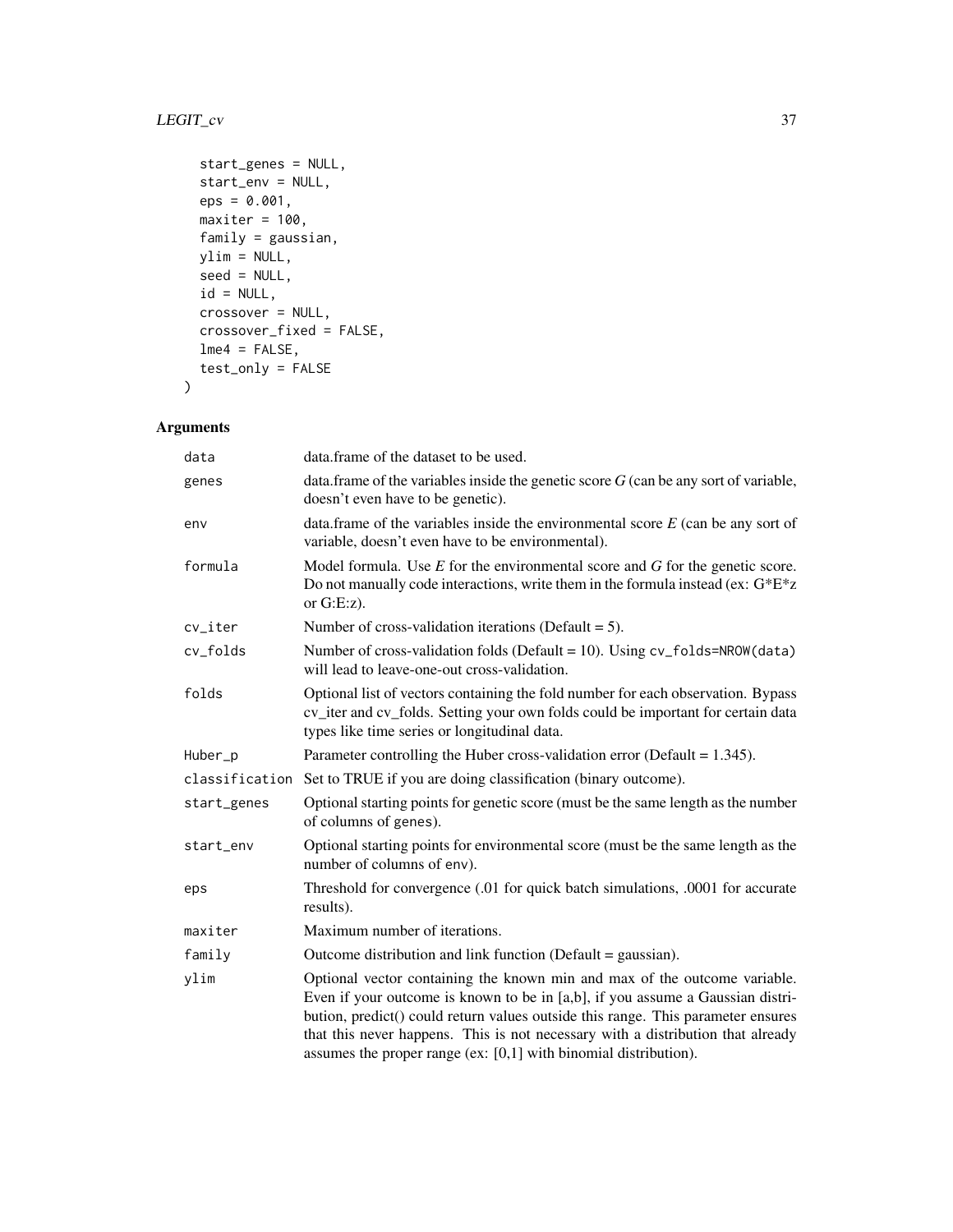| seed            | Seed for cross-validation folds.                                                                                                                                                                                                                                                                                                                                                                                                                                                                                                                 |
|-----------------|--------------------------------------------------------------------------------------------------------------------------------------------------------------------------------------------------------------------------------------------------------------------------------------------------------------------------------------------------------------------------------------------------------------------------------------------------------------------------------------------------------------------------------------------------|
| id              | Optional id of observations, can be a vector or data.frame (only used when re-<br>turning list of possible outliers).                                                                                                                                                                                                                                                                                                                                                                                                                            |
| crossover       | If not NULL, estimates the crossover point of $E$ using the provided value as<br>starting point (To test for diathesis-stress vs differential susceptibility).                                                                                                                                                                                                                                                                                                                                                                                   |
| crossover_fixed |                                                                                                                                                                                                                                                                                                                                                                                                                                                                                                                                                  |
|                 | If TRUE, instead of estimating the crossover point of E, we force/fix it to the<br>value of "crossover". (Used when creating a diathes-stress model) (Default $=$<br>FALSE).                                                                                                                                                                                                                                                                                                                                                                     |
| $l$ me $4$      | If TRUE, uses lme4::lmer or lme4::glmer; Note that is an experimental fea-<br>ture, bugs may arise and certain functions may fail. Currently only summary(),<br>plot(), GxE_interaction_test(), LEGIT(), LEGIT_cv() work. Also note that the<br>AIC and certain elements ignore the existence of the genes and environment<br>variables, thus the AIC may not be used for variable selection of the genes and<br>the environment. However, the AIC can still be used to compare models with<br>the same genes and environments. (Default=FALSE). |
| test_only       | If TRUE, only uses the first fold for training and predict the others folds; do not<br>train on the other folds. So instead of cross-validation, this gives you train/test<br>and you get the test R-squared as output.                                                                                                                                                                                                                                                                                                                          |

If classification = FALSE, returns a list containing, in the following order: a vector of the crossvalidated  $R^2$  at each iteration, a vector of the Huber cross-validation error at each iteration, a vector of the L1-norm cross-validation error at each iteration, a matrix of the possible outliers (standardized residuals > 2.5 or < -2.5) and their corresponding standardized residuals and standardized pearson residuals. If classification = TRUE, returns a list containing, in the following order: a vector of the cross-validated  $R^2$  at each iteration, a vector of the Huber cross-validation error at each iteration, a vector of the L1-norm cross-validation error at each iteration, a vector of the AUC at each iteration, a matrix of the best choice of threshold (based on Youden index) and the corresponding specificity and sensitivity at each iteration, and a list of objects of class "roc" (to be able to make roc curve plots) at each iteration. The Huber and L1-norm cross-validation errors are alternatives to the usual cross-validation L2-norm error (which the  $R^2$  is based on) that are more resistant to outliers, the lower the values the better.

#### References

Denis Heng-Yan Leung. *Cross-validation in nonparametric regression with outliers.* Annals of Statistics (2005): 2291-2310.

#### Examples

```
## Not run:
train = example_3way(250, 2.5, seed=777)
# Cross-validation 4 times with 5 Folds
cv_5folds = LEGIT_cv(train$data, train$G, train$E, y ~ G*E*z, cv_iter=4, cv_folds=5)
cv_5folds
# Leave-one-out cross-validation (Note: very slow)
```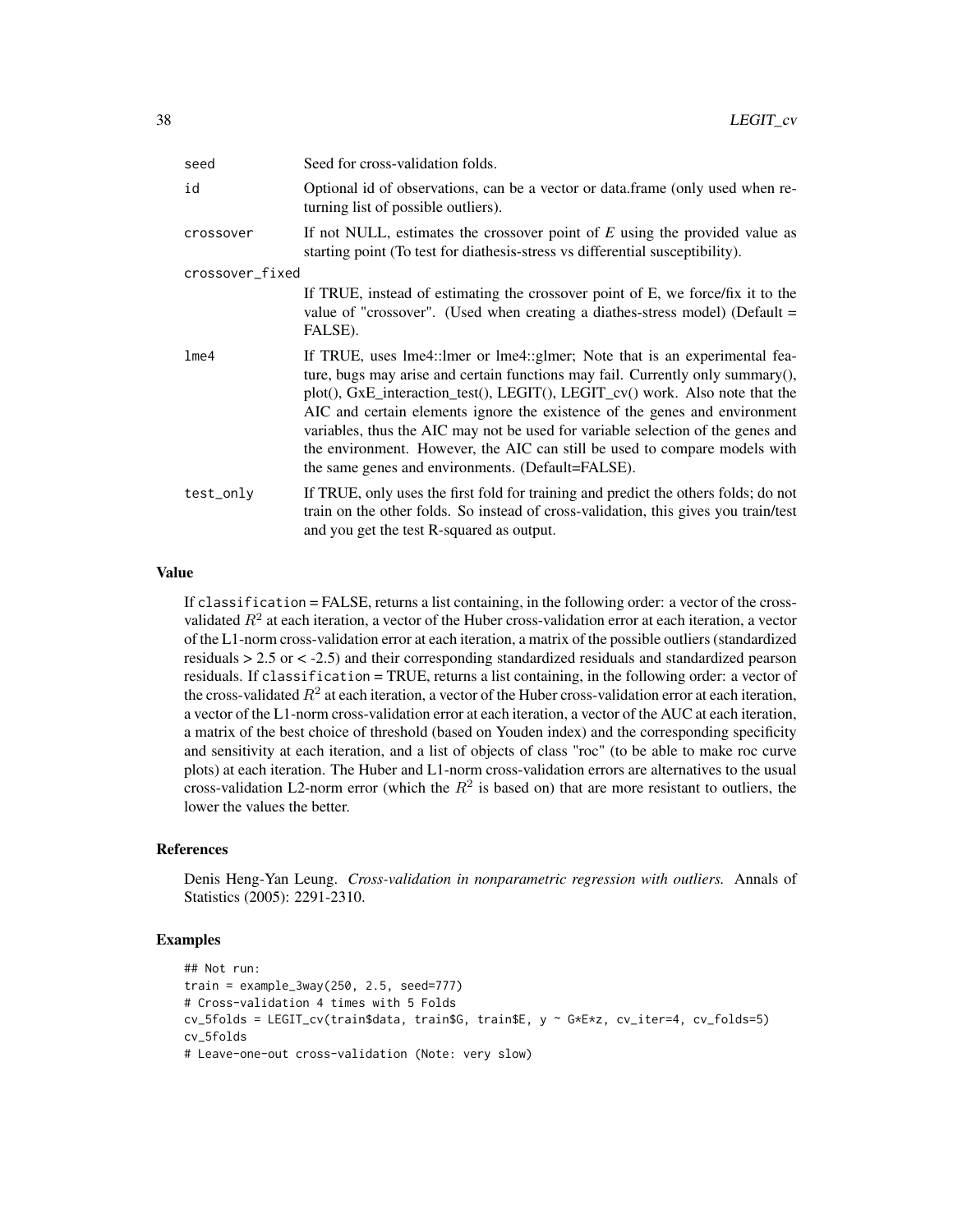#### <span id="page-38-0"></span>LEGIT\_to\_IMLEGIT 39

```
cv_loo = LEGIT_cv(train$data, train$G, train$E, y ~ G*E*z, cv_iter=1, cv_folds=250)
cv_loo
# Test set only
cv_test = LEGIT_cv(train$data, train$G, train$E, y ~ G*E*z, cv_iter=1, cv_folds=5, test_only=TRUE)
cv_test
# Cross-validation 4 times with 5 Folds (binary outcome)
train_bin = example_2way(500, 2.5, logit=TRUE, seed=777)
cv_5folds_bin = LEGIT_cv(train_bin$data, train_bin$G, train_bin$E, y ~ G*E,
cv_iter=4, cv_folds=5, classification=TRUE, family=binomial)
cv_5folds_bin
par(mfrow=c(2,2))
pROC::plot.roc(cv_5folds_bin$roc_curve[[1]])
pROC::plot.roc(cv_5folds_bin$roc_curve[[2]])
pROC::plot.roc(cv_5folds_bin$roc_curve[[3]])
pROC::plot.roc(cv_5folds_bin$roc_curve[[4]])
## End(Not run)
```
LEGIT\_to\_IMLEGIT *LEGIT to IMLEGIT*

#### **Description**

Transforms a LEGIT model into a IMLEGIT model (Useful if you want to do plot() or GxE\_interaction\_test() with a model resulting from a variable selection method which gave a IMLEGIT model)

#### Usage

```
LEGIT_to_IMLEGIT(
  fit,
  data,
  genes,
  env,
  formula,
  eps = 0.001,
  maxiter = 100,
  family = gaussian,
  ylim = NULL,
  print = TRUE
)
```

| fit   | LEGIT model                                                                                                                  |
|-------|------------------------------------------------------------------------------------------------------------------------------|
| data  | data.frame of the dataset to be used.                                                                                        |
| genes | data. frame of the variables inside the genetic score $G$ (can be any sort of variable,<br>doesn't even have to be genetic). |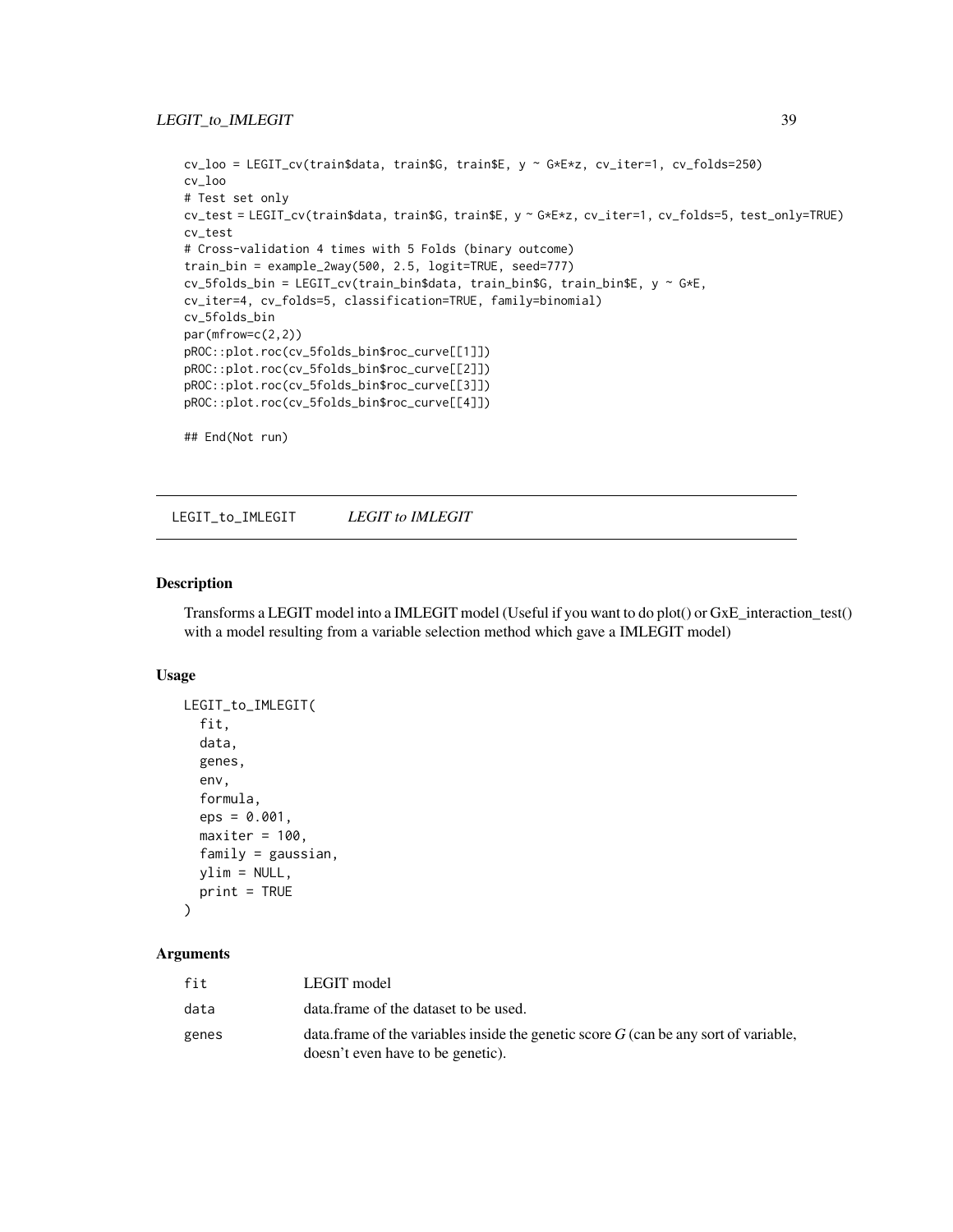<span id="page-39-0"></span>

| env     | data. frame of the variables inside the environmental score $E$ (can be any sort of<br>variable, doesn't even have to be environmental).                                                                                                                                                                                                                                                                 |
|---------|----------------------------------------------------------------------------------------------------------------------------------------------------------------------------------------------------------------------------------------------------------------------------------------------------------------------------------------------------------------------------------------------------------|
| formula | Model formula. Use $E$ for the environmental score and $G$ for the genetic score.<br>Do not manually code interactions, write them in the formula instead (ex: $G^*E^*z$<br>or $G.E:z$ ).                                                                                                                                                                                                                |
| eps     | Threshold for convergence (.01 for quick batch simulations, .0001 for accurate<br>results).                                                                                                                                                                                                                                                                                                              |
| maxiter | Maximum number of iterations.                                                                                                                                                                                                                                                                                                                                                                            |
| family  | Outcome distribution and link function (Default $=$ gaussian).                                                                                                                                                                                                                                                                                                                                           |
| ylim    | Optional vector containing the known min and max of the outcome variable.<br>Even if your outcome is known to be in [a,b], if you assume a Gaussian distri-<br>bution, predict() could return values outside this range. This parameter ensures<br>that this never happens. This is not necessary with a distribution that already<br>assumes the proper range (ex: $[0,1]$ with binomial distribution). |
| print   | If FALSE, nothing except warnings will be printed (Default = TRUE).                                                                                                                                                                                                                                                                                                                                      |
|         |                                                                                                                                                                                                                                                                                                                                                                                                          |

Returns an object of the class "IMLEGIT" which is list containing, in the following order: a glm fit of the main model, a list of the glm fits of the latent variables and a list of the true model parameters (AIC, BIC, rank, df.residual, null.deviance) for which the individual model parts (main, genetic, environmental) don't estimate properly.

#### References

Alexia Jolicoeur-Martineau, Ashley Wazana, Eszter Szekely, Meir Steiner, Alison S. Fleming, James L. Kennedy, Michael J. Meaney, Celia M.T. Greenwood and the MAVAN team. *Alternating optimization for GxE modelling with weighted genetic and environmental scores: examples from the MAVAN study* (2017). arXiv:1703.08111.

#### Examples

```
train = example_2way(500, 1, seed=777)
fit = LEGIT(train$data, train$G, train$E, y \sim G*E, train$coef_G, train$coef_E)
fit_IMLEGIT = LEGIT_to_IMLEGIT(fit,train$data, train$G, train$E, y ~ G*E)
fit_LEGIT = IMLEGIT_to_LEGIT(fit_IMLEGIT,train$data, train$G, train$E, y ~ G*E)
```
longitudinal\_folds *Longitudinal folds*

#### Description

Function to create folds adequately for longitudinal datasets by forcing every observation with the same id to be in the same fold. Can be used with LEGIT\_cv to make sure that the cross-validation folds are appropriate when using longitudinal data.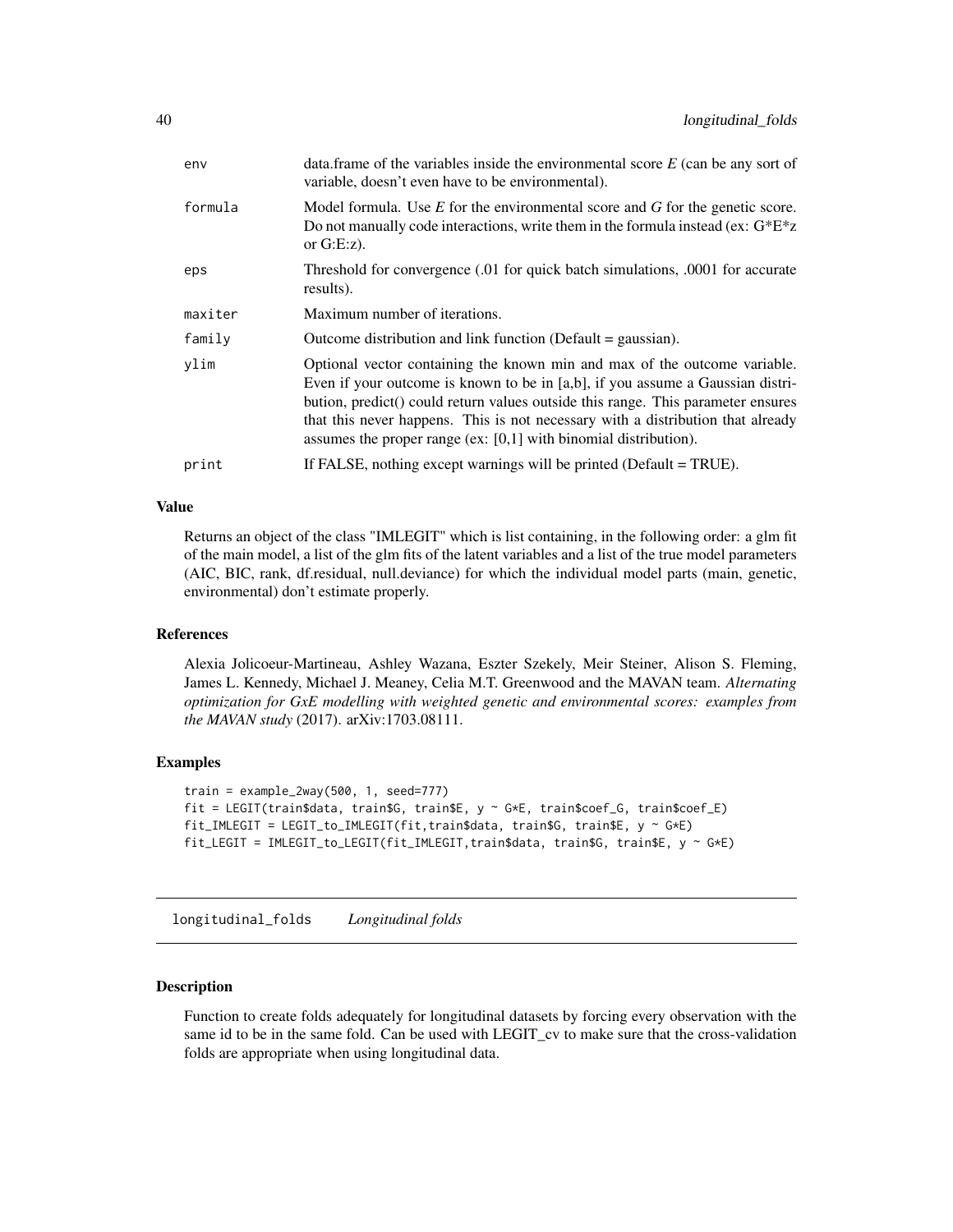<span id="page-40-0"></span>nes\_var\_select 41

#### Usage

```
longitudinal_folds(
 cv\_iter = 1,
  cv_folds = 10,
  id,
  formula = NULL,
  data = NULL,
 data_needed = NULL,
 print = TRUE
\lambda
```
#### Arguments

| cv_iter     | Number of cross-validation iterations (Default $= 1$ ).                                                                                                                                               |
|-------------|-------------------------------------------------------------------------------------------------------------------------------------------------------------------------------------------------------|
| cv_folds    | Number of cross-validation folds (Default = $10$ ).                                                                                                                                                   |
| id          | Factor vector containing the id number of each observation.                                                                                                                                           |
| formula     | Optional Model formula. If data and formula are provided, only the non-missing<br>observations will be used when creating the folds (Put "formula" here if you have<br>missing data).                 |
| data        | Optional data. frame used for the formula. If data and formula are provided, only<br>the non-missing observations will be used when creating the folds (Put "data"<br>here if you have missing data). |
| data needed | Optional data. frame with variables that have to be included (Put "cbind(genes,env)"<br>or "latent_var" here if you have missing data).                                                               |
| print       | If FALSE, nothing except warnings will be printed. (Default = TRUE).                                                                                                                                  |
|             |                                                                                                                                                                                                       |

#### Value

Returns a list of vectors containing the fold number for each observation

#### Examples

```
train = example_2way(500, 1, seed=777)
# Assuming it's longitudinal with 4 timepoints, even though it's not
id = factor(rep(1:125, each=4))fit_cv = LEGIT_cv(train$data, train$G, train$E, y ~ G*E, folds=longitudinal_folds(1,10, id))
```
nes\_var\_select *Parallel natural evolutionary variable selection assuming bernouilli distribution (for IMLEGIT)*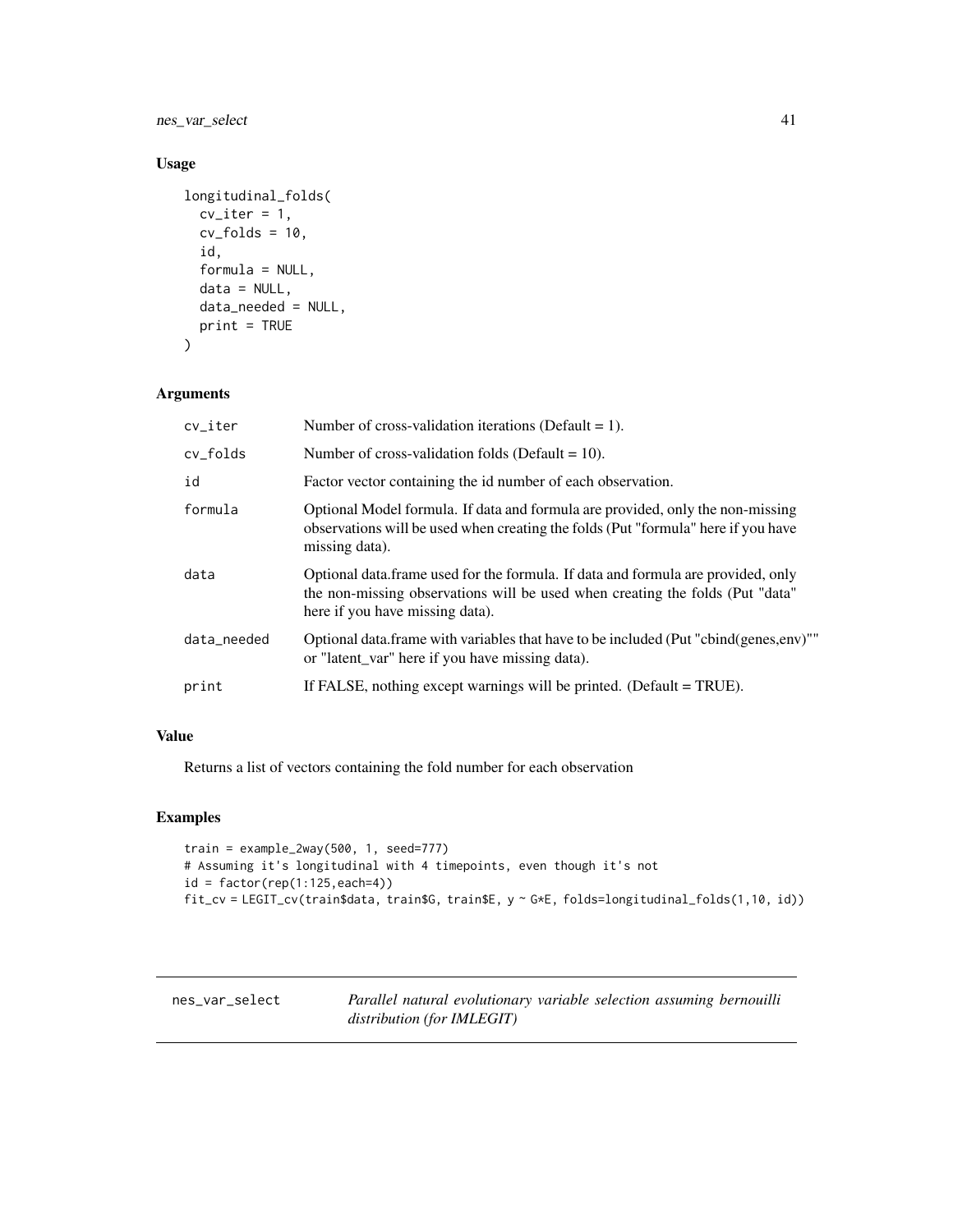#### Description

[Slow, highly recommended when the number of variables is large] Use natural evolution strategy (nes) gradient descent ran in parallel to find the best subset of variables. It is often as good as genetic algorithms but much faster so it is the recommended variable selection function to use as default. Note that this approach assumes that the inclusion of a variable does not depends on whether other variables are included (i.e. it assumes independent bernouilli distributions); this is generally not true but this approach still converge well and running it in parallel increases the probability of reaching the global optimum.

#### Usage

```
nes_var_select(
  data,
  formula,
 parallel_iter = 3,
  alpha = c(1, 5, 10),
  entropy_{th}reshold = 0.05,
  popsize = 25,
  lr = 0.2,prop_ignored = 0.5,
  latent_var = NULL,
  search_criterion = "AICc",
  n-cluster = 3,
  eps = 0.01,
 maxiter = 100,
  family = gaussian,ylim = NULL,
  seed = NULL,
 progress = TRUE,
  cv\_iter = 5,
  cv_folds = 5,
  folds = NULL,Huber_p = 1.345,classification = FALSE,
 print = FALSE,
  test_only = FALSE
)
```

| data          | data.frame of the dataset to be used.                                                                                                                                                                                                                                                                                          |
|---------------|--------------------------------------------------------------------------------------------------------------------------------------------------------------------------------------------------------------------------------------------------------------------------------------------------------------------------------|
| formula       | Model formula. The names of latent_var can be used in the formula to repre-<br>sent the latent variables. If names (latent_var) is NULL, then L1, L2,  can<br>be used in the formula to represent the latent variables. Do not manually code<br>interactions, write them in the formula instead (ex: $G*E1*E2$ or $G:E1:E2$ ). |
| parallel_iter | number of parallel tries (Default $= 3$ ). For speed, I recommend using the number<br>of CPU cores.                                                                                                                                                                                                                            |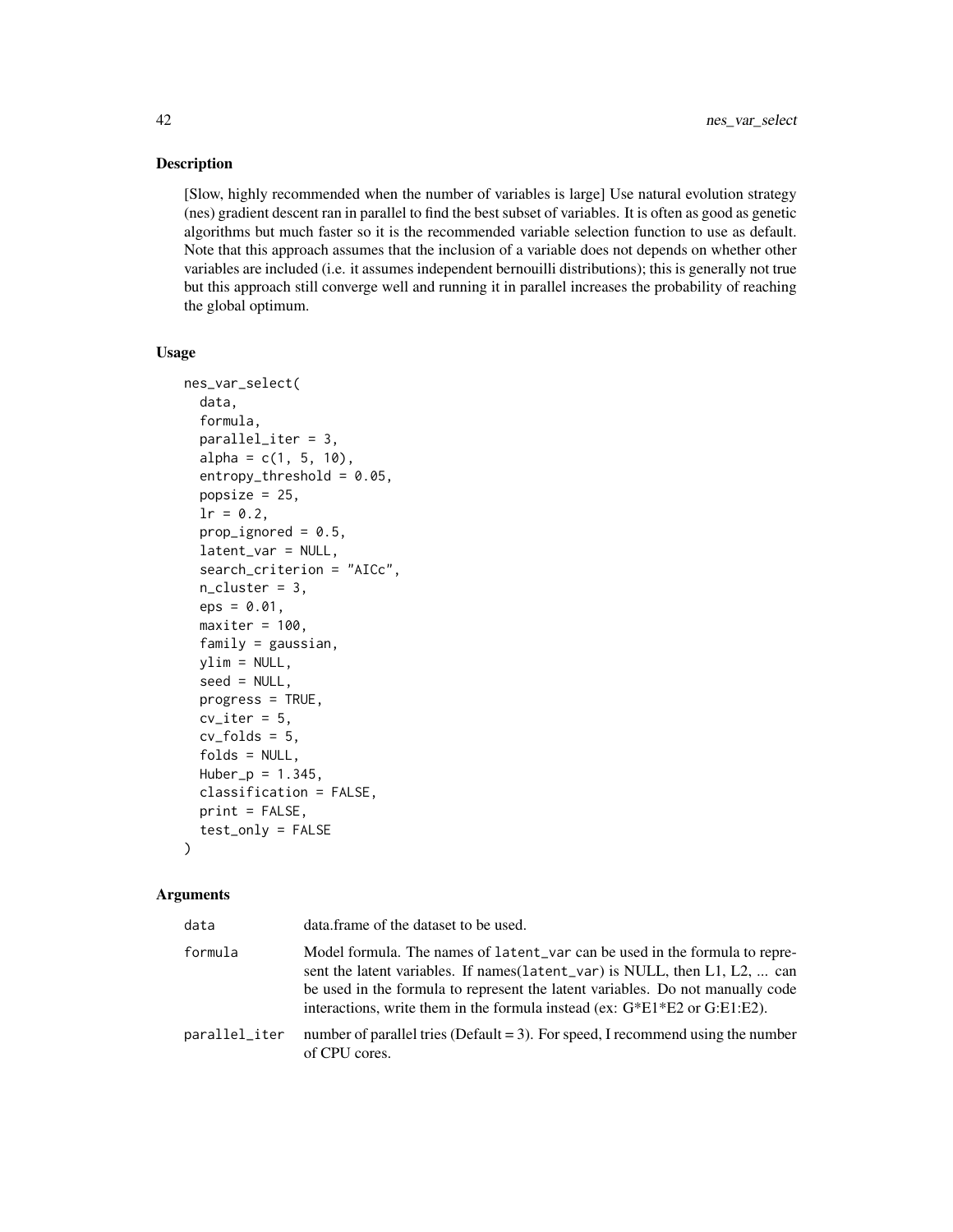| alpha             | vector of the parameter for the Dirichlet distribution of the starting points (As-<br>suming a symmetric Dirichlet distribution with only one parameter). If the vec-<br>tor has size N and parralel_iter=K, we use alpha[1], , alpha[N], alpha[1],<br>, alpha[N],  for parallel_iter 1 to K respectively. We assume a dirichlet dis-<br>tribution for the starting points to get a bit more variability and make sure we<br>are not missing on a great subset of variable that doesn't converge to the global<br>optimum with the default starting points. Use bigger values for less variability<br>and lower values for more variability (Default = $c(1,5,10)$ ).                                                      |
|-------------------|----------------------------------------------------------------------------------------------------------------------------------------------------------------------------------------------------------------------------------------------------------------------------------------------------------------------------------------------------------------------------------------------------------------------------------------------------------------------------------------------------------------------------------------------------------------------------------------------------------------------------------------------------------------------------------------------------------------------------|
| entropy_threshold |                                                                                                                                                                                                                                                                                                                                                                                                                                                                                                                                                                                                                                                                                                                            |
|                   | Entropy threshold for convergence of the population (Default = $.10$ ). The smaller<br>the entropy is, the less diversity there is in the population, which means conver-<br>gence.                                                                                                                                                                                                                                                                                                                                                                                                                                                                                                                                        |
| popsize           | Size of the population, the number of subsets of variables sampled at each iter-<br>ation (Default = 25). Between 25 and 100 is generally adequate.                                                                                                                                                                                                                                                                                                                                                                                                                                                                                                                                                                        |
| lr                | learning rate of the gradient descent, higher will converge faster but more likely<br>to get stuck in local optium (Default = $.2$ ).                                                                                                                                                                                                                                                                                                                                                                                                                                                                                                                                                                                      |
| prop_ignored      | The proportion of the population that are given a fixed fitness value, thus their<br>importance is greatly reduce. The higher it is, the longer it takes to converge.<br>Highers values makes the algorithm focus more on favorizing the good subsets<br>of variables than penalizing the bad subsets (Default = .50).                                                                                                                                                                                                                                                                                                                                                                                                     |
| latent_var        | list of data.frame. The elements of the list are the datasets used to construct<br>each latent variable. For interpretability and proper convergence, not using the<br>same variable in more than one latent variable is highly recommended. It is<br>recommended to set names to the list elements to prevent confusion because<br>otherwise, the latent variables will be named L1, L2,                                                                                                                                                                                                                                                                                                                                  |
| search_criterion  |                                                                                                                                                                                                                                                                                                                                                                                                                                                                                                                                                                                                                                                                                                                            |
|                   | Criterion used to determine which variable subset is the best. If search_criterion="AIC",<br>uses the AIC, if search_criterion="AICc", uses the AICc, if search_criterion="BIC",<br>uses the BIC, if search_criterion="cv", uses the cross-validation error, if<br>search_criterion="cv_AUC", uses the cross-validated AUC, if search_criterion="cv_Huber",<br>uses the Huber cross-validation error, if search_criterion="cv_L1", uses the<br>L1-norm cross-validation error (Default = "AIC"). The Huber and L1-norm<br>cross-validation errors are alternatives to the usual cross-validation L2-norm er-<br>ror (which the $R^2$ is based on) that are more resistant to outliers, the lower the<br>values the better. |
| n_cluster         | Number of parallel clusters, I recommend using the number of CPU cores (De-<br>fault = $1$ ).                                                                                                                                                                                                                                                                                                                                                                                                                                                                                                                                                                                                                              |
| eps               | Threshold for convergence (.01 for quick batch simulations, .0001 for accurate<br>results). Note that using .001 rather than .01 (default) can more than double or<br>triple the computing time of genetic_var_select.                                                                                                                                                                                                                                                                                                                                                                                                                                                                                                     |
| maxiter           | Maximum number of iterations.                                                                                                                                                                                                                                                                                                                                                                                                                                                                                                                                                                                                                                                                                              |
| family            | Outcome distribution and link function (Default = gaussian).                                                                                                                                                                                                                                                                                                                                                                                                                                                                                                                                                                                                                                                               |
| ylim              | Optional vector containing the known min and max of the outcome variable.<br>Even if your outcome is known to be in [a,b], if you assume a Gaussian distri-<br>bution, predict() could return values outside this range. This parameter ensures                                                                                                                                                                                                                                                                                                                                                                                                                                                                            |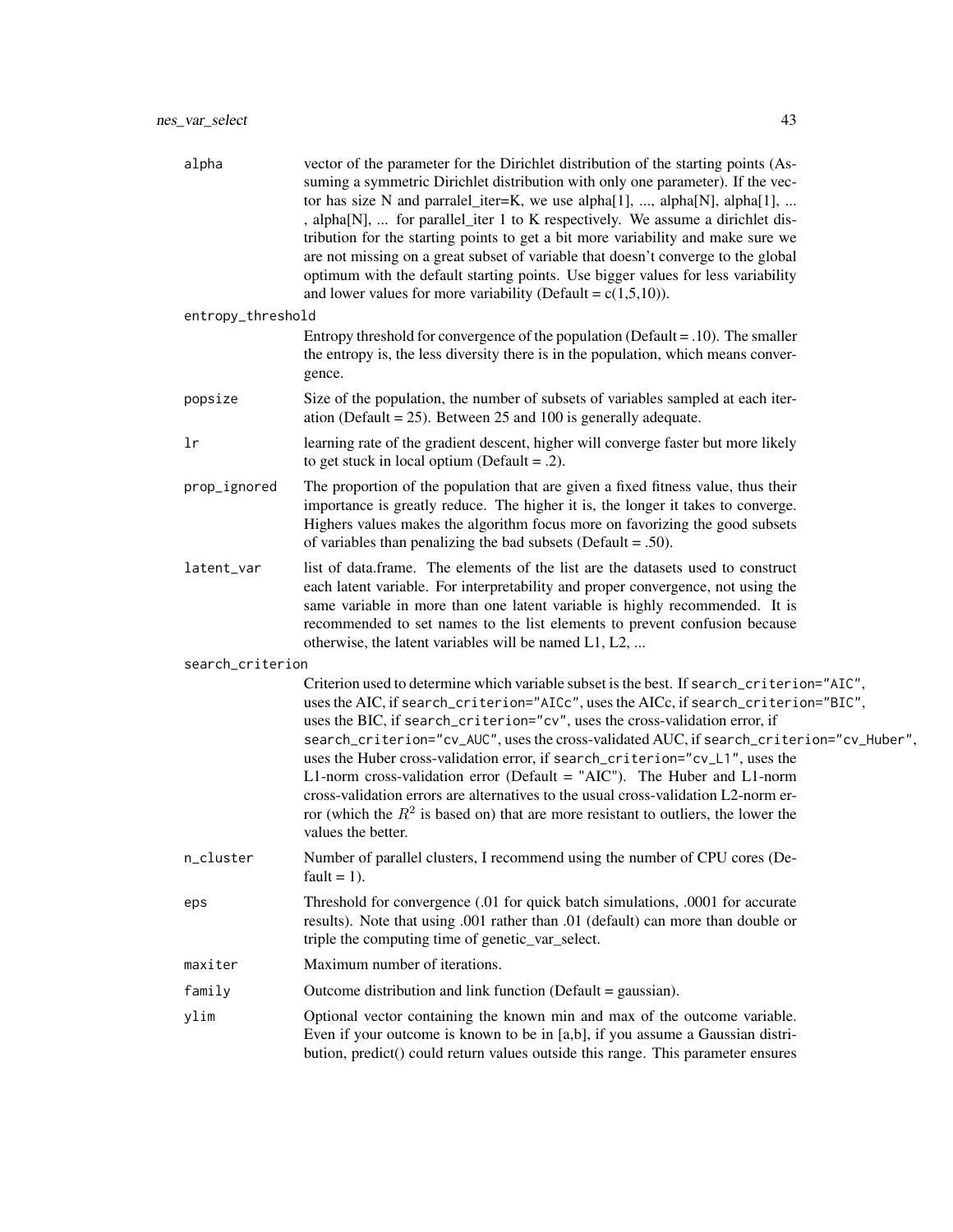<span id="page-43-0"></span>

|                | assumes the proper range (ex: $[0,1]$ with binomial distribution).                                                                                                                                                      |
|----------------|-------------------------------------------------------------------------------------------------------------------------------------------------------------------------------------------------------------------------|
| seed           | Optional seed.                                                                                                                                                                                                          |
| progress       | If TRUE, shows the progress done (Default=TRUE).                                                                                                                                                                        |
| cv_iter        | Number of cross-validation iterations (Default $= 5$ ).                                                                                                                                                                 |
| cv_folds       | Number of cross-validation folds (Default = $10$ ). Using cv_folds=NROW(data)<br>will lead to leave-one-out cross-validation.                                                                                           |
| folds          | Optional list of vectors containing the fold number for each observation. Bypass<br>cv_iter and cv_folds. Setting your own folds could be important for certain data<br>types like time series or longitudinal data.    |
| Huber_p        | Parameter controlling the Huber cross-validation error (Default = $1.345$ ).                                                                                                                                            |
| classification | Set to TRUE if you are doing classification and cross-validation (binary out-<br>come).                                                                                                                                 |
| print          | If TRUE, print the parameters of the search distribution and the entropy at each<br>iteration. Note: Only works using Rterm.exe in Windows due to parallel clus-<br>ters. (Default $=$ FALSE).                          |
| test_only      | If TRUE, only uses the first fold for training and predict the others folds; do not<br>train on the other folds. So instead of cross-validation, this gives you train/test<br>and you get the test R-squared as output. |

that this never happens. This is not necessary with a distribution that already

#### Value

Returns a list containing the best subset's fit, cross-validation output, latent variables and starting points.

#### Examples

```
## Not run:
## Example
train = example_3way_3latent(250, 2, seed=777)
nes = nes_var_select(train$data, latent_var=train$latent_var,
formula=y ~\sim E*G*Z)
```
## End(Not run)

plot.elastic\_net\_var\_select

*Plot function for the output of elastic\_net\_var\_select*

#### Description

Plot of the coefficients of variables inside the latent variables with respect to the log(lambda). This is your typical elastic-net plot.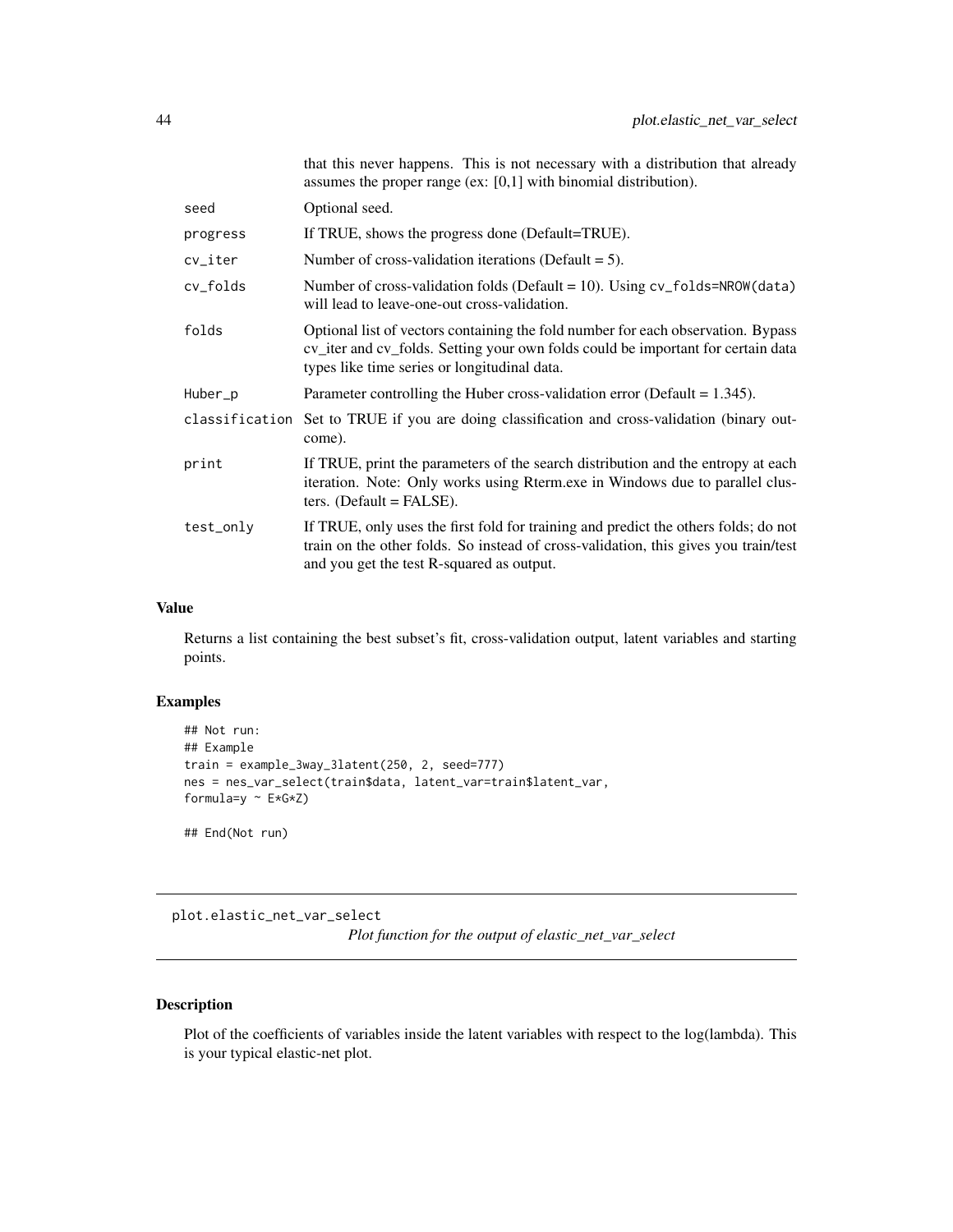#### Usage

```
## S3 method for class 'elastic_net_var_select'
plot(x, lwd = 2, start = 1, ...)
```
#### Arguments

| $\mathsf{x}$ | An object of class "elastic_net_var_select", usually, a result of a call to elas-<br>tic net var select.                                                                            |
|--------------|-------------------------------------------------------------------------------------------------------------------------------------------------------------------------------------|
| lwd          | Thickness of the lines (Default = $2$ )                                                                                                                                             |
| start        | At which lambda to start (from large lambda to small lambda). If start is not<br>1, we remove some of the large lambda, this can make plot easier to visualize<br>(Default $= 1$ ). |
| $\ddotsc$    | Further arguments passed to or from other methods.                                                                                                                                  |

#### Value

Returns the plot of the coefficients of variables inside the latent variables with respect to the log(lambda).

#### References

Alexia Jolicoeur-Martineau, Ashley Wazana, Eszter Szekely, Meir Steiner, Alison S. Fleming, James L. Kennedy, Michael J. Meaney, Celia M.T. Greenwood and the MAVAN team. *Alternating optimization for GxE modelling with weighted genetic and environmental scores: examples from the MAVAN study* (2017). arXiv:1703.08111.

#### Examples

```
## Not run:
N = 1000
train = example_3way(N, sigma=1, logit=FALSE, seed=7)
g1_bad = rbinom(N,1,.30)g2_bad = rbinom(N,1,.30)g3_bad = rbinom(N,1,.30)g4<sub>-</sub>bad = rbinom(N,1,.30)g5_bad = rbinom(N,1,.30)train$G = cbind(train$G, g1_bad, g2_bad, g3_bad, g4_bad, g5_bad)
lv = list(G=train$G, E=train$E)
fit = elastic_net_var_select(train$data, lv, y \sim G*E)
summary(fit)
best_model(fit, criterion="BIC")
# Instead of taking the best, if you want the model with "Model index"=17 from summary, do
plot(fit)
# With Cross-validation
fit = elastic_net_var_select(train$data, lv, y ~ G*E, cross_validation=TRUE, cv_iter=1, cv_folds=5)
best_model(fit, criterion="cv_R2")
# Elastic net only applied on G
fit = elastic_net_var_select(train$data, lv, y ~ G*E, c(1))
# Elastic net only applied on E
fit = elastic_net_var_select(train$data, lv, y \sim G*E, c(2))
```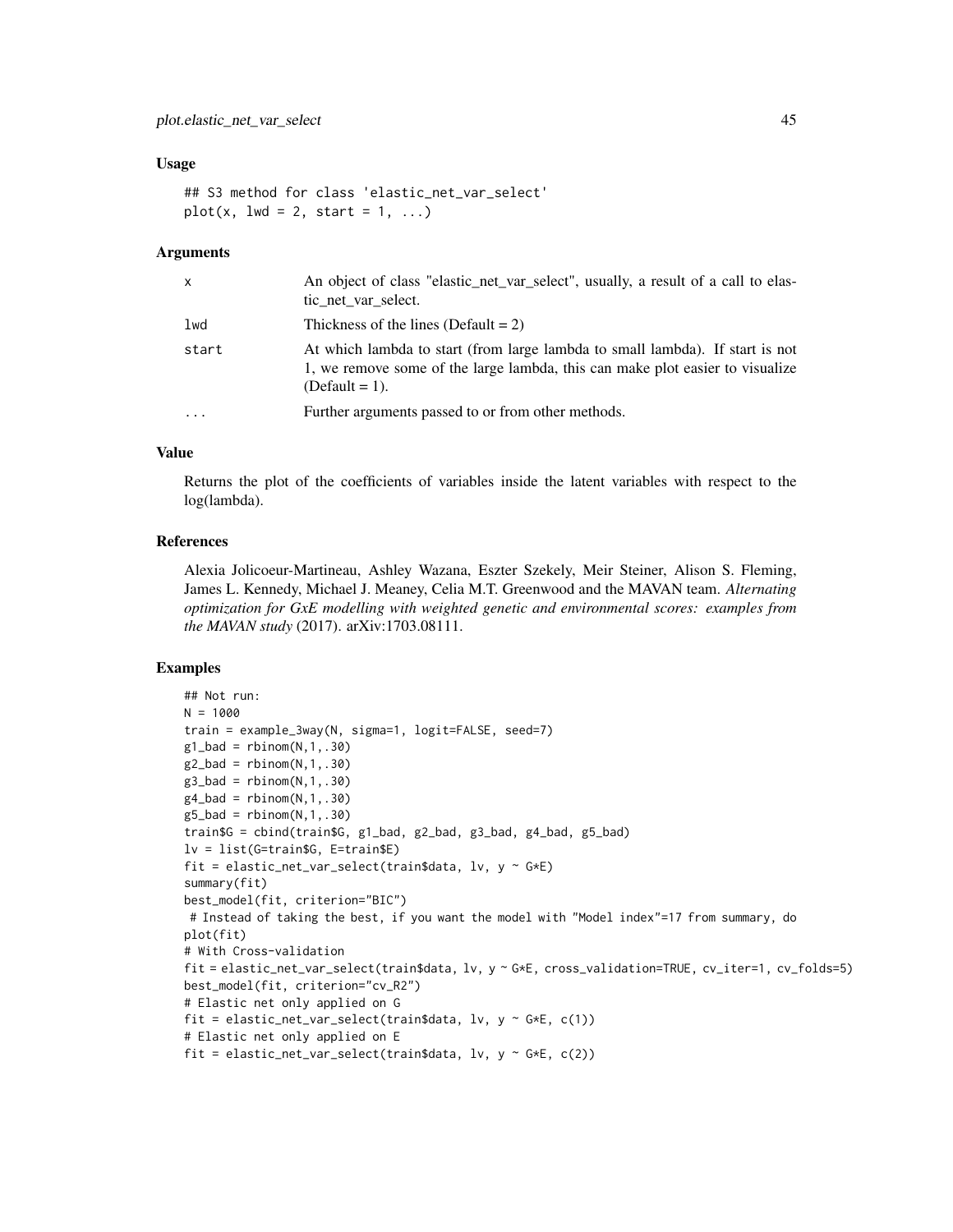```
# Most E variables not removed, use lambda_mult > 1 to remove more
fit = elastic_net_var_select(train$data, lv, y \sim G*E, c(2), lambda_mult=5)
# Lasso (only L1 regularization)
fit = elastic_net_var_select(train$data, lv, y \sim G*E, alpha=1)
# Want more lambdas (useful if # of variables is large)
fit = elastic_net_var_select(train$data, lv, y ~ G*E, n_lambda = 200)
```
## End(Not run)

plot.LEGIT *Plot*

#### Description

Plot of LEGIT models. By default, variables that are not in *G* or *E* are fixed to the mean.

#### Usage

```
## S3 method for class 'LEGIT'
plot(
  x,
  cov_values = NULL,
  gene_quant = c(0.025, 0.5, 0.975),
  env_quant = c(0.025, 0.5, 0.975),
  outcome_{quant} = c(0.025, 0.5, 0.975),
  cols = c("#3288BD", "#CAB176", "#D53E4F"),
 ylab = "Outcome",
  xlab = "Environment",
  legtitle = "Genetic score",
  leglab = NULL,xlim = NULL,vlim = NULL,x_at = NULL,y_at = NULL,cex. axis = 1.9,cex.lab = 2,
  cex.mainloop = 2.2,
  cex.leg = 2.2,
  legend = "topleft",
  ...
)
```
#### Arguments

x An object of class "LEGIT", usually, a result of a call to LEGIT. cov\_values Vector of the values, for each covariate, that will be used in the plotting, if there are any covariates. It must contain the names of the variables. Covariates are the variables that are not *G* nor *E* but still are adjusted for in the model. By default, covariates are fixed to the mean.

<span id="page-45-0"></span>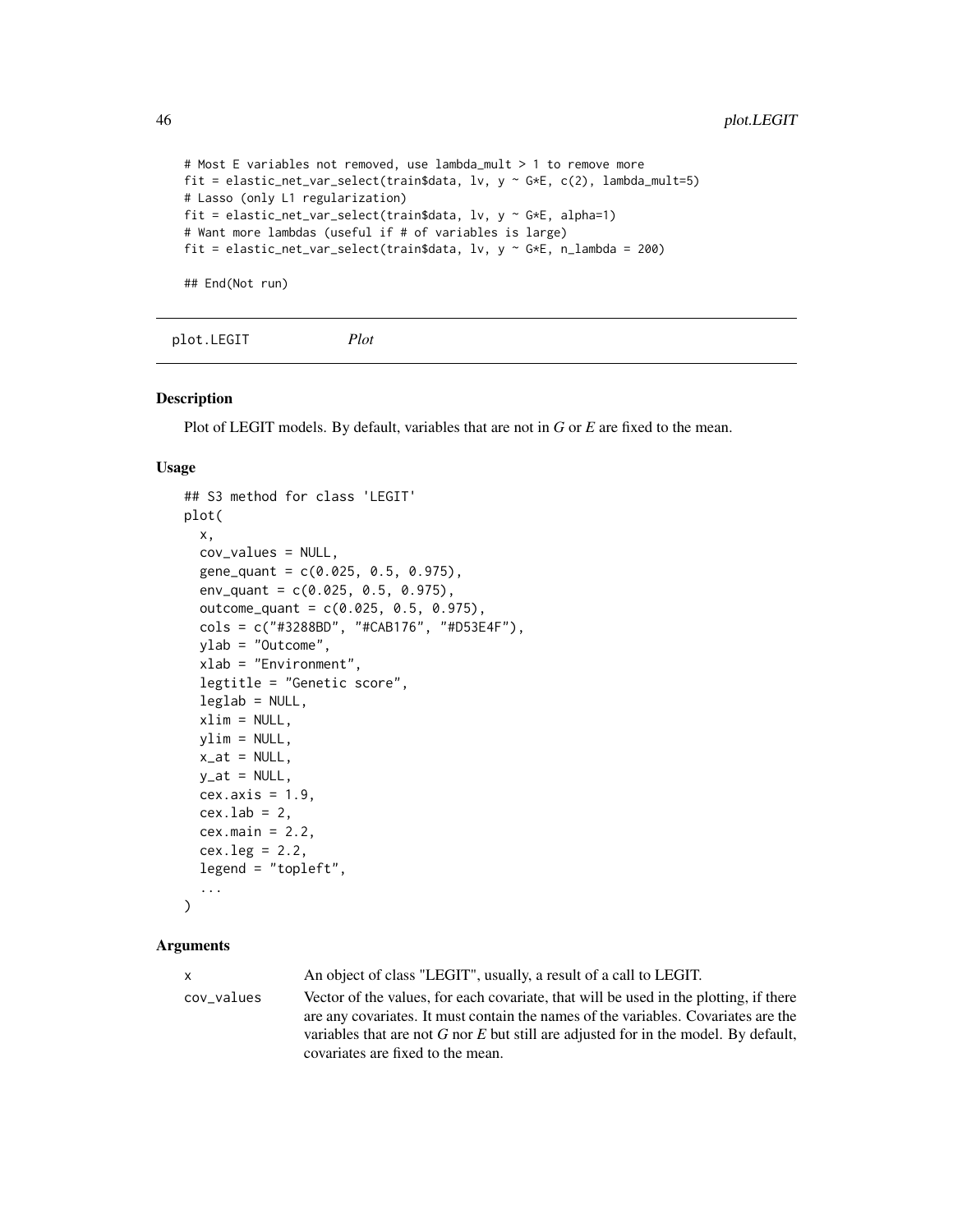| gene_quant    | Vector of the genes quantiles used to make the plot. We use quantiles instead of<br>fixed values because genetic scores can vary widely depending on the weights,<br>thus looking at quantiles make this simpler. (Default = $c(.025, .50, .975)$ )                  |
|---------------|----------------------------------------------------------------------------------------------------------------------------------------------------------------------------------------------------------------------------------------------------------------------|
| env_quant     | Vector of the environments quantiles used to make the plot. We use quantiles<br>instead of fixed values because environmental scores can vary widely depend-<br>ing on the weights, thus looking at quantiles make this simpler. (Default $=$<br>c(.025, .50, .975)) |
| outcome_quant | Vector of the outcome quantiles used to make the plot. We use quantiles in-<br>stead of fixed values because environmental scores can vary widely depend-<br>ing on the weights, thus looking at quantiles make this simpler. (Default $=$<br>c(.025,.50,.975))      |
| cols          | Colors for the slopes with different genetic score. Must be a vector same length<br>as "gene_range". (Default = $c("#3288BD", "#CAB176", #D53E4F"))$                                                                                                                 |
| ylab          | Y-axis label (Default = "Outcome")                                                                                                                                                                                                                                   |
| xlab          | $X$ -axis label (Default = "Environment")                                                                                                                                                                                                                            |
| legtitle      | Title of the Legend for the genes slopes label (Default = "Genetic score")                                                                                                                                                                                           |
| leglab        | Optional vector of labels of the Legend for the genes slopes label                                                                                                                                                                                                   |
| xlim          | X-axis vector of size two with min and max (Default $=$ NULL which leads to<br>min="2.5 percentile" and max="97.5 percentile").                                                                                                                                      |
| ylim          | Y-axis vector of size two with min and max (Default $=$ NULL which leads to<br>min="2.5 percentile" and max="97.5 percentile").                                                                                                                                      |
| x_at          | specific ticks for the X-axis, first and last will be min and max respectively<br>(Default = NULL which leads to 2.5, 50 and 97.5 percentiles).                                                                                                                      |
| y_at          | specific ticks for the Y-axis, first and last will be min and max respectively (De-<br>fault = NULL which leads to $2.5$ , 50 and 97.5 percentiles).                                                                                                                 |
| cex.axis      | relative scale of axis (Default = $1.9$ )                                                                                                                                                                                                                            |
| cex.lab       | relative scale of labels (Default = $2$ )                                                                                                                                                                                                                            |
| cex.main      | relative scale overall (Default = $2.2$ )                                                                                                                                                                                                                            |
| cex.leg       | relative scale of legend (Default = $2.2$ )                                                                                                                                                                                                                          |
| legend        | The location may of the legend be specified by setting legend to a single key-<br>word from the list "bottomright", "bottom", "bottomleft", "left", "topleft", "top",<br>"topright", "right" and "center" (Default = "topleft").                                     |
| $\cdots$      | Further arguments passed to or from other methods.                                                                                                                                                                                                                   |

Returns a list containing the different models (diathesis-stress, differential susceptibility and vantage sensitivity WEAK or STRONG) in order from best to worst for each selected criterion.

#### References

Alexia Jolicoeur-Martineau, Ashley Wazana, Eszter Szekely, Meir Steiner, Alison S. Fleming, James L. Kennedy, Michael J. Meaney, Celia M.T. Greenwood and the MAVAN team. *Alternating optimization for GxE modelling with weighted genetic and environmental scores: examples from the MAVAN study* (2017). arXiv:1703.08111.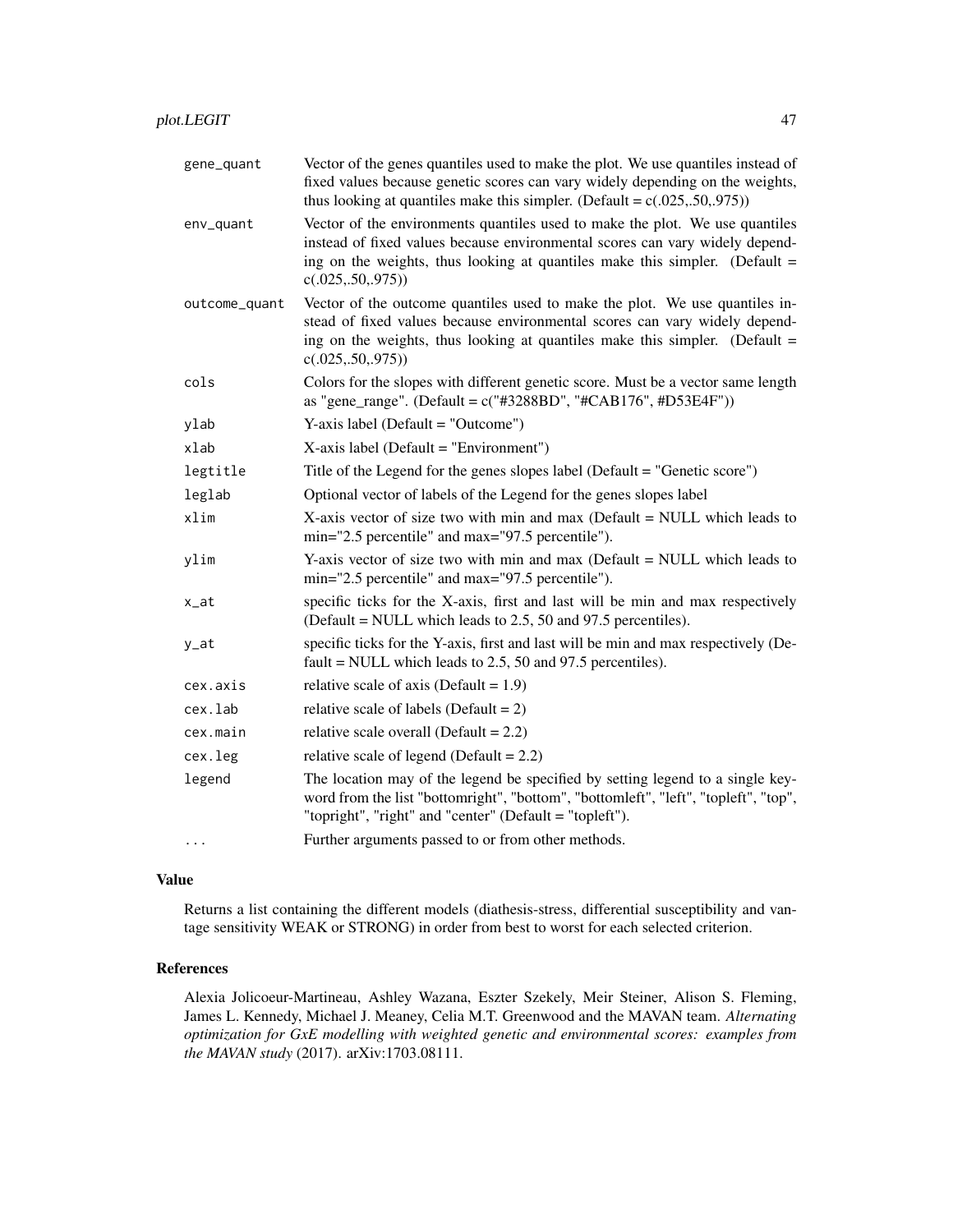#### Examples

```
train = example_2way(500, 1, seed=777)
fit = LEGIT(train$data, train$G, train$E, y ~ G*E, train$coef_G, train$coef_E)
plot(fit)
```
predict.IMLEGIT *Predictions of IMLEGIT fits*

#### Description

Predictions of IMLEGIT fits.

#### Usage

```
## S3 method for class 'IMLEGIT'
predict(object, data, latent_var, ...)
```
#### Arguments

| object     | An object of class "IMLEGIT", usually, a result of a call to IMLEGIT.                                                                                                                                                                                                                                                                                                                        |
|------------|----------------------------------------------------------------------------------------------------------------------------------------------------------------------------------------------------------------------------------------------------------------------------------------------------------------------------------------------------------------------------------------------|
| data       | data. frame of the dataset to be used.                                                                                                                                                                                                                                                                                                                                                       |
| latent_var | list of data.frame. The elements of the list are the datasets used to construct<br>each latent variable. For interpretability and proper convergence, not using the<br>same variable in more than one latent variable is highly recommended. It is<br>recommended to set names to the list elements to prevent confusion because<br>otherwise, the latent variables will be named $L1, L2, $ |
|            | Further arguments passed to or from other methods.                                                                                                                                                                                                                                                                                                                                           |
|            |                                                                                                                                                                                                                                                                                                                                                                                              |

#### Value

Returns a vector with the predicted values.

#### Examples

```
train = example_2way(250, 1, seed=777)
test = example_2way(100, 1, seed=666)fit = IMLEGIT(train$data, list(G=train$G, E=train$E), y ~ G*E)
ssres = sum((test$data$y - predict(fit, test$data, list(G=test$G, E=test$E)))^2)
sstotal = sum((test$data$y - mean(test$data$y))^2)
R2 = 1 - ssres/sstotal
R2
```
<span id="page-47-0"></span>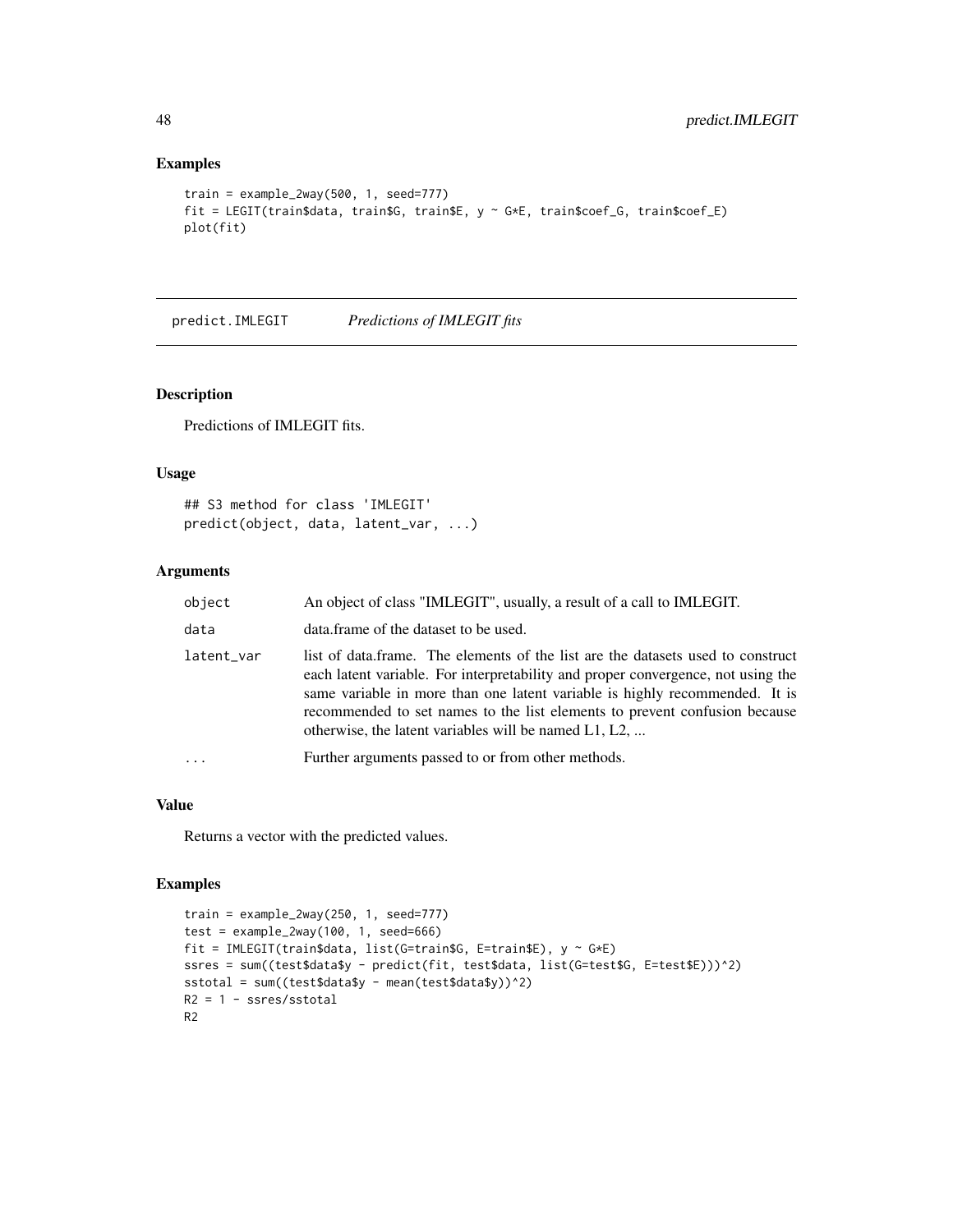<span id="page-48-0"></span>predict.LEGIT *Predictions of LEGIT fits*

#### Description

Predictions of LEGIT fits.

#### Usage

```
## S3 method for class 'LEGIT'
predict(object, data, genes, env, ...)
```
#### Arguments

| object   | An object of class "LEGIT", usually, a result of a call to LEGIT.                                                                       |
|----------|-----------------------------------------------------------------------------------------------------------------------------------------|
| data     | data. frame of the dataset to be used.                                                                                                  |
| genes    | data. frame of the variables inside the genetic score $G$ (can be any sort of variable,<br>doesn't even have to be genetic).            |
| env      | data.frame of the variables inside the environmental score $E$ (can be any sort of<br>variable, doesn't even have to be environmental). |
| $\cdots$ | Further arguments passed to or from other methods.                                                                                      |

#### Value

Returns a vector with the predicted values.

#### Examples

```
train = example_2way(250, 1, seed=777)
test = example_2way(100, 1, seed=666)
fit = LEGIT(train$data, train$G, train$E, y \sim G*E)
ssres = sum((test$data$y - predict(fit, test$data, test$G, test$E))^2)
sstotal = sum((test$data$y - mean(test$data$y))^2)
R2 = 1 - ssres/sstotal
```

| r1nes var select | Parallel natural evolutionary variable selection assuming multivari- |
|------------------|----------------------------------------------------------------------|
|                  | ate normal search distribution with a simple covariance matrix       |
|                  | <i>parametrization (for IMLEGIT)</i>                                 |

#### Description

[Slow, highly recommended when the number of variables is large] Use natural evolution strategy (nes) gradient descent ran in parallel to find the best subset of variables. It is often as good as genetic algorithms but much faster so it is the recommended variable selection function to use as default. This is slower than nes\_var\_select but much less likely to get stuck into local optimum so the parallelization is not really needed.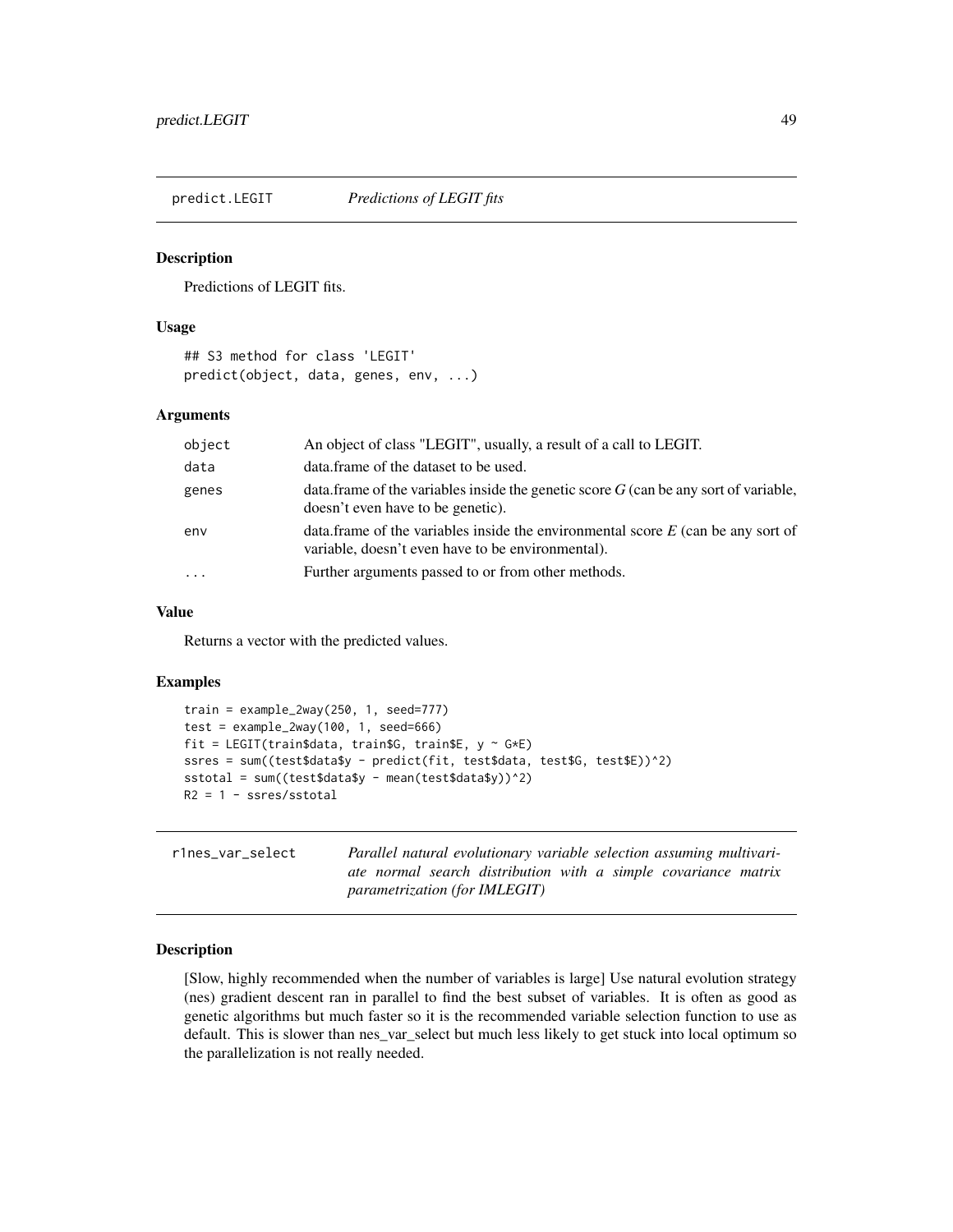#### Usage

```
r1nes_var_select(
  data,
  formula,
 parallel_iter = 3,
 alpha = c(1, 5, 10),
  entropy_{th}reshold = 0.05,
 popsize = 25,
  lr = 0.2,prop_ignored = 0.5,
  latent_var = NULL,
  search_criterion = "AICc",
 n-cluster = 3,
  eps = 0.01,maxiter = 100,
 family = gaussian,
 ylim = NULL,
  seed = NULL,
 progress = TRUE,
 cv\_iter = 5,
 cv_folds = 5,
  folds = NULL,
 Huber_p = 1.345,classification = FALSE,
 print = FALSE,
  test_only = FALSE
\mathcal{L}
```
#### Arguments

| data              | data.frame of the dataset to be used.                                                                                                                                                                                                                                                                                                                                                                                                                                                                                                                                                                                                                                 |
|-------------------|-----------------------------------------------------------------------------------------------------------------------------------------------------------------------------------------------------------------------------------------------------------------------------------------------------------------------------------------------------------------------------------------------------------------------------------------------------------------------------------------------------------------------------------------------------------------------------------------------------------------------------------------------------------------------|
| formula           | Model formula. The names of latent_var can be used in the formula to repre-<br>sent the latent variables. If names (latent_var) is NULL, then L1, L2,  can<br>be used in the formula to represent the latent variables. Do not manually code<br>interactions, write them in the formula instead (ex: $G*E1*E2$ or $G:E1:E2$ ).                                                                                                                                                                                                                                                                                                                                        |
| parallel_iter     | number of parallel tries (Default = 3). For speed, I recommend using the number<br>of CPU cores.                                                                                                                                                                                                                                                                                                                                                                                                                                                                                                                                                                      |
| alpha             | vector of the parameter for the Dirichlet distribution of the starting points (As-<br>suming a symmetric Dirichlet distribution with only one parameter). If the vec-<br>tor has size N and parralel_iter=K, we use alpha[1], , alpha[N], alpha[1],<br>, alpha[N],  for parallel_iter 1 to K respectively. We assume a dirichlet dis-<br>tribution for the starting points to get a bit more variability and make sure we<br>are not missing on a great subset of variable that doesn't converge to the global<br>optimum with the default starting points. Use bigger values for less variability<br>and lower values for more variability (Default = $c(1,5,10)$ ). |
| entropy_threshold |                                                                                                                                                                                                                                                                                                                                                                                                                                                                                                                                                                                                                                                                       |

Entropy threshold for convergence of the population (Default = .10). The smaller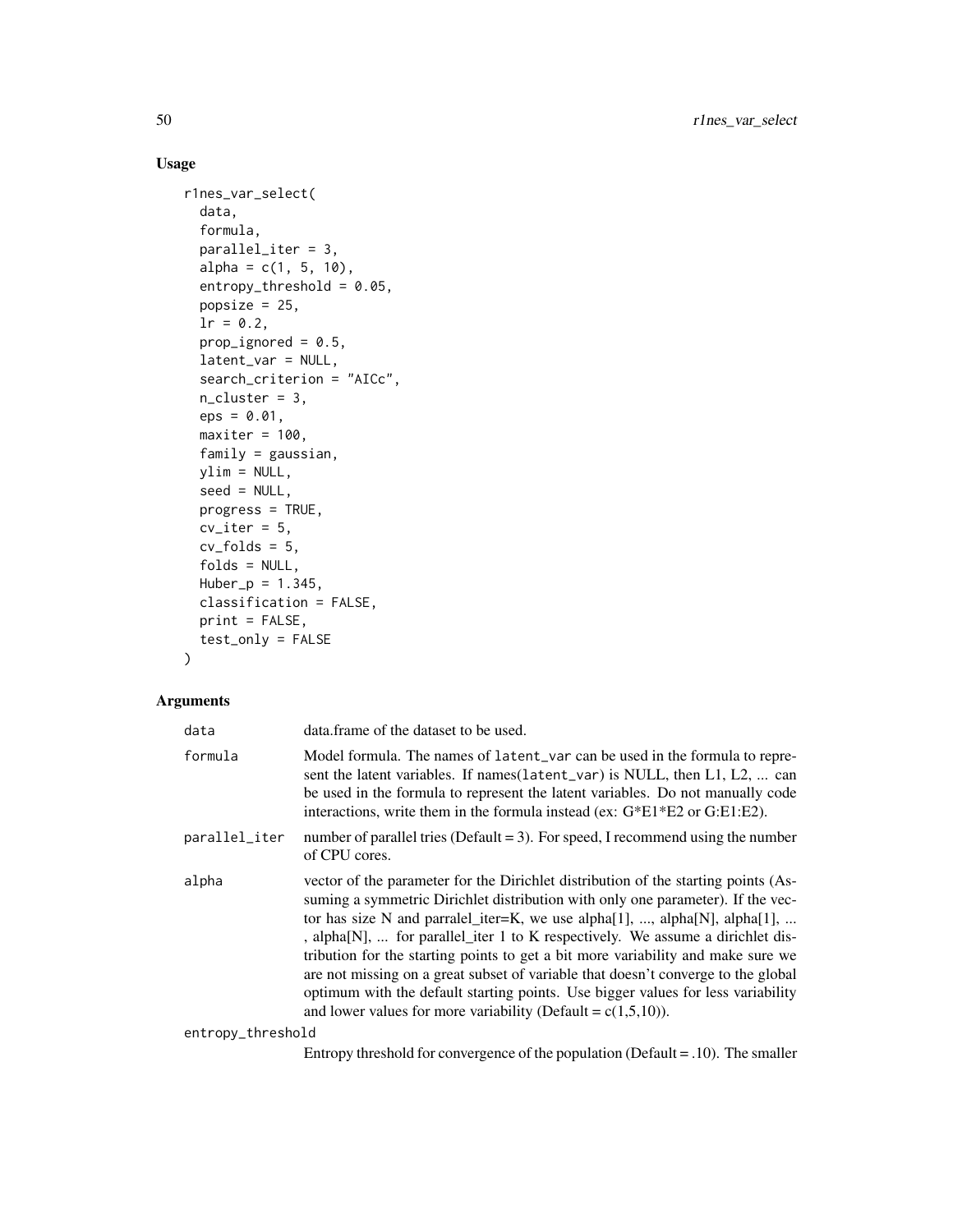|                  | the entropy is, the less diversity there is in the population, which means conver-<br>gence.                                                                                                                                                                                                                                                                                                                                                                                                                                                                                                                                                                                                                               |
|------------------|----------------------------------------------------------------------------------------------------------------------------------------------------------------------------------------------------------------------------------------------------------------------------------------------------------------------------------------------------------------------------------------------------------------------------------------------------------------------------------------------------------------------------------------------------------------------------------------------------------------------------------------------------------------------------------------------------------------------------|
| popsize          | Size of the population, the number of subsets of variables sampled at each iter-<br>ation (Default = $25$ ). Between 25 and 100 is generally adequate.                                                                                                                                                                                                                                                                                                                                                                                                                                                                                                                                                                     |
| 1r               | learning rate of the gradient descent, higher will converge faster but more likely<br>to get stuck in local optium (Default = $.2$ ).                                                                                                                                                                                                                                                                                                                                                                                                                                                                                                                                                                                      |
| prop_ignored     | The proportion of the population that are given a fixed fitness value, thus their<br>importance is greatly reduce. The higher it is, the longer it takes to converge.<br>Highers values makes the algorithm focus more on favorizing the good subsets<br>of variables than penalizing the bad subsets (Default = .50).                                                                                                                                                                                                                                                                                                                                                                                                     |
| latent_var       | list of data.frame. The elements of the list are the datasets used to construct<br>each latent variable. For interpretability and proper convergence, not using the<br>same variable in more than one latent variable is highly recommended. It is<br>recommended to set names to the list elements to prevent confusion because<br>otherwise, the latent variables will be named L1, L2,                                                                                                                                                                                                                                                                                                                                  |
| search_criterion |                                                                                                                                                                                                                                                                                                                                                                                                                                                                                                                                                                                                                                                                                                                            |
|                  | Criterion used to determine which variable subset is the best. If search_criterion="AIC",<br>uses the AIC, if search_criterion="AICc", uses the AICc, if search_criterion="BIC",<br>uses the BIC, if search_criterion="cv", uses the cross-validation error, if<br>search_criterion="cv_AUC", uses the cross-validated AUC, if search_criterion="cv_Huber",<br>uses the Huber cross-validation error, if search_criterion="cv_L1", uses the<br>L1-norm cross-validation error (Default = "AIC"). The Huber and L1-norm<br>cross-validation errors are alternatives to the usual cross-validation L2-norm er-<br>ror (which the $R^2$ is based on) that are more resistant to outliers, the lower the<br>values the better. |
| n_cluster        | Number of parallel clusters, I recommend using the number of CPU cores (De-<br>fault = $1$ ).                                                                                                                                                                                                                                                                                                                                                                                                                                                                                                                                                                                                                              |
| eps              | Threshold for convergence (.01 for quick batch simulations, .0001 for accurate<br>results). Note that using .001 rather than .01 (default) can more than double or<br>triple the computing time of genetic_var_select.                                                                                                                                                                                                                                                                                                                                                                                                                                                                                                     |
| maxiter          | Maximum number of iterations.                                                                                                                                                                                                                                                                                                                                                                                                                                                                                                                                                                                                                                                                                              |
| family           | Outcome distribution and link function (Default = gaussian).                                                                                                                                                                                                                                                                                                                                                                                                                                                                                                                                                                                                                                                               |
| ylim             | Optional vector containing the known min and max of the outcome variable.<br>Even if your outcome is known to be in [a,b], if you assume a Gaussian distri-<br>bution, predict() could return values outside this range. This parameter ensures<br>that this never happens. This is not necessary with a distribution that already<br>assumes the proper range (ex: $[0,1]$ with binomial distribution).                                                                                                                                                                                                                                                                                                                   |
| seed             | Optional seed.                                                                                                                                                                                                                                                                                                                                                                                                                                                                                                                                                                                                                                                                                                             |
| progress         | If TRUE, shows the progress done (Default=TRUE).                                                                                                                                                                                                                                                                                                                                                                                                                                                                                                                                                                                                                                                                           |
| cv_iter          | Number of cross-validation iterations (Default $= 5$ ).                                                                                                                                                                                                                                                                                                                                                                                                                                                                                                                                                                                                                                                                    |
| cv_folds         | Number of cross-validation folds (Default = 10). Using cv_folds=NROW(data)<br>will lead to leave-one-out cross-validation.                                                                                                                                                                                                                                                                                                                                                                                                                                                                                                                                                                                                 |
| folds            | Optional list of vectors containing the fold number for each observation. Bypass<br>cv_iter and cv_folds. Setting your own folds could be important for certain data<br>types like time series or longitudinal data.                                                                                                                                                                                                                                                                                                                                                                                                                                                                                                       |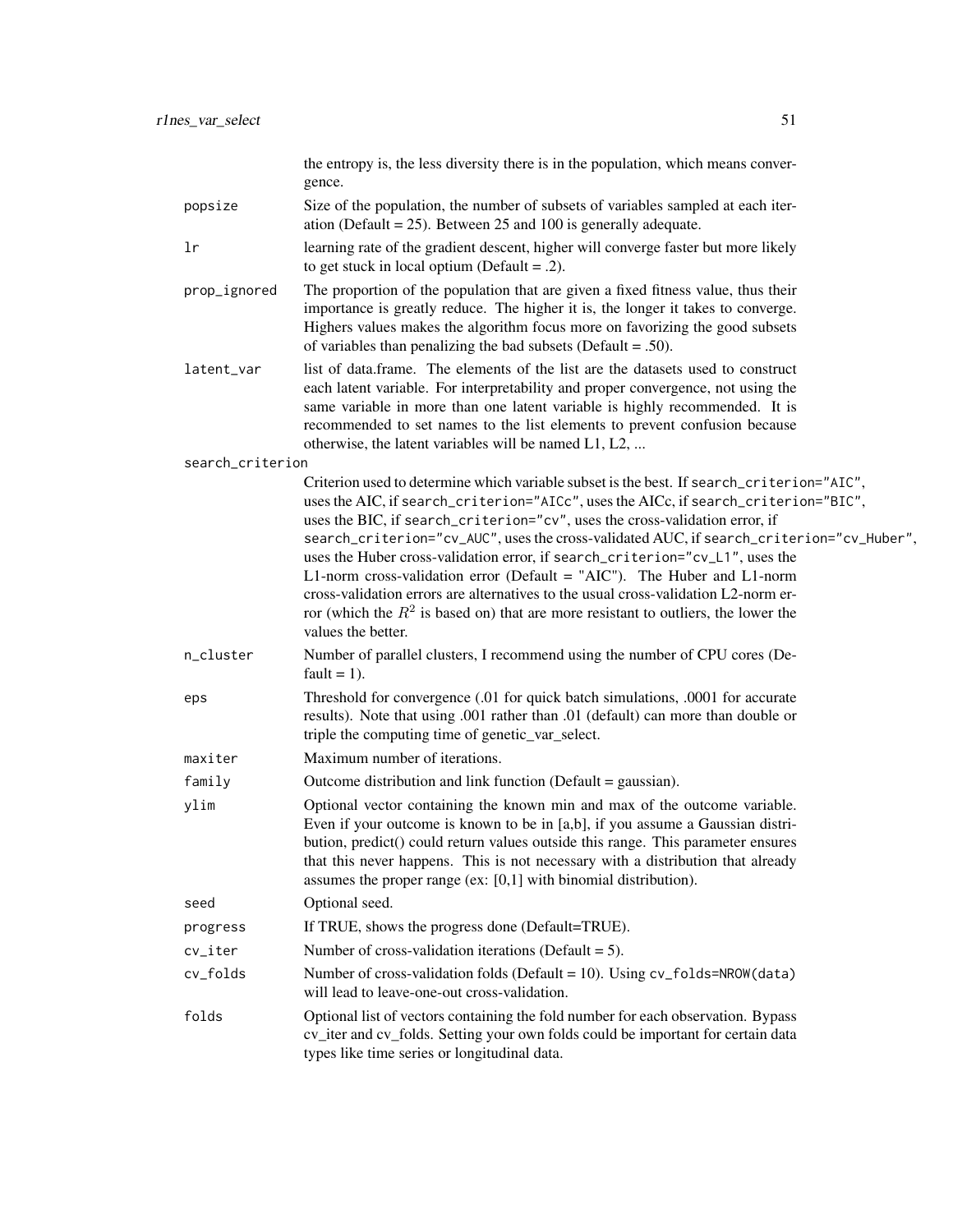<span id="page-51-0"></span>

| Huber_p   | Parameter controlling the Huber cross-validation error (Default = $1.345$ ).                                                                                                                                            |
|-----------|-------------------------------------------------------------------------------------------------------------------------------------------------------------------------------------------------------------------------|
|           | classification Set to TRUE if you are doing classification and cross-validation (binary out-<br>come).                                                                                                                  |
| print     | If TRUE, print the parameters of the search distribution and the entropy at each<br>iteration. Note: Only works using Rterm.exe in Windows due to parallel clus-<br>ters. (Default $=$ FALSE).                          |
| test_only | If TRUE, only uses the first fold for training and predict the others folds; do not<br>train on the other folds. So instead of cross-validation, this gives you train/test<br>and you get the test R-squared as output. |

Returns a list containing the best subset's fit, cross-validation output, latent variables and starting points.

#### Examples

```
## Not run:
## Example
train = example_3way_3latent(250, 2, seed=777)
nes = r1nes_var_select(train$data, latent_var=train$latent_var,
formula=y ~\sim E*G*Z)
```
## End(Not run)

rGE *Gene-Environment correlation estimation and testing*

#### Description

Estimates the gene-environment correlation (rGE) and tests for a GxE using a residual environmental score. If there is an important correlation between G and E, the model is still valid predictionwise but the interpretation is affected as the question becomes: is it really a GxE or a GxG since E is partially caused by G? To account for this, we remove the influence of G on E (If  $E = b0 + b1*G$ + e, we use  $E_{\text{resid}} = E - b1*G$  and refit the model to see if the model parameters changed. The residual environmental score (E\_resid) is uncorrelated with G. This does not account for passive rGE but only active rGE.

#### Usage

rGE(object, ...)

| object   | An object of class "LEGIT" or "IMLEGIT".           |
|----------|----------------------------------------------------|
| $\cdots$ | Further arguments passed to or from other methods. |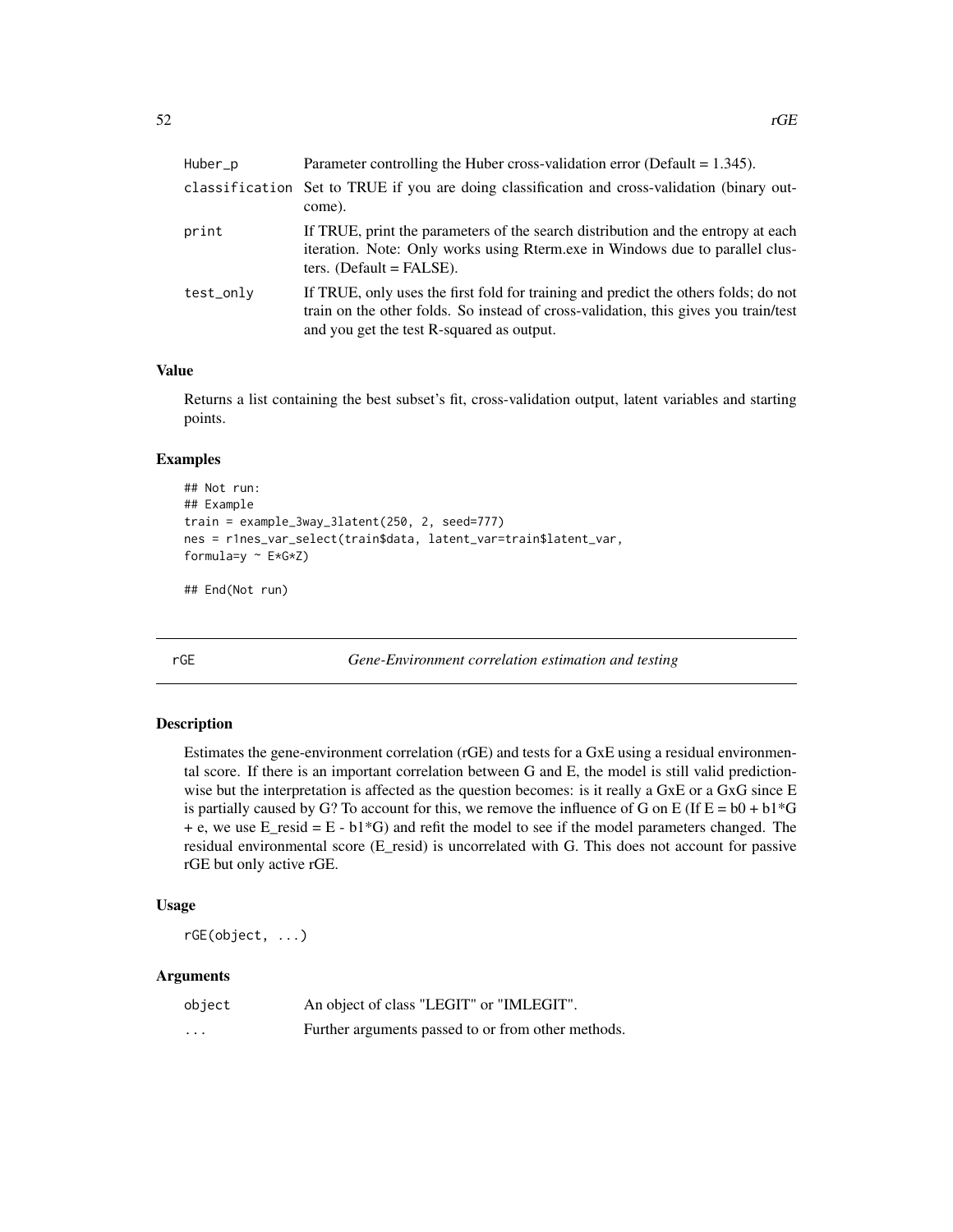<span id="page-52-0"></span>rGE.IMLEGIT *Gene-Environment correlation estimation and testing of IMLEGIT models*

#### Description

Estimates the gene-environment correlation (rGE) and tests for a GxE using a residual environmental score. If there is an important correlation between G and E, the model is still valid predictionwise but the interpretation is affected as the question becomes: is it really a GxE or a GxG since E is partially caused by G? To account for this, we remove the influence of G on E (If  $E = b0 + b1*G$  $+ e$ , we use E\_resid = E - b1<sup>\*</sup>G) and refit the model to see if the model parameters changed. The residual environmental score (E\_resid) is uncorrelated with G. This does not account for passive rGE but only active rGE.

#### Usage

```
## S3 method for class 'IMLEGIT'
rGE(object, formula, latent_var, index_E, index_G, ...)
```
#### Arguments

| object     | An object of class "IMLEGIT", usually, a result of a call to IMLEGIT.                                                                                                                                                                                                                                                                                                                                                                        |
|------------|----------------------------------------------------------------------------------------------------------------------------------------------------------------------------------------------------------------------------------------------------------------------------------------------------------------------------------------------------------------------------------------------------------------------------------------------|
| formula    | Model formula. The names of latent_var can be used in the formula to rep-<br>resent the latent variables. If names (latent_var) is NULL, then L1, L2,<br>can be used in formula to represent the latent variables. Do not manually code<br>interactions, write them in the formula instead (ex: $G*E1*E2$ or $G:E1:E2$ ).                                                                                                                    |
| latent_var | list of data.frame. The elements of the list are the datasets used to construct<br>each latent variable. For interpretability and proper convergence, not using the<br>same variable in more than one latent variable is highly recommended. It is<br>recommended to set names to the list elements to prevent confusion because<br>otherwise the latent variables will be named $L_1, L_2, \ldots$ (See examples below for<br>more details) |
| index_E    | vector or scalar representing the index of each latent variable that is part of the<br>"environment"                                                                                                                                                                                                                                                                                                                                         |
| index_G    | scalar representing the index of the latent variable for the "genetic" part                                                                                                                                                                                                                                                                                                                                                                  |
|            | Further arguments passed to or from other methods.                                                                                                                                                                                                                                                                                                                                                                                           |

#### Value

Returns a list containing the Pearson correlation and Kendall tau correlation of G and E and a glm fit of the main model part when removing the influence of G on E so that E and G are now uncorrelated.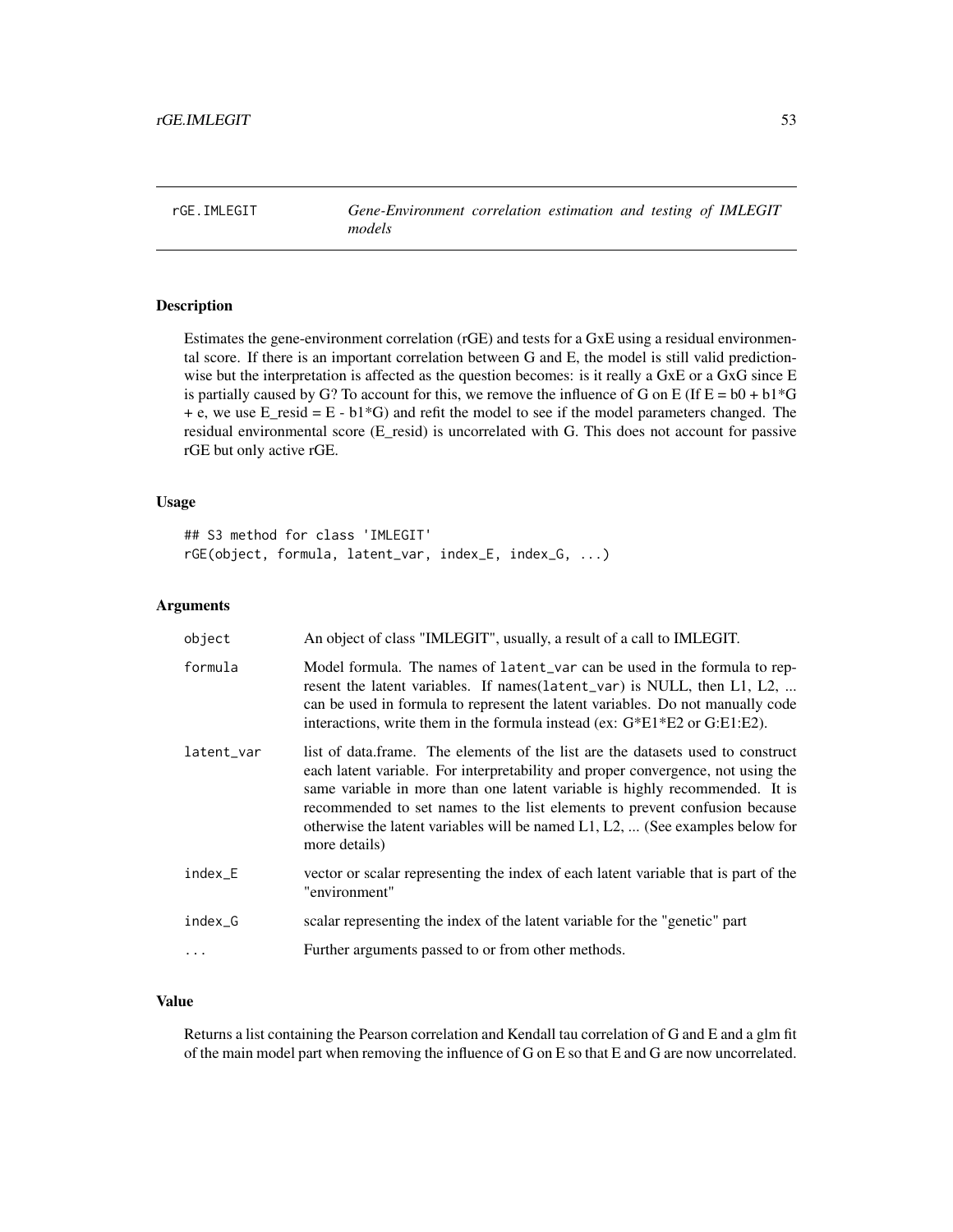#### Examples

```
# Note: These examples don't have G and E correlation so the model fit doesn't change
# but this shows how to use the rGE function
train = example_3way_3latent(500, 1, seed=777)
fit = IMLEGIT(train$data, train$latent_var, y ~ G*E*Z)
# If we assume Z not to be an "environment"
fit_rGE1 = rGE(fit, y ~^cG*E, train$latent_var, 2, 1)fit_rGE1
summary(fit_rGE1$fit_main_resid)
# If we assume Z to be an "environment"
fit_{rGE2} = rGE(fit, y ~ c*E, train$latent_var, c(2,3), 1)fit_rGE2
summary(fit_rGE2$fit_main_resid)
```
rGE.LEGIT *Gene-Environment correlation estimation and testing of LEGIT models*

#### Description

Estimates the gene-environment correlation (rGE) and tests for a GxE using a residual environmental score. If there is an important correlation between G and E, the model is still valid predictionwise but the interpretation is affected as the question becomes: is it really a GxE or a GxG since E is partially caused by G? To account for this, we remove the influence of G on E (If  $E = b0 + b1*G$  $+ e$ , we use E\_resid = E - b1<sup>\*</sup>G) and refit the model to see if the model parameters changed. The residual environmental score (E\_resid) is uncorrelated with G. This does not account for passive rGE but only active rGE.

#### Usage

```
## S3 method for class 'LEGIT'
rGE(object, formula, ...)
```
#### Arguments

| object   | An object of class "LEGIT", usually, a result of a call to LEGIT.                                                                                                                                                                                                                                                           |
|----------|-----------------------------------------------------------------------------------------------------------------------------------------------------------------------------------------------------------------------------------------------------------------------------------------------------------------------------|
| formula  | Model formula. The names of latent var can be used in the formula to rep-<br>resent the latent variables. If names (latent_var) is NULL, then L1, L2,<br>can be used in formula to represent the latent variables. Do not manually code<br>interactions, write them in the formula instead (ex: $G^*E1^*E2$ or $G:E1:E2$ ). |
| $\cdots$ | Further arguments passed to or from other methods.                                                                                                                                                                                                                                                                          |

#### Value

Returns a list containing the Pearson correlation and Kendall tau correlation of G and E and a glm fit of the main model part when removing the influence of G on E so that E and G are now uncorrelated.

<span id="page-53-0"></span>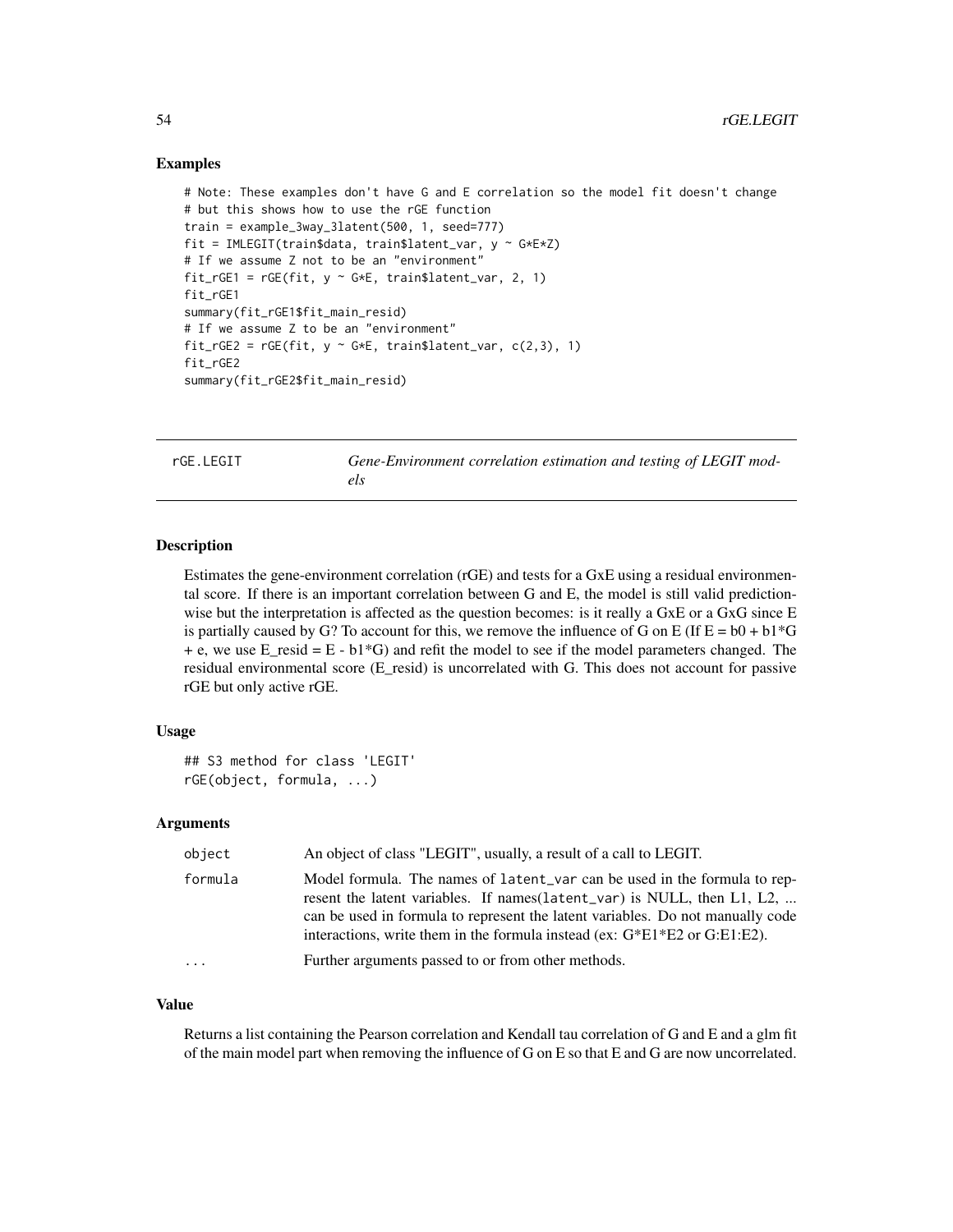#### <span id="page-54-0"></span>stepwise\_search 55

#### Examples

```
# Note: These examples don't have G and E correlation so the model fit doesn't change
# but this shows how to use the rGE function
train = example_2way(500, 1, seed=777)fit = LEGIT(train$data, train$G, train$E, y \sim G*E)
fit\_rGE = rGE(fit, y ~ c*E)fit_rGE
summary(fit_rGE$fit_main_resid)
```
stepwise\_search *Stepwise search for the best subset of genetic variants or environments with the LEGIT model*

#### Description

[Fast, recommended for small number of variables] Adds the best variable or drops the worst variable one at a time in the genetic (if search="genes") or environmental score (if search="env"). You can select the desired search criterion (AIC, BIC, cross-validation error, cross-validation AUC) to determine which variable is the best/worst and should be added/dropped. Note that when the number of variables in *G* and *E* is large, this does not generally converge to the optimal subset, this function is only recommended when you have a small number of variables (e.g. 2 environments, 6 genetic variants). If using cross-validation (search\_criterion="cv" or search\_criterion="cv\_AUC"), to prevent cross-validating with each variable (extremely slow), we recommend setting a p-value threshold (p\_threshold) and forcing the algorithm not to look at models with bigger AIC (exclude\_worse\_AIC=TRUE).

#### Usage

```
stepwise_search(
  data,
  formula,
  interactive_mode = FALSE,
  genes_original = NULL,
  env_original = NULL,
 genes_extra = NULL,
  env_extra = NULL,
  search_type = "bidirectional-forward",
  search = "both",search_criterion = "AIC",
  forward_exclude_p_bigger = 0.2,
  backward_exclude_p_smaller = 0.01,
  exclude_worse_AIC = TRUE,
 max\_steps = 100.
 cv\_iter = 5,
  cv_folds = 10,
  folds = NULL,
 Huber_p = 1.345,classification = FALSE,
```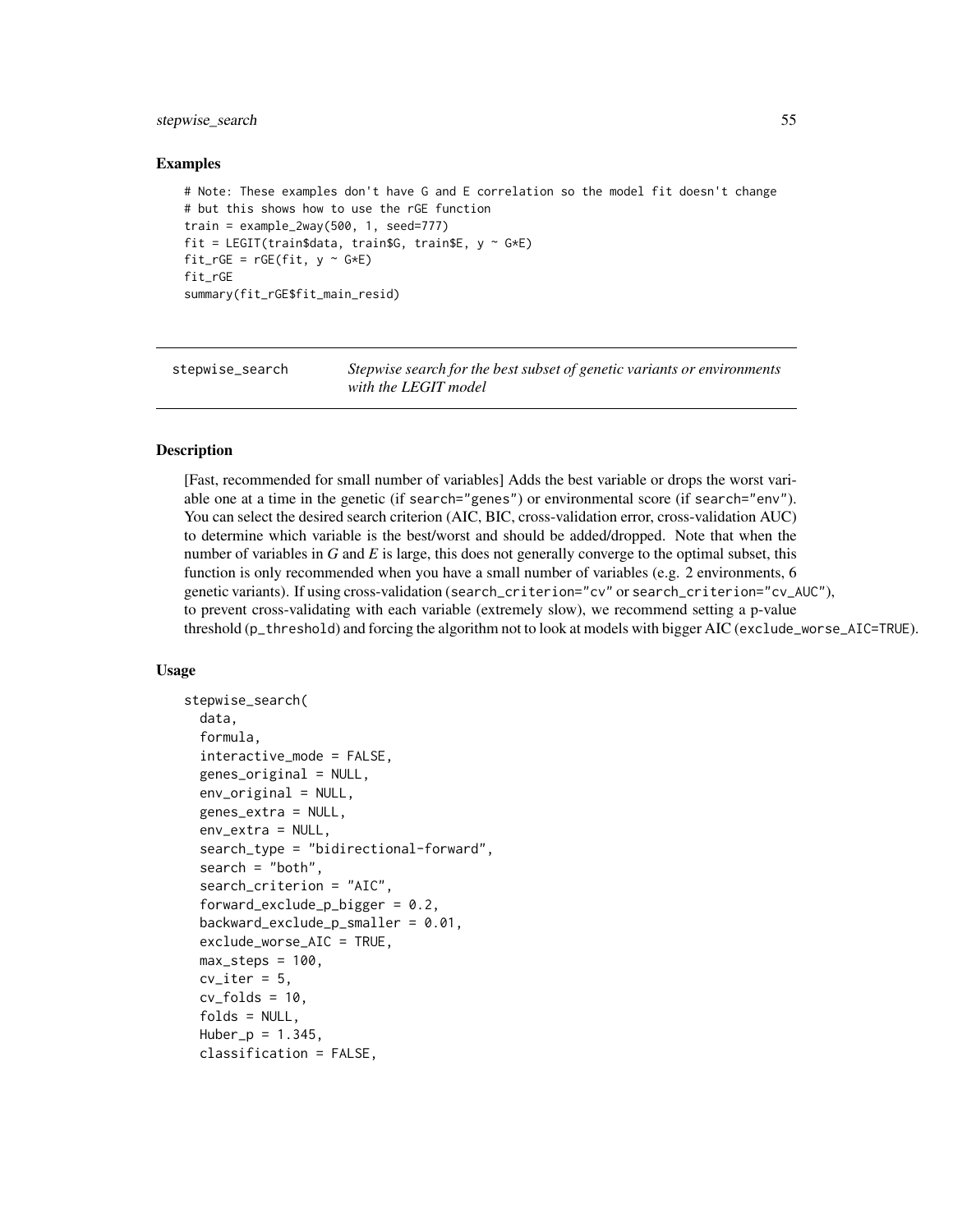```
start_genes = NULL,
 start_env = NULL,
 eps = 0.01,maxiter = 100,
 family = gaussian,ylim = NULL,
 seed = NULL,
 print = TRUE,
 remove_miss = FALSE,
 test_only = FALSE
)
```

| data             | data. frame of the dataset to be used.                                                                                                                                                                                                                                                                                                                                                                          |
|------------------|-----------------------------------------------------------------------------------------------------------------------------------------------------------------------------------------------------------------------------------------------------------------------------------------------------------------------------------------------------------------------------------------------------------------|
| formula          | Model formula. Use $E$ for the environmental score and $G$ for the genetic score.<br>Do not manually code interactions, write them in the formula instead (ex: $G^*E^*z$<br>or $G.E:z$ ).                                                                                                                                                                                                                       |
| interactive_mode |                                                                                                                                                                                                                                                                                                                                                                                                                 |
|                  | If TRUE, uses interactive mode. In interactive mode, at each iteration, the user is<br>shown the AIC, BIC, p-value and also the cross-validation $R^2$ if search_criterion="cv"<br>and the cross-validation AUC if search_criterion="cv_AUC" for the best 5<br>variables. The user must then enter a number between 1 and 5 to select the<br>variable to be added, entering anything else will stop the search. |
|                  | genes_original data.frame of the variables inside the genetic score $G$ (can be any sort of variable,<br>doesn't even have to be genetic).                                                                                                                                                                                                                                                                      |
| env_original     | data.frame of the variables inside the environmental score $E$ (can be any sort of<br>variable, doesn't even have to be environmental).                                                                                                                                                                                                                                                                         |
| genes_extra      | data. frame of the additionnal variables to try including inside the genetic score<br>G (can be any sort of variable, doesn't even have to be genetic). Set to NULL if<br>using a backward search.                                                                                                                                                                                                              |
| env_extra        | data.frame of the variables to try including inside the environmental score $E$ (can<br>be any sort of variable, doesn't even have to be environmental). Set to NULL if<br>using a backward search.                                                                                                                                                                                                             |
| search_type      | If search_type="forward", uses a forward search. If search_type="backward",<br>uses backward search. If search_type="bidirectional-forward", uses bidi-<br>rectional search (that starts as a forward search). If search_type="bidirectional-backward",<br>uses bidirectional search (that starts as a backward search).                                                                                        |
| search           | If search="genes", uses a stepwise search for the genetic score variables. If<br>search="env", uses a stepwise search for the environmental score variables. If<br>search="both", uses a stepwise search for both the gene and environmental<br>score variables (Default = "both").                                                                                                                             |
| search_criterion |                                                                                                                                                                                                                                                                                                                                                                                                                 |
|                  | Criterion used to determine which variable is the best to add or worst to drop. If<br>search_criterion="AIC", uses the AIC, if search_criterion="AICc", uses<br>the AICc, if search_criterion="BIC", uses the BIC, if search_criterion="cv",                                                                                                                                                                    |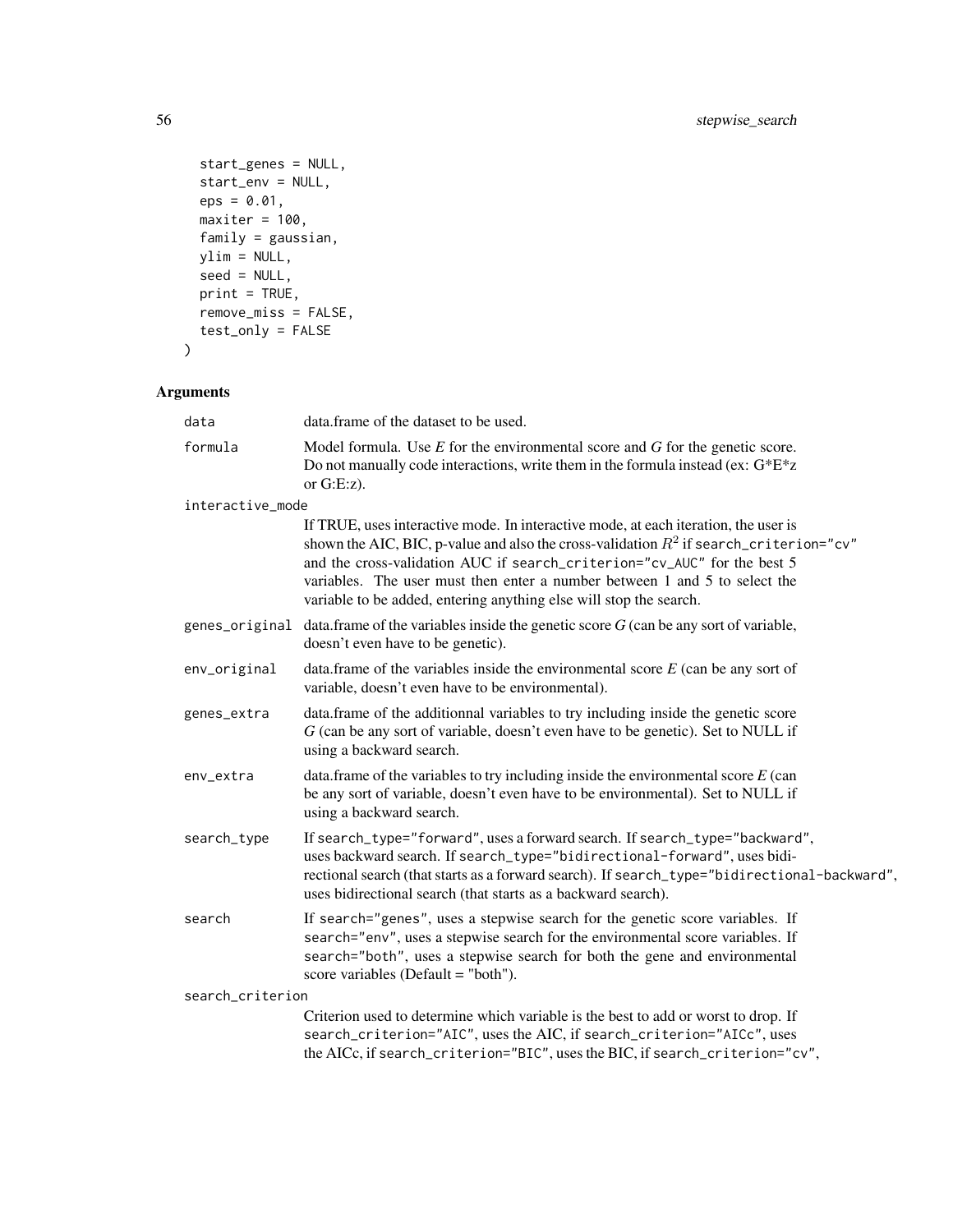uses the cross-validation error, if search\_criterion="cv\_AUC", uses the cross-validated AUC, if search\_criterion="cv\_Huber", uses the Huber cross-validation error, if search\_criterion="cv\_L1", uses the L1-norm cross-validation error (Default = "AIC"). The Huber and L1-norm cross-validation errors are alternatives to the usual cross-validation L2-norm erfror (which the  $R^2$  is based on) that are more resistant to outliers, the lower the values the better. forward\_exclude\_p\_bigger If p-value > forward\_exclude\_p\_bigger, we do not consider the variable for inclusion in the forward steps (Default  $= .20$ ). This is an exclusion option which purpose is skipping variables that are likely not worth looking to make the algorithm faster, especially with cross-validation. Set to 1 to prevent any exclusion here. backward\_exclude\_p\_smaller If p-value < backward\_exclude\_p\_smaller, we do not consider the variable for removal in the backward steps (Default  $= .01$ ). This is an exclusion option which purpose is skipping variables that are likely not worth looking to make the algorithm faster, especially with cross-validation. Set to 0 to prevent any exclusion here. exclude\_worse\_AIC If AIC with variable > AIC without variable, we ignore the variable (Default = TRUE). This is an exclusion option which purpose is skipping variables that are likely not worth looking to make the algorithm faster, especially with crossvalidation. Set to FALSE to prevent any exclusion here. max\_steps Maximum number of steps taken (Default = 50). cv\_iter Number of cross-validation iterations (Default = 5). cv\_folds Number of cross-validation folds (Default = 10). Using cv\_folds=NROW(data) will lead to leave-one-out cross-validation. folds Optional list of vectors containing the fold number for each observation. Bypass cv\_iter and cv\_folds. Setting your own folds could be important for certain data types like time series or longitudinal data. Huber\_p Parameter controlling the Huber cross-validation error (Default = 1.345). classification Set to TRUE if you are doing classification (binary outcome). start\_genes Optional starting points for genetic score (must be the same length as the number of columns of genes). start\_env Optional starting points for environmental score (must be the same length as the number of columns of env). eps Threshold for convergence (.01 for quick batch simulations, .0001 for accurate results). maxiter Maximum number of iterations. family Outcome distribution and link function (Default = gaussian). ylim Optional vector containing the known min and max of the outcome variable. Even if your outcome is known to be in [a,b], if you assume a Gaussian distribution, predict() could return values outside this range. This parameter ensures that this never happens. This is not necessary with a distribution that already assumes the proper range (ex: [0,1] with binomial distribution).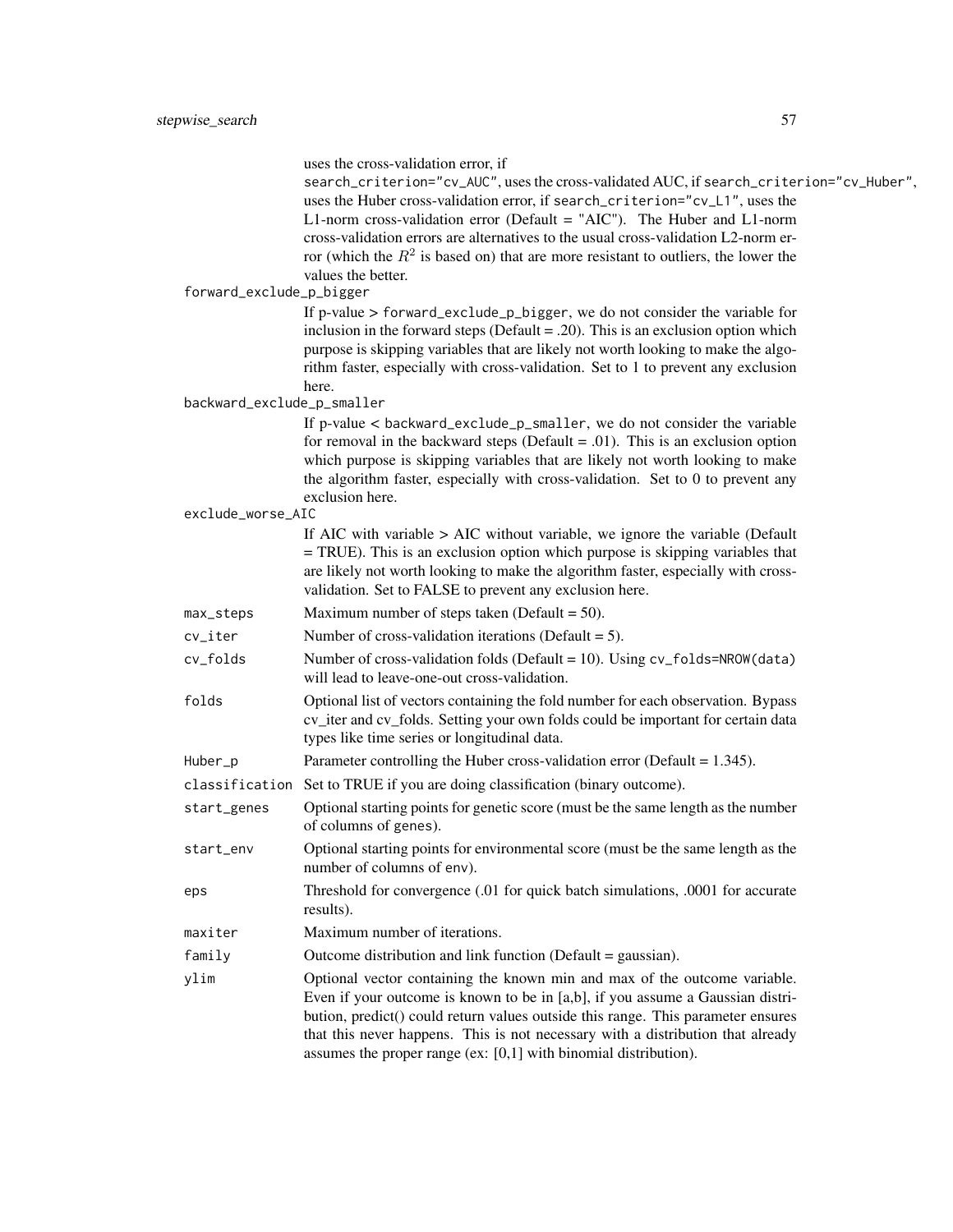<span id="page-57-0"></span>

| seed        | Seed for cross-validation folds.                                                                                                                                                                                        |
|-------------|-------------------------------------------------------------------------------------------------------------------------------------------------------------------------------------------------------------------------|
| print       | If TRUE, print all the steps and notes/warnings. Highly recommended unless<br>you are batch running multiple stepwise searchs. (Default=TRUE).                                                                          |
| remove_miss | If TRUE, remove missing data completely, otherwise missing data is only re-<br>moved when adding or dropping a variable (Default = FALSE).                                                                              |
| test_only   | If TRUE, only uses the first fold for training and predict the others folds; do not<br>train on the other folds. So instead of cross-validation, this gives you train/test<br>and you get the test R-squared as output. |

Returns an object of the class "LEGIT" which is list containing, in the following order: a glm fit of the main model, a glm fit of the genetic score, a glm fit of the environmental score, a list of the true model parameters (AIC, BIC, rank, df.residual, null.deviance) for which the individual model parts (main, genetic, environmental) don't estimate properly.

#### Examples

```
## Not run:
## Continuous example
train = example_3way(250, 2.5, seed=777)
# Forward search for genes based on BIC (in interactive mode)
forward_genes_BIC = stepwise_search(train$data, genes_extra=train$G, env_original=train$E,
formula=y ~ E*G*z,search_type="forward", search="genes", search_criterion="BIC",
interactive_mode=TRUE)
# Bidirectional-backward search for environments based on cross-validation error
bidir_backward_env_cv = stepwise_search(train$data, genes_original=train$G, env_original=train$E,
formula=y ~ E*G*z,search_type="bidirectional-backward", search="env", search_criterion="cv")
## Binary example
train_bin = example_2way(500, 2.5, logit=TRUE, seed=777)
# Forward search for genes based on cross-validated AUC (in interactive mode)
forward_genes_AUC = stepwise_search(train_bin$data, genes_extra=train_bin$G,
env_original=train_bin$E, formula=y ~ E*G,search_type="forward", search="genes",
search_criterion="cv_AUC", classification=TRUE, family=binomial, interactive_mode=TRUE)
# Forward search for genes based on AIC
bidir_forward_genes_AIC = stepwise_search(train_bin$data, genes_extra=train_bin$G,
env_original=train_bin$E, formula=y ~ E*G,search_type="bidirectional-forward", search="genes",
search_criterion="AIC", classification=TRUE, family=binomial)
```
## End(Not run)

stepwise\_search\_IM *Stepwise search for the best subset of elements in the latent variables with the IMLEGIT model*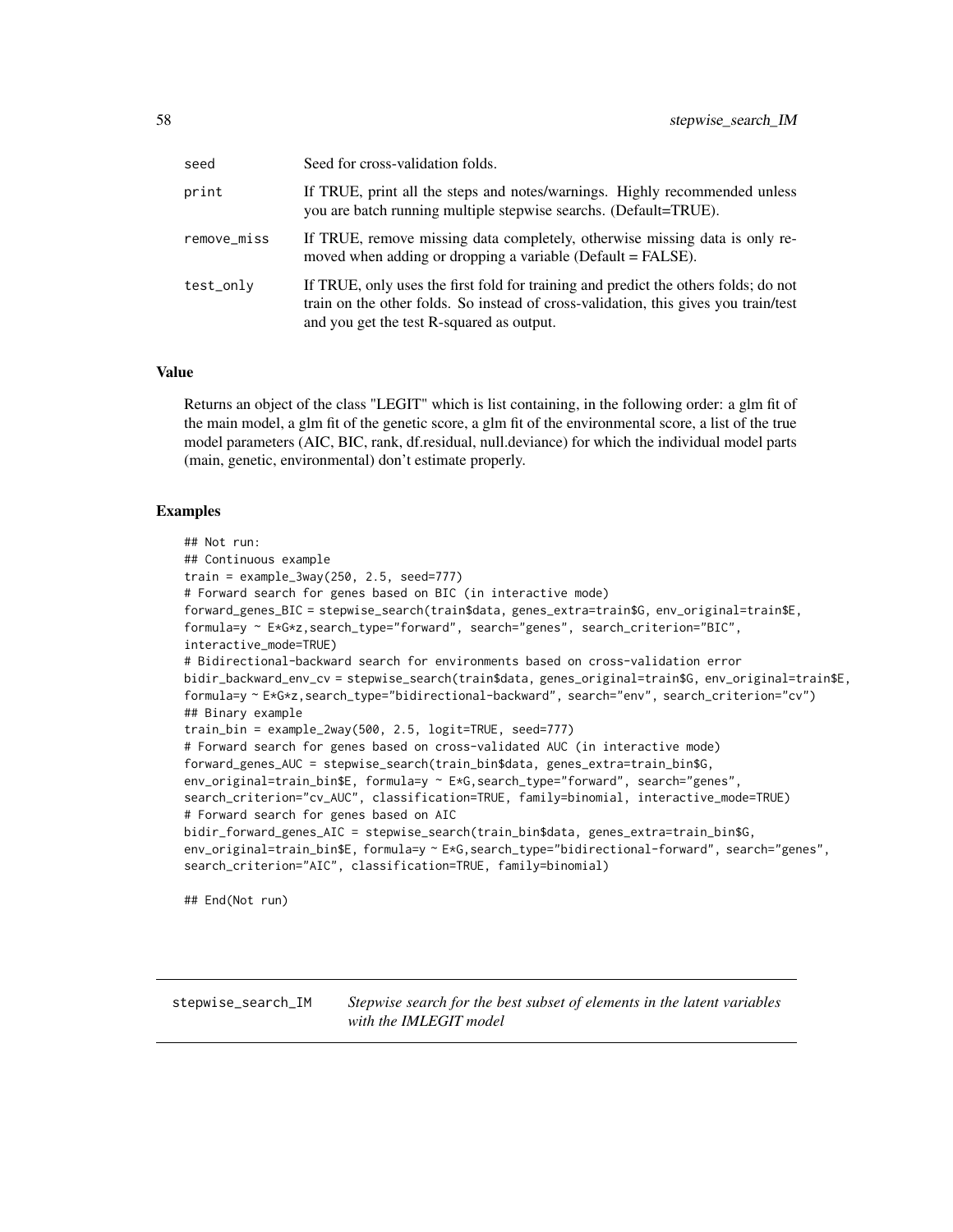#### Description

[Fast, recommended when the number of variables is small] Adds the best variable or drops the worst variable one at a time in the latent variables. You can select the desired search criterion (AIC, BIC, cross-validation error, cross-validation AUC) to determine which variable is the best/worst and should be added/dropped. Note that when the number of variables in *G* and *E* is large, this does not generally converge to the optimal subset, this function is only recommended when you have a small number of variables (e.g. 2 environments, 6 genetic variants). If using cross-validation (search\_criterion="cv" or search\_criterion="cv\_AUC"), to prevent cross-validating with each variable (extremely slow), we recommend setting a p-value threshold (p\_threshold) and forcing the algorithm not to look at models with bigger AIC (exclude\_worse\_AIC=TRUE).

#### Usage

```
stepwise_search_IM(
  data,
  formula,
  interactive_mode = FALSE,
  latent_var_original = NULL,
  latent_var_extra = NULL,
  search_type = "bidirectional-forward",
  search = 0,
  search_criterion = "AIC",
  forward_exclude_p_bigger = 0.2,
  background\_exclude\_p\_smaller = 0.01,exclude_worse_AIC = TRUE,
  max\_steps = 100,
  cv\_iter = 5,
  cv_folds = 10,
  folds = NULL,
  Huber_p = 1.345,
  classification = FALSE,
  start_latent_var = NULL,
  eps = 0.01,maxiter = 100,
  family = gaussian,
 ylim = NULL,seed = NULL,
  print = TRUE,
  remove_miss = FALSE,
  test_only = FALSE
```

```
)
```

| data    | data frame of the dataset to be used.                                           |
|---------|---------------------------------------------------------------------------------|
| formula | Model formula. The names of latent var can be used in the formula to repre-     |
|         | sent the latent variables. If names ( $l$ atent_var) is NULL, then L1, L2,  can |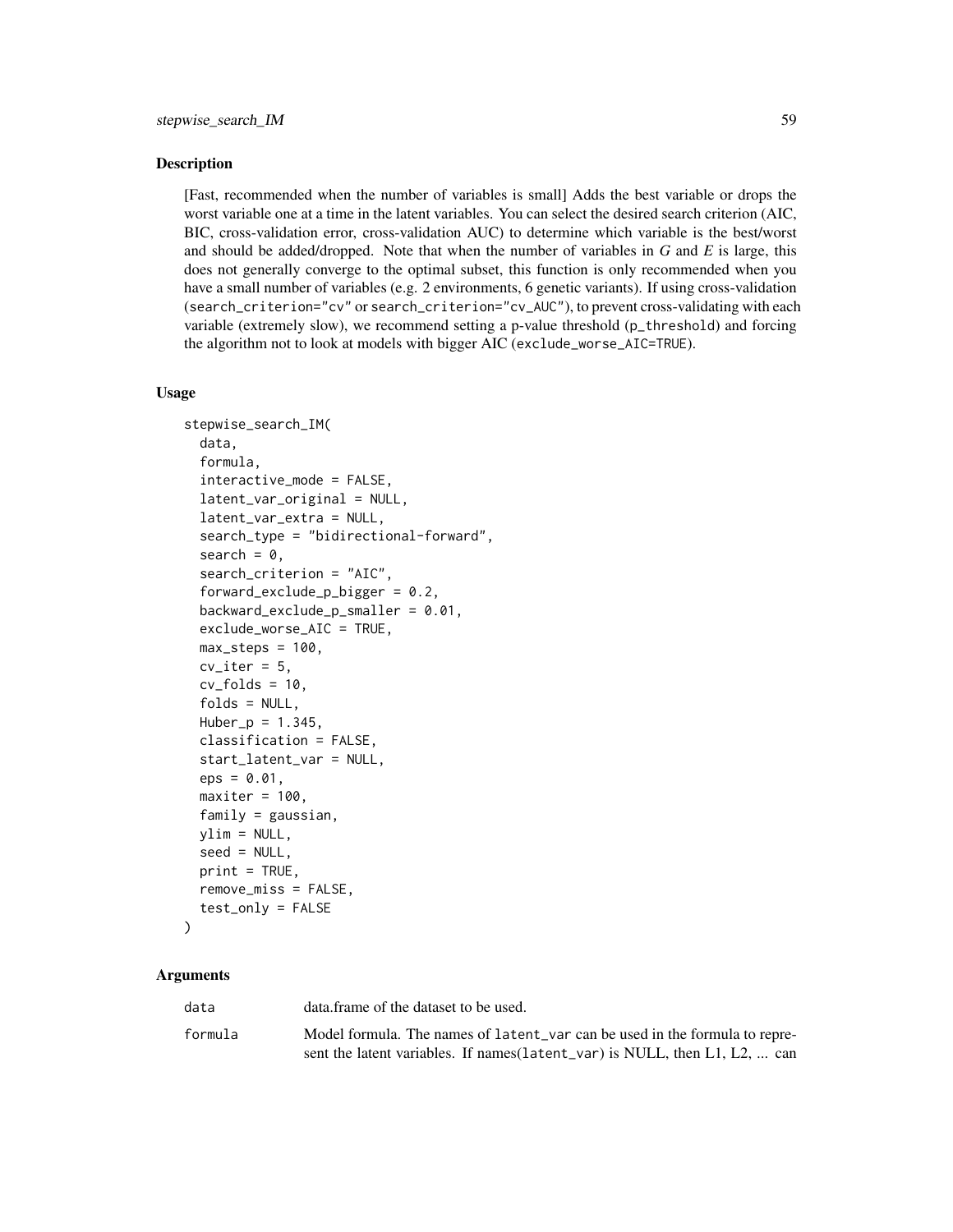|                            | be used in the formula to represent the latent variables. Do not manually code<br>interactions, write them in the formula instead (ex: G*E1*E2 or G:E1:E2).                                                                                                                                                                                                                                                                                                                                                                                                                                                                                                                                                                                    |
|----------------------------|------------------------------------------------------------------------------------------------------------------------------------------------------------------------------------------------------------------------------------------------------------------------------------------------------------------------------------------------------------------------------------------------------------------------------------------------------------------------------------------------------------------------------------------------------------------------------------------------------------------------------------------------------------------------------------------------------------------------------------------------|
| interactive_mode           |                                                                                                                                                                                                                                                                                                                                                                                                                                                                                                                                                                                                                                                                                                                                                |
|                            | If TRUE, uses interactive mode. In interactive mode, at each iteration, the user is<br>shown the AIC, BIC, p-value and also the cross-validation $R^2$ if search_criterion="cv"<br>and the cross-validation AUC if search_criterion="cv_AUC" for the best 5<br>variables. The user must then enter a number between 1 and 5 to select the<br>variable to be added, entering anything else will stop the search.                                                                                                                                                                                                                                                                                                                                |
| latent_var_original        |                                                                                                                                                                                                                                                                                                                                                                                                                                                                                                                                                                                                                                                                                                                                                |
|                            | list of data.frame. The elements of the list are the datasets used to construct<br>each latent variable. For interpretability and proper convergence, not using the<br>same variable in more than one latent variable is highly recommended. It is<br>recommended to set names to the list elements to prevent confusion because<br>otherwise, the latent variables will be named L1, L2,                                                                                                                                                                                                                                                                                                                                                      |
| latent_var_extra           |                                                                                                                                                                                                                                                                                                                                                                                                                                                                                                                                                                                                                                                                                                                                                |
|                            | list of data.frame (with the same structure as latent_var_original) containing the<br>additionnal elements to try including inside the latent variables. Set to NULL if<br>using a backward search.                                                                                                                                                                                                                                                                                                                                                                                                                                                                                                                                            |
| search_type                | If search_type="forward", uses a forward search. If search_type="backward",<br>uses backward search. If search_type="bidirectional-forward", uses bidi-<br>rectional search (that starts as a forward search). If search_type="bidirectional-backward",<br>uses bidirectional search (that starts as a backward search).                                                                                                                                                                                                                                                                                                                                                                                                                       |
| search                     | If search=0, uses a stepwise search for all latent variables. Otherwise, if search<br>$=$ i, uses a stepwise search on the i-th latent variable (Default = 0).                                                                                                                                                                                                                                                                                                                                                                                                                                                                                                                                                                                 |
| search_criterion           |                                                                                                                                                                                                                                                                                                                                                                                                                                                                                                                                                                                                                                                                                                                                                |
|                            | Criterion used to determine which variable is the best to add or worst to drop. If<br>search_criterion="AIC", uses the AIC, if search_criterion="AICc", uses<br>the AICc, if search_criterion="BIC", uses the BIC, if search_criterion="cv",<br>uses the cross-validation error, if<br>search_criterion="cv_AUC", uses the cross-validated AUC, if search_criterion="cv_Huber",<br>uses the Huber cross-validation error, if search_criterion="cv_L1", uses the<br>L1-norm cross-validation error (Default = "AIC"). The Huber and L1-norm<br>cross-validation errors are alternatives to the usual cross-validation L2-norm er-<br>ror (which the $R^2$ is based on) that are more resistant to outliers, the lower the<br>values the better. |
| forward_exclude_p_bigger   |                                                                                                                                                                                                                                                                                                                                                                                                                                                                                                                                                                                                                                                                                                                                                |
|                            | If p-value > forward_exclude_p_bigger, we do not consider the variable for<br>inclusion in the forward steps (Default = .20). This is an exclusion option which<br>purpose is skipping variables that are likely not worth looking to make the algo-<br>rithm faster, especially with cross-validation. Set to 1 to prevent any exclusion<br>here.                                                                                                                                                                                                                                                                                                                                                                                             |
| backward_exclude_p_smaller |                                                                                                                                                                                                                                                                                                                                                                                                                                                                                                                                                                                                                                                                                                                                                |
|                            | If p-value < backward_exclude_p_smaller, we do not consider the variable<br>for removal in the backward steps (Default = .01). This is an exclusion option<br>which purpose is skipping variables that are likely not worth looking to make<br>the algorithm faster, especially with cross-validation. Set to 0 to prevent any<br>exclusion here.                                                                                                                                                                                                                                                                                                                                                                                              |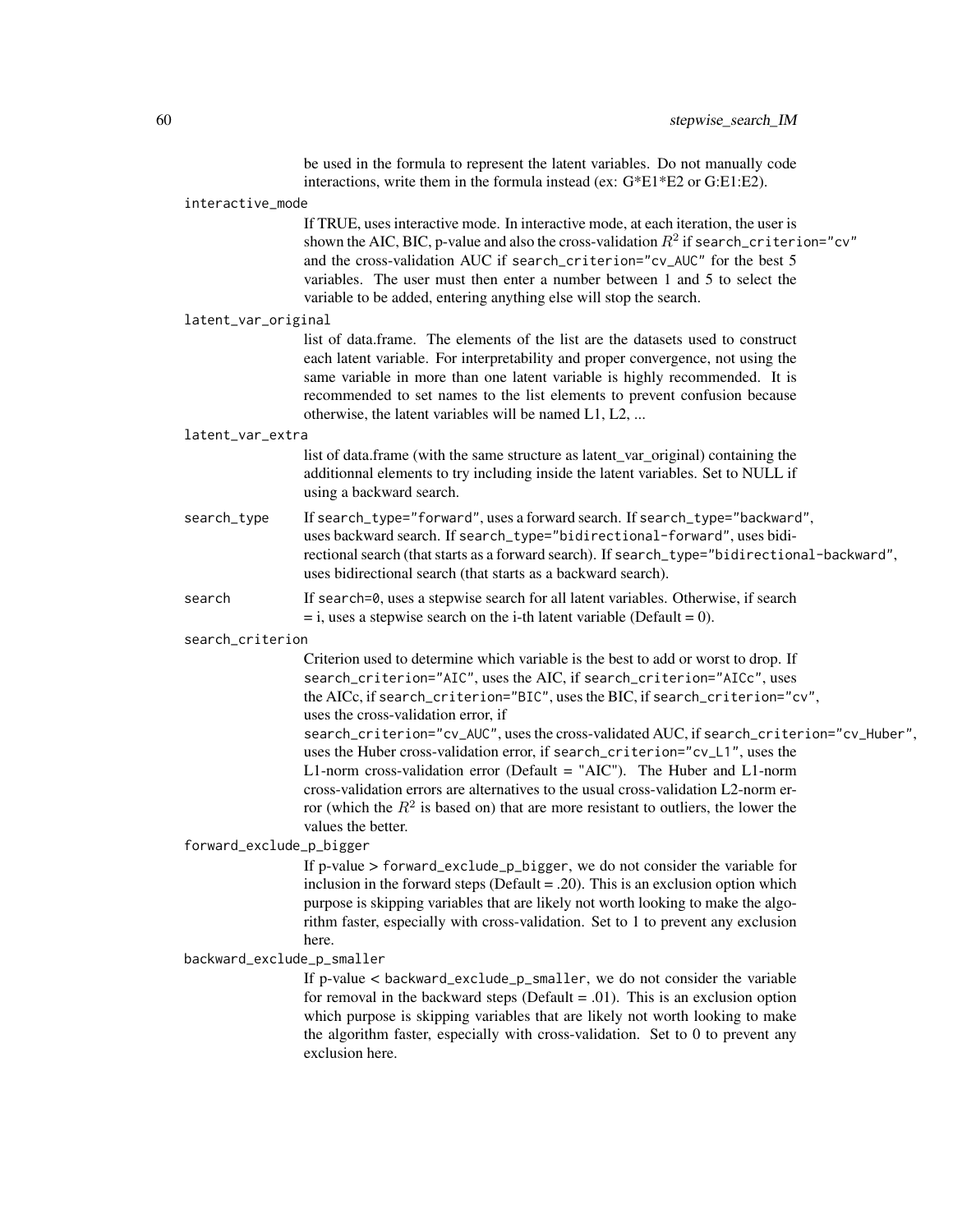exclude\_worse\_AIC

If AIC with variable > AIC without variable, we ignore the variable (Default = TRUE). This is an exclusion option which purpose is skipping variables that are likely not worth looking to make the algorithm faster, especially with crossvalidation. Set to FALSE to prevent any exclusion here.

- $max_{s}$  steps Maximum number of steps taken (Default = 50).
- $cv$ <sub>l</sub> ter Number of cross-validation iterations (Default = 5).
- cv\_folds Number of cross-validation folds (Default = 10). Using cv\_folds=NROW(data) will lead to leave-one-out cross-validation.
- folds Optional list of vectors containing the fold number for each observation. Bypass cv\_iter and cv\_folds. Setting your own folds could be important for certain data types like time series or longitudinal data.
- Huber<sub>p</sub> Parameter controlling the Huber cross-validation error (Default = 1.345).

#### classification Set to TRUE if you are doing classification (binary outcome).

start\_latent\_var

Optional list of starting points for each latent variable (The list must have the same length as the number of latent variables and each element of the list must have the same length as the number of variables of the corresponding latent variable).

- eps Threshold for convergence (.01 for quick batch simulations, .0001 for accurate results).
- maxiter Maximum number of iterations.
- family Outcome distribution and link function (Default = gaussian).
- ylim Optional vector containing the known min and max of the outcome variable. Even if your outcome is known to be in [a,b], if you assume a Gaussian distribution, predict() could return values outside this range. This parameter ensures that this never happens. This is not necessary with a distribution that already assumes the proper range (ex: [0,1] with binomial distribution).
- seed Seed for cross-validation folds.
- print If TRUE, print all the steps and notes/warnings. Highly recommended unless you are batch running multiple stepwise searchs. (Default=TRUE).
- remove\_miss If TRUE, remove missing data completely, otherwise missing data is only removed when adding or dropping a variable (Default = FALSE).
- test\_only If TRUE, only uses the first fold for training and predict the others folds; do not train on the other folds. So instead of cross-validation, this gives you train/test and you get the test R-squared as output.

#### Value

Returns an object of the class "IMLEGIT" which is list containing, in the following order: a glm fit of the main model, a list of the glm fits of the latent variables and a list of the true model parameters (AIC, BIC, rank, df.residual, null.deviance) for which the individual model parts (main, genetic, environmental) don't estimate properly.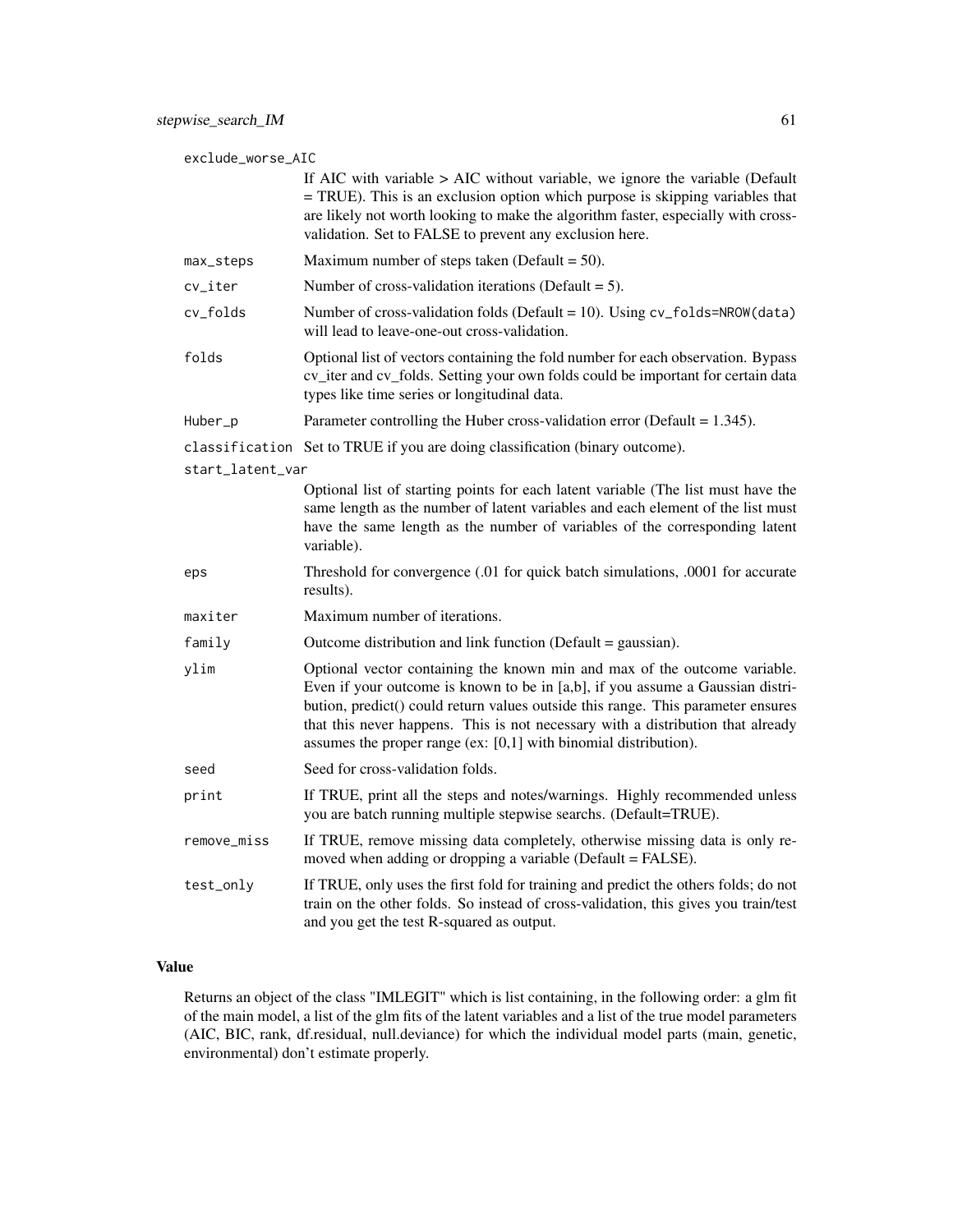#### Examples

```
## Not run:
## Example
train = example_3way_3latent(250, 1, seed=777)
# Forward search for genes based on BIC (in interactive mode)
forward_genes_BIC = stepwise_search_IM(train$data,
latent_var_original=list(G=NULL, E=train$latent_var$E, Z=train$latent_var$Z),
latent_var_extra=list(G=train$latent_var$G,E=NULL,Z=NULL),
formula=y ~ E*G*Z,search_type="forward", search=1, search_criterion="BIC",
interactive_mode=TRUE)
# Bidirectional-backward search for everything based on AIC
bidir_backward_AIC = stepwise_search_IM(train$data, latent_var_extra=NULL,
latent_var_original=train$latent_var,
formula=y ~ E*G*Z,search_type="bidirectional-backward", search=0, search_criterion="AIC")
```
## End(Not run)

summary.elastic\_net\_var\_select *Summary function for the output of elastic\_net\_var\_select*

#### Description

Summary function for the output of elastic\_net\_var\_select

#### Usage

```
## S3 method for class 'elastic_net_var_select'
summary(object, ...)
```
#### Arguments

| object   | An object of class "elastic_net_var_select", usually, a result of a call to elas- |
|----------|-----------------------------------------------------------------------------------|
|          | tic net var select.                                                               |
| $\cdots$ | Further arguments passed to or from other methods.                                |

#### Value

Returns the unique IMLEGIT models resulting from the glmnet path with associated information. Also gives the cross-validation information if asked.

#### References

Alexia Jolicoeur-Martineau, Ashley Wazana, Eszter Szekely, Meir Steiner, Alison S. Fleming, James L. Kennedy, Michael J. Meaney, Celia M.T. Greenwood and the MAVAN team. *Alternating optimization for GxE modelling with weighted genetic and environmental scores: examples from the MAVAN study* (2017). arXiv:1703.08111.

<span id="page-61-0"></span>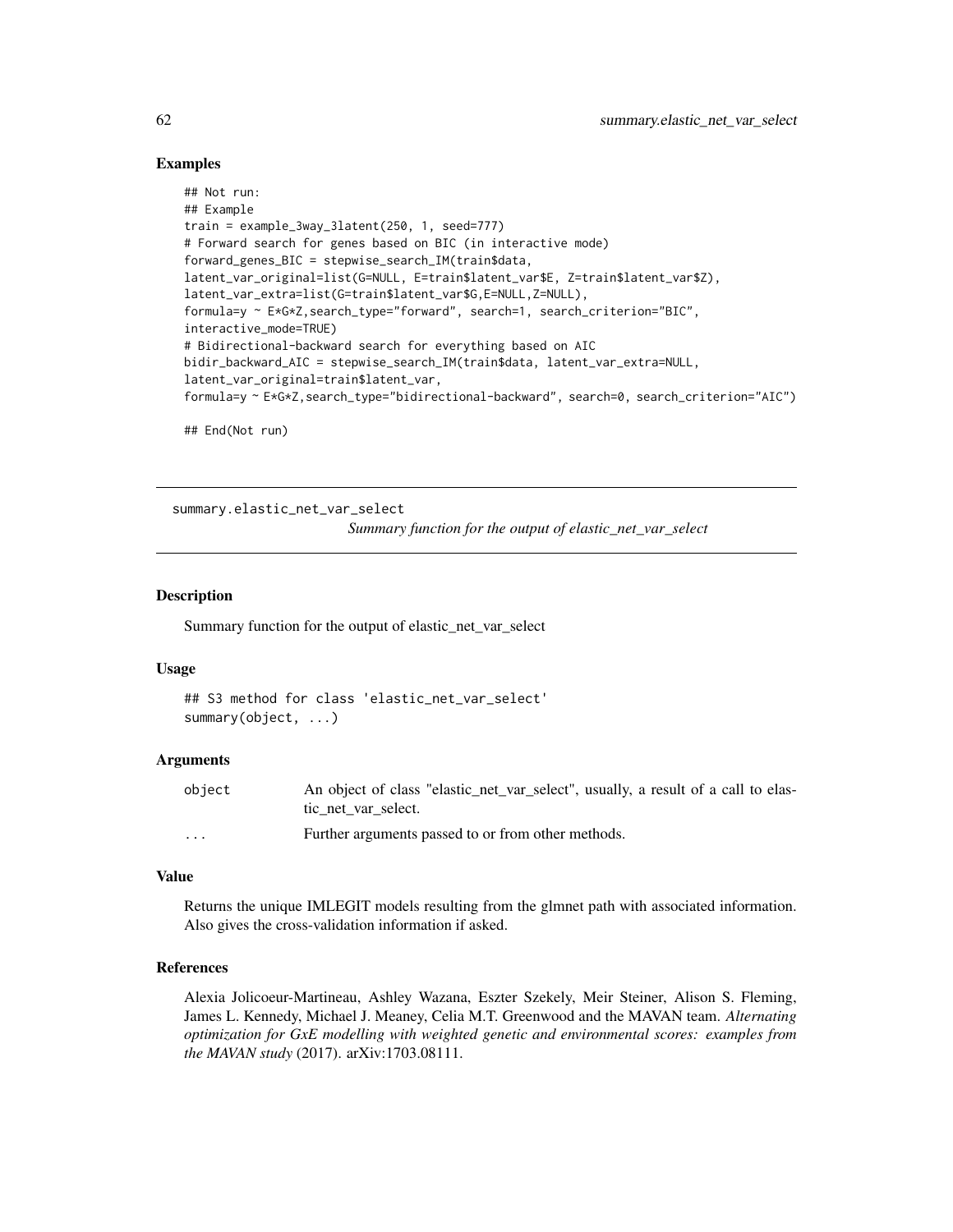#### <span id="page-62-0"></span>summary.IMLEGIT 63

#### Examples

```
## Not run:
N = 1000train = example_3way(N, sigma=1, logit=FALSE, seed=7)
g1<sub>b</sub>ad = rbinom(N,1,.30)g2_bad = rbinom(N,1,.30)g3_bad = rbinom(N,1,.30)
g4<sub>-</sub>bad = rbinom(N, 1, .30)g5_bad = rbinom(N,1,.30)train$G = cbind(train$G, g1_bad, g2_bad, g3_bad, g4_bad, g5_bad)
lv = list(G=train$G, E=train$E)
fit = elastic_net_var_select(train$data, lv, y \sim G*E)
summary(fit)
best_model(fit, criterion="BIC")
# Instead of taking the best, if you want the model with "Model index"=17 from summary, do
plot(fit)
# With Cross-validation
fit = elastic_net_var_select(train$data, lv, y ~ G*E, cross_validation=TRUE, cv_iter=1, cv_folds=5)
best_model(fit, criterion="cv_R2")
# Elastic net only applied on G
fit = elastic_net_var_select(train$data, lv, y \sim G*E, c(1))
# Elastic net only applied on E
fit = elastic_net_var_select(train$data, lv, v \sim G*E, c(2))
# Most E variables not removed, use lambda_mult > 1 to remove more
fit = elastic_net_var_select(train$data, lv, y ~ G*E, c(2), lambda_mult=5)
# Lasso (only L1 regularization)
fit = elastic_net_var_select(train$data, lv, y \sim G*E, alpha=1)
# Want more lambdas (useful if # of variables is large)
fit = elastic_net_var_select(train$data, lv, y ~ G*E, n_lambda = 200)
```
## End(Not run)

summary.IMLEGIT *Summarizing IMLEGIT fits*

#### Description

Shows the summary for all parts (main and latent variables) of the LEGIT model.

#### Usage

```
## S3 method for class 'IMLEGIT'
summary(object, ...)
```

| object  | An object of class "IMLEGIT", usually, a result of a call to IMLEGIT. |
|---------|-----------------------------------------------------------------------|
| $\cdot$ | Further arguments passed to or from other methods.                    |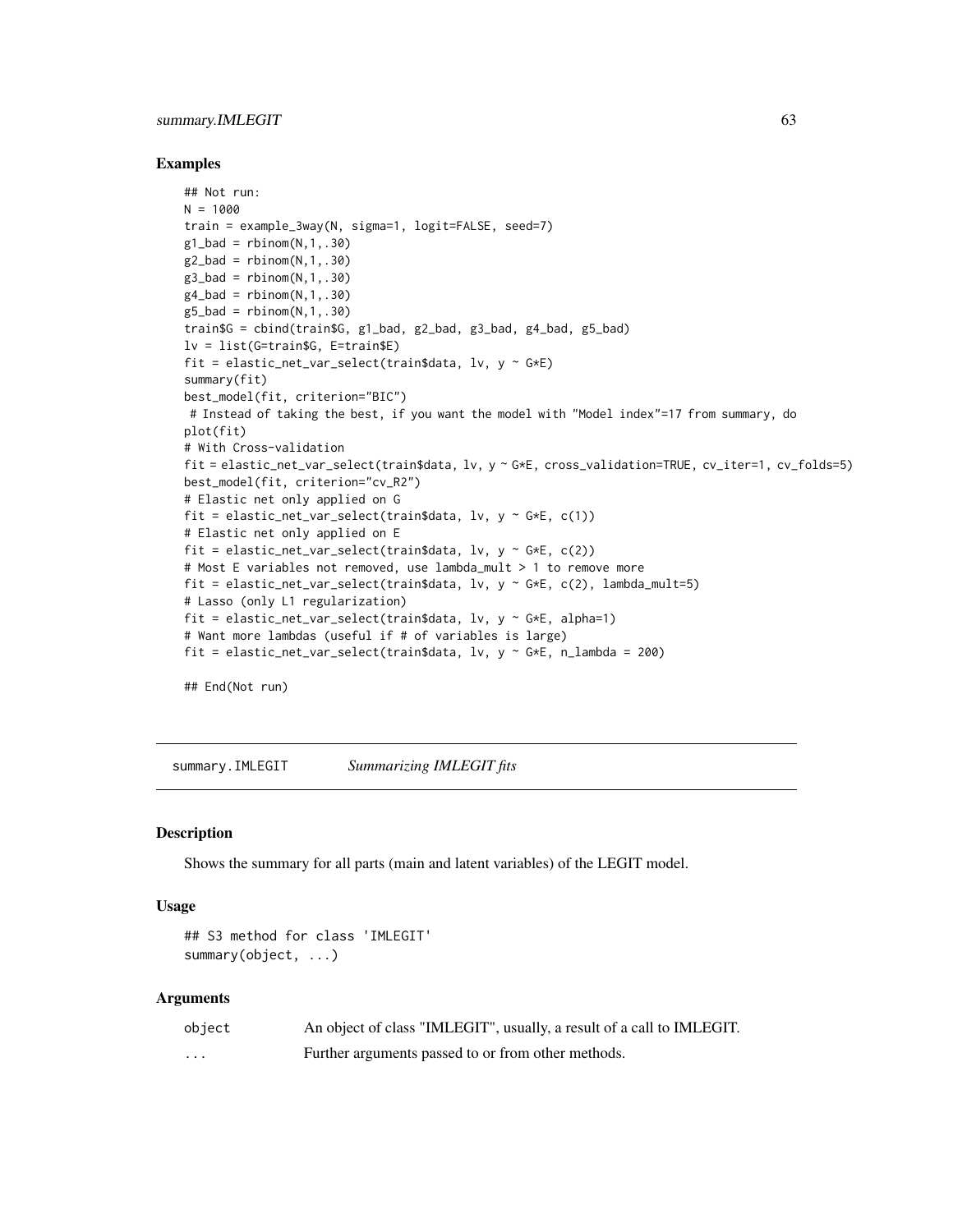Returns a list of objects of class "summary.glm" containing the summary of each parts (main and latent variables) of the model.

#### Examples

```
train = example_2way(250, 1, seed=777)
fit_default = IMLEGIT(train$data, list(G=train$G, E=train$E), y ~ G*E)
summary(fit_default)
```
summary.LEGIT *Summarizing LEGIT fits*

#### Description

Shows the summary for all parts (main, genetic, environmental) of the LEGIT model.

#### Usage

```
## S3 method for class 'LEGIT'
summary(object, ...)
```
#### Arguments

| object   | An object of class "LEGIT", usually, a result of a call to LEGIT. |
|----------|-------------------------------------------------------------------|
| $\cdots$ | Further arguments passed to or from other methods.                |

#### Value

Returns a list of objects of class "summary.glm" containing the summary of each parts (main, genetic, environmental) of the model.

#### Examples

```
train = example_2way(250, 1, seed=777)
fit_default = LEGIT(train$data, train$G, train$E, y \sim G*E)
summary(fit_default)
```
<span id="page-63-0"></span>